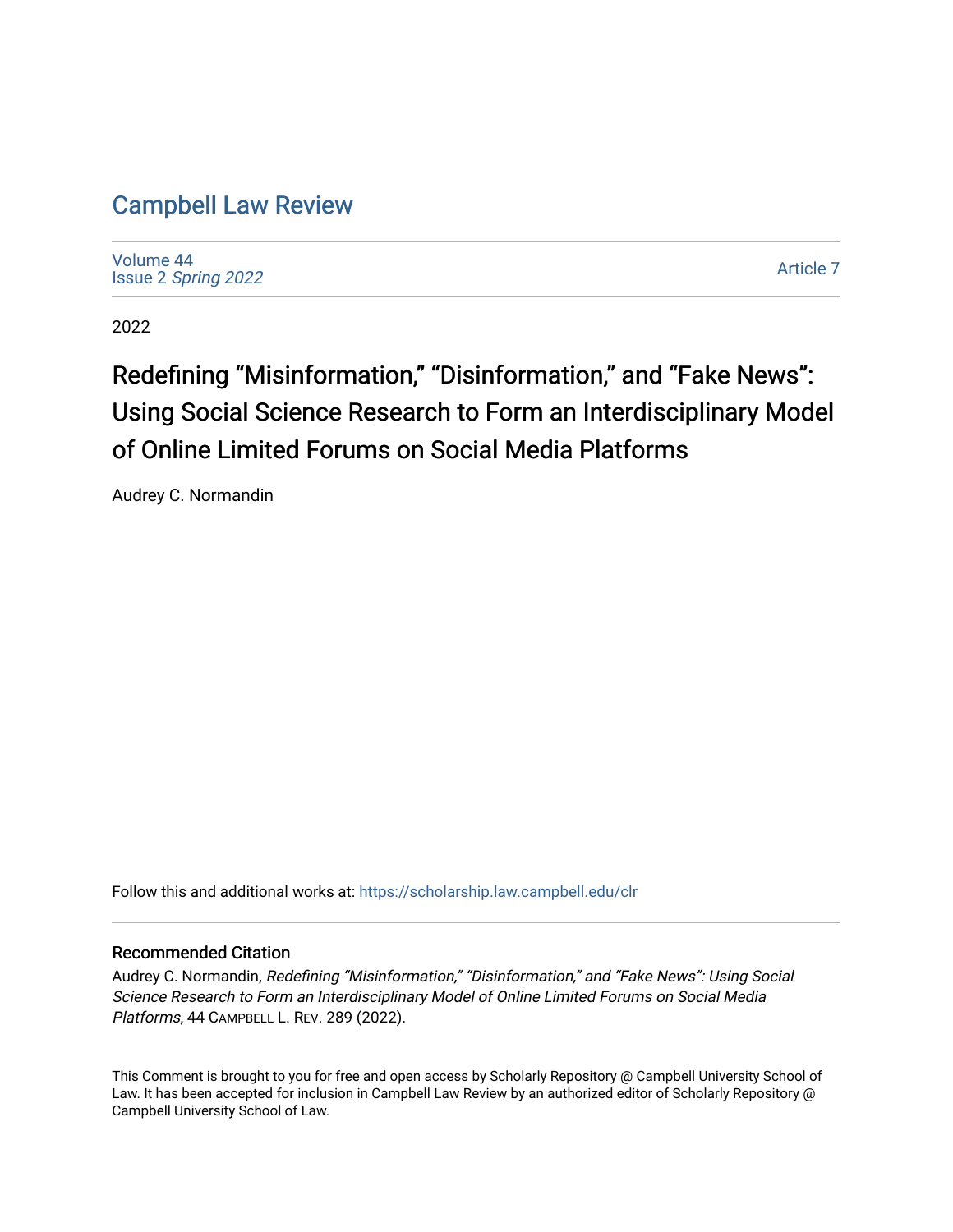# **Redefining "Misinformation," "Disinformation," and "Fake News": Using Social Science Research to Form an Interdisciplinary Model of Online Limited Forums on Social Media Platforms**

#### ABSTRACT

*"Misinformation," "disinformation," and "fake news" have spread division and contention through online social media platforms, resulting in adverse effects to various areas of science, politics, and public health. This Comment takes a deeper look into the underlying motivations and beliefs behind this phenomenon by presenting a cohesive summarization of the empirical evidence gained from social science research. These terms are reclassified as "conflicting information" to deemphasize the considerations of fact or fiction and emphasize the empirical data showing these terms are social signifiers connotating "in-group" and "out-group" divisions. After developing this backdrop of social science research, the current legal proposals for regulating "conflicting information" are scrutinized, including section 230 of the Communications Decency Act, antitrust enforcement, classification of internet service providers as public utilities, and First Amendment limitations of regulating algorithmic data. This Comment then combines the empirical evidence and legal theory to form an interdisciplinary model of online limited forums. After developing a rudimentary view of how online limited forums would operate, it is proposed that a legislative recommendation be embedded into section 230's "good faith" requirement. This legislative recommendation gives much needed guidance to online platforms trying to navigate the spread of conflicting information, while also bypassing the legal limitations making stricter methods of enforcement untenable.*

| I. WHAT IS "MISINFORMATION," "DISINFORMATION," AND "FAKE |  |
|----------------------------------------------------------|--|
|                                                          |  |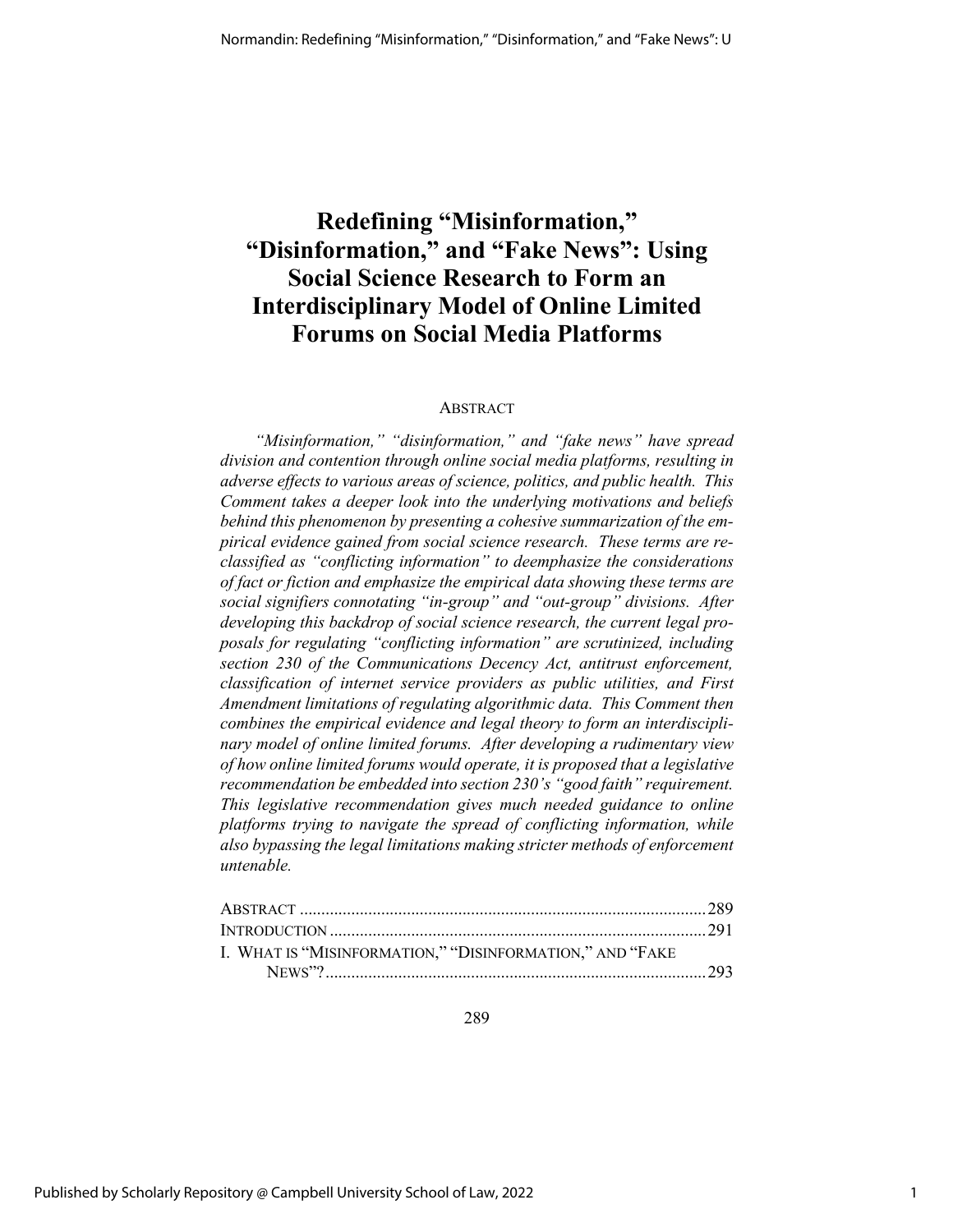| 290 | <b>CAMPBELL LAW REVIEW</b>                                                                              | [Vol. 44:289] |
|-----|---------------------------------------------------------------------------------------------------------|---------------|
|     | A. Legal Scholars Defining "Misinformation," "Disinformation,"                                          |               |
|     | B. Social Sciences Redefining "Misinformation,"                                                         |               |
|     | C. Consolidation of "Misinformation," "Disinformation," and                                             |               |
|     | II. EMPIRICAL EVIDENCE: WHY DO PEOPLE SHARE AND BELIEVE                                                 |               |
|     |                                                                                                         |               |
|     | A. Analytical Reasoning v. Motivated Reasoning297                                                       |               |
|     | B. No Faith in the "Experts"? A COVID-19 Illustration298                                                |               |
|     | C. Borrowing from Conspiracy Theory Research: Motives Behind                                            |               |
|     | III. TRADITIONAL NEWS OUTLETS AND SOCIAL MEDIA: THE ORIGIN OF                                           |               |
|     |                                                                                                         |               |
|     | A. Traditional News Outlets Contributing to Polarization and                                            |               |
|     |                                                                                                         |               |
|     | B. Social Media Influence: The Modern-Day Algorithm 304<br>IV. WHAT ARE THE CURRENT LEGAL PROPOSALS?306 |               |
|     |                                                                                                         |               |
|     | A. Section 230 of the Communications Decency Act307                                                     |               |
|     | 1. What is Section 230 and How Does it Work? 308                                                        |               |
|     |                                                                                                         |               |
|     |                                                                                                         |               |
|     |                                                                                                         |               |
|     |                                                                                                         |               |
|     |                                                                                                         |               |
|     | C. The First Amendment: Commercial Speech and the                                                       |               |
|     |                                                                                                         |               |
|     |                                                                                                         |               |
|     | A. Using Social Science Research to Understand the Best Methods                                         |               |
|     |                                                                                                         |               |
|     | B. Creating Limited Forums on Social Media Platforms325                                                 |               |
|     | C. Incentivizing Social Media Limited Forums and the Potential of<br>Legal Enforcement                  | .329          |
|     | 1. Company Incentives for Self-Regulation329                                                            |               |
|     | 2. Are Limited Forums on Social Media Legally Enforceable?                                              |               |
|     |                                                                                                         |               |
|     |                                                                                                         |               |
|     |                                                                                                         |               |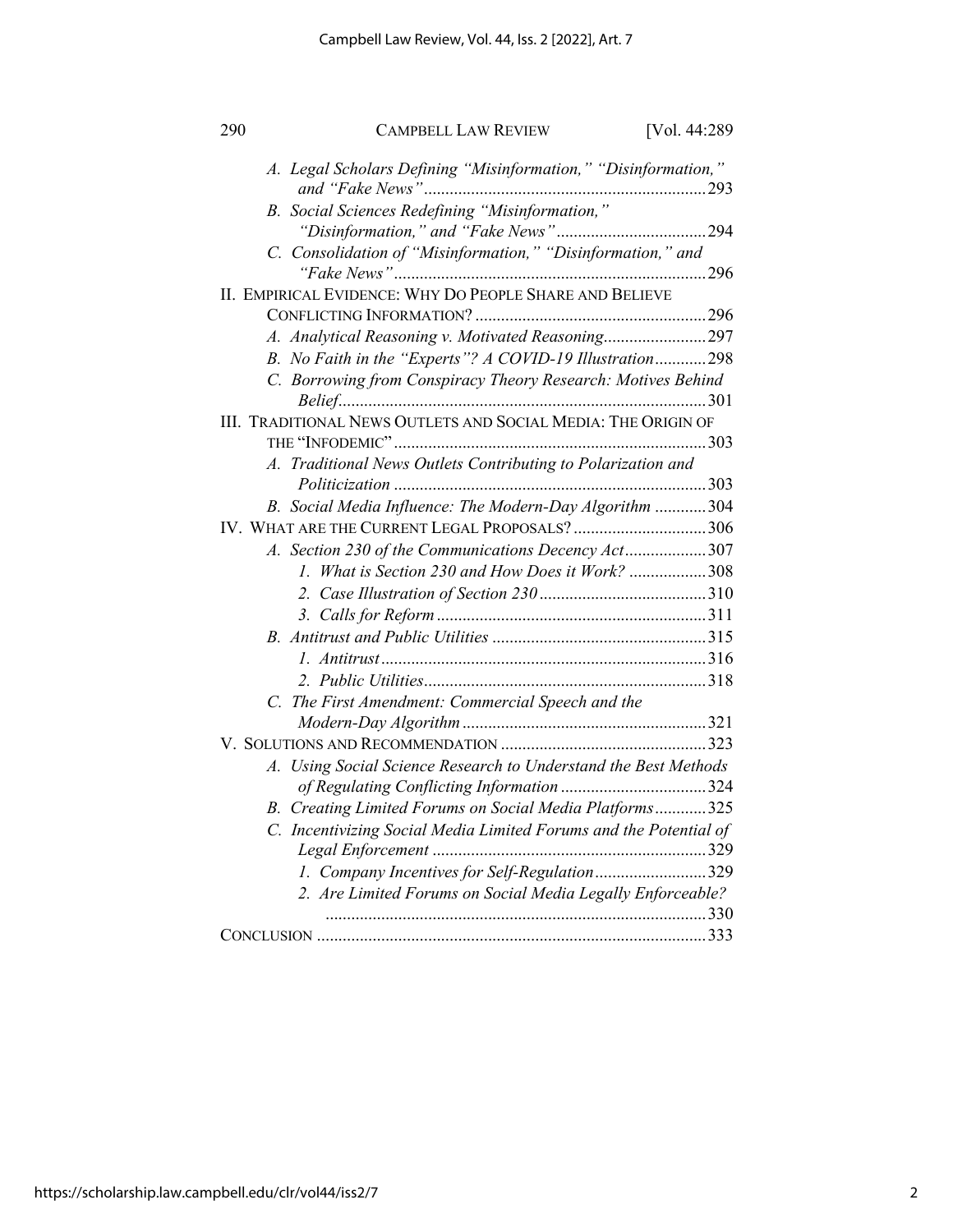#### **INTRODUCTION**

On September 1, 2021, an Oklahoma doctor reported to his local news station that Oklahoma emergency rooms were "so backed up that gunshot victims were having hard times getting to facilities" due to an influx of patients overdosing on ivermectin, a controversial COVID-19 treatment.<sup>1</sup> Within twenty-four hours, the story was published by national news outlets Rolling Stone,<sup>2</sup> Newsweek,<sup>3</sup> and the Daily News,<sup>4</sup> and disseminated via Twitter posts from high-profile media figures.<sup>5</sup> A mere four days later, the story had to be updated: there was no backup in Oklahoma emergency rooms because of ivermectin overdoses.<sup>6</sup> The managing director of the Oklahoma Center for Poison and Drug Information stated there were only eleven known cases of ivermectin-related illness in Oklahoma since May of 2021, and all reported only mild symptoms of "nausea, vomiting, diarrhea, and dizziness."<sup>7</sup> Even though the articles were updated, conservative media figures took to Twitter, admonishing the "liberal outlets" and stating "[they] know that their readers don't care at all if they publish fake news as long as it's done with the right political motives and goals."8

3. Jon Jackson, *Patients Overdosing on Ivermectin Are Clogging Oklahoma ERs: Doctor*, NEWSWEEK (Sept. 2, 2021, 4:43 PM), https://www.newsweek.com/patients-overdosingivermectin-are-clogging-oklahoma-ers-doctor-1625631 [https://perma.cc/JS8V-Y8K2].

4. Brandon Sapienza, *Oklahoma Having an Influx of Patients Overdosing on Ivermectin*, DAILY NEWS (Sept. 2, 2021, 7:49 PM), https://www.nydailynews.com/news/national/nyoklahoma-hospital-ambulances-patents-coronavirus-ivermectin-20210902-yqrlniulrbfcdhajchdzq2na34-story.html [https://perma.cc/G95X-RC5G].

5. Robby Soave, *The Media Fell for a Viral Hoax About Ivermectin Overdoses Straining Rural Hospitals*, REASON (Sept. 6, 2021, 4:19 PM), https://reason.com/2021/09/06/ivermectin-overdoses-oklahoma-hospitals-rolling-stone-hoax/ [https://perma.cc/238T-TWFJ]. 6*. Id.*

7. Sapienza, *supra* note 4 (quoting the managing director of Oklahoma Center for Poison and Drug Information, Scott Schaeffer).

8. Lindsay Kornick, *Rolling Stone Forced to Issue an 'Update' After Viral Hospital Ivermectin Story Turns Out to be False*, FOX NEWS (Sept. 6, 2021, 10:24 AM) (quoting journalist, lawyer, and author Glen Greenwald), https://www.foxnews.com/media/rolling-stoneforced-issue-update-after-viral-hospital-ivermectin-story-false [https://perma.cc/UZB4-QRGL].

<sup>1.</sup> Katelyn Ogle, *Patients Overdosing on Ivermectin Backing Up Rural Oklahoma Hospitals, Ambulances*, OKLA. NEWS 4 (Sept. 6, 2021, 23:42 PM), https://kfor.com/news/local/patients-overdosing-on-ivermectin-backing-up-rural-oklahoma-hospitals-ambulances/ [https://perma.cc/9RNW-8ZR7].

<sup>2.</sup> Peter Wade, *One Hospital Denies Oklahoma Doctor's Story of Ivermectin Overdoses Causing ER Delays for Gunshot Victims*, ROLLING STONE (Sept. 5, 2021, 8:55 PM), https://www.rollingstone.com/politics/politics-news/gunshot-victims-horse-dewormer-ivermectin-oklahoma-hospitals-covid-1220608/ [https://perma.cc/3HBR-TPMS].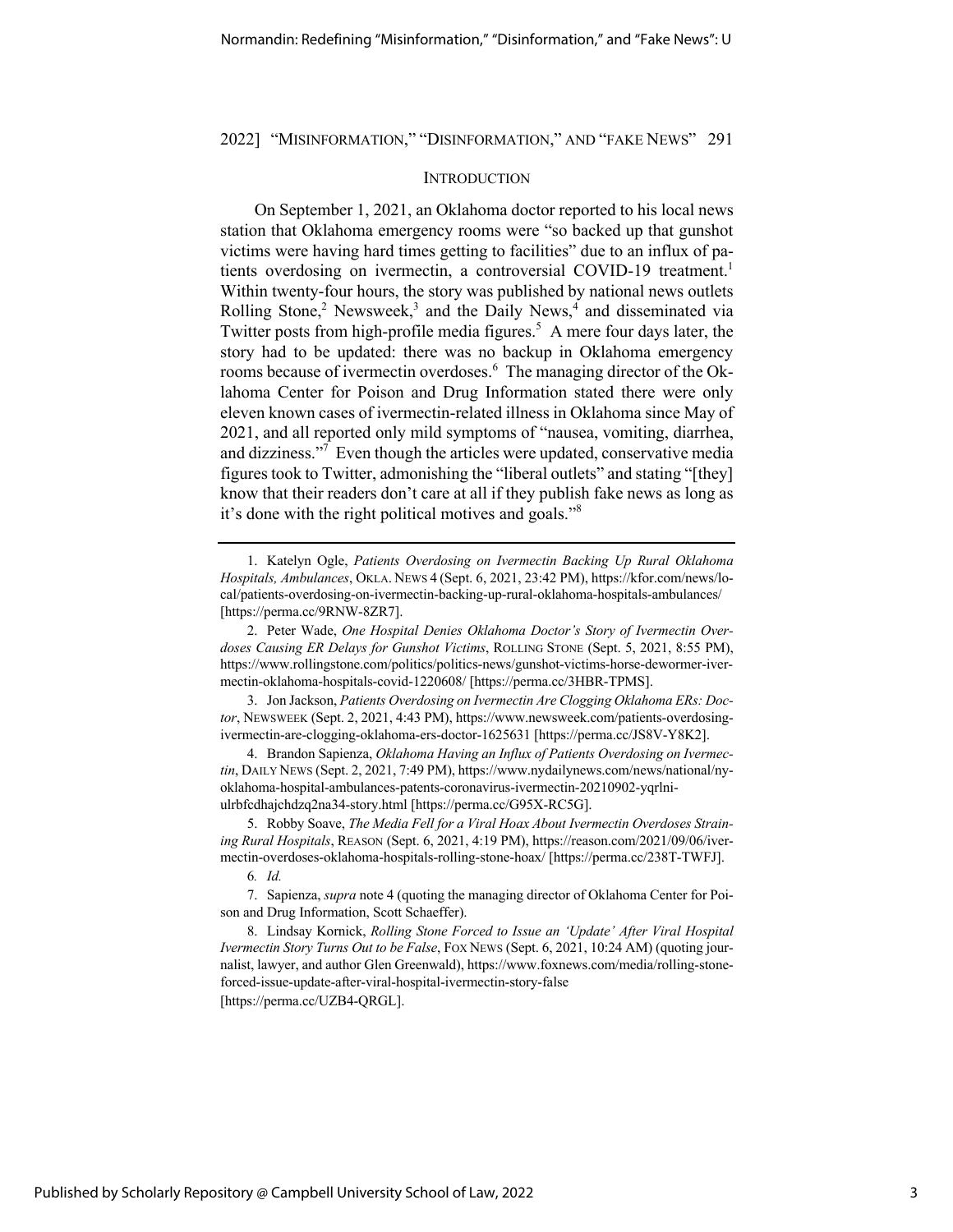This story is just one example of the dichotomous discourse in American politics disseminated daily by traditional news publications, amateur journalists, and individuals on social media outlets such as Twitter, Facebook, and YouTube. A 2019 survey shows that ninety-one percent of Americans believe the country is most divided over politics, and fifty-nine percent are pessimistic that the country can heal its political divisions.<sup>9</sup> Often termed the "infodemic,"<sup>10</sup> this great divide has led to the proliferation of "misinformation," "disinformation," and "fake news," each side promoting its own version of the "facts" to discredit the other, push its own agenda, and gain political power.

This Comment explores the sensation of widespread misinformation, disinformation, and fake news, transforming the discussion from judgments of what is "true" and "false" and recognizing that the current public discourse reflects a deeper social and political phenomenon of opposing principles seeking to gain control in a shifting cultural landscape. There have been numerous proposals by both legal scholars and legislators that detail ways to stop the spread and harmful effects of misinformation, disinformation, and fake news; however, there is relatively little understanding of its underlying cause. This Comment fills that lack of understanding by adopting an interdisciplinary view that combines both social science research and legal theory. Under this interdisciplinary model, it is proposed that social media companies create limited forums on their platforms to stop widespread dissemination of misinformation, disinformation, and fake news while simultaneously promoting constructive dialogue and respectful debate of these opposing viewpoints.

Part I defines misinformation, disinformation, and fake news by reviewing and comparing the application of these terms by legal scholars and social science researchers. Part II provides a thorough review of social science research, consolidating theoretical perspectives to provide insight and understanding of the underlying causes of misinformation, disinformation, and fake news. Part III briefly discusses how partisan news outlets and social media have impacted the infodemic. Part IV reviews the current legislative and scholarly proposals for changing law to combat the spread of such

https://scholarship.law.campbell.edu/clr/vol44/iss2/7

<sup>9.</sup> Maxine Najle & Robert P. Jones, *American Democracy in Crisis: The Fate of Pluralism in a Divided Nation*, PRRI (Feb. 19, 2019), https://www.prri.org/research/americandemocracy-in-crisis-the-fate-of-pluralism-in-a-divided-nation/#page-section-10 [https://perma.cc/9LZK-999E].

<sup>10.</sup> PAHO, UNDERSTANDING THE INFODEMIC AND MISINFORMATION IN THE FIGHT AGAINST COVID-19 1 (2020) (Defining the "[I]nfodemic" as "an overabundance of information—some accurate and some not—that makes it hard for people to find trustworthy sources and reliable guidance when they need it.").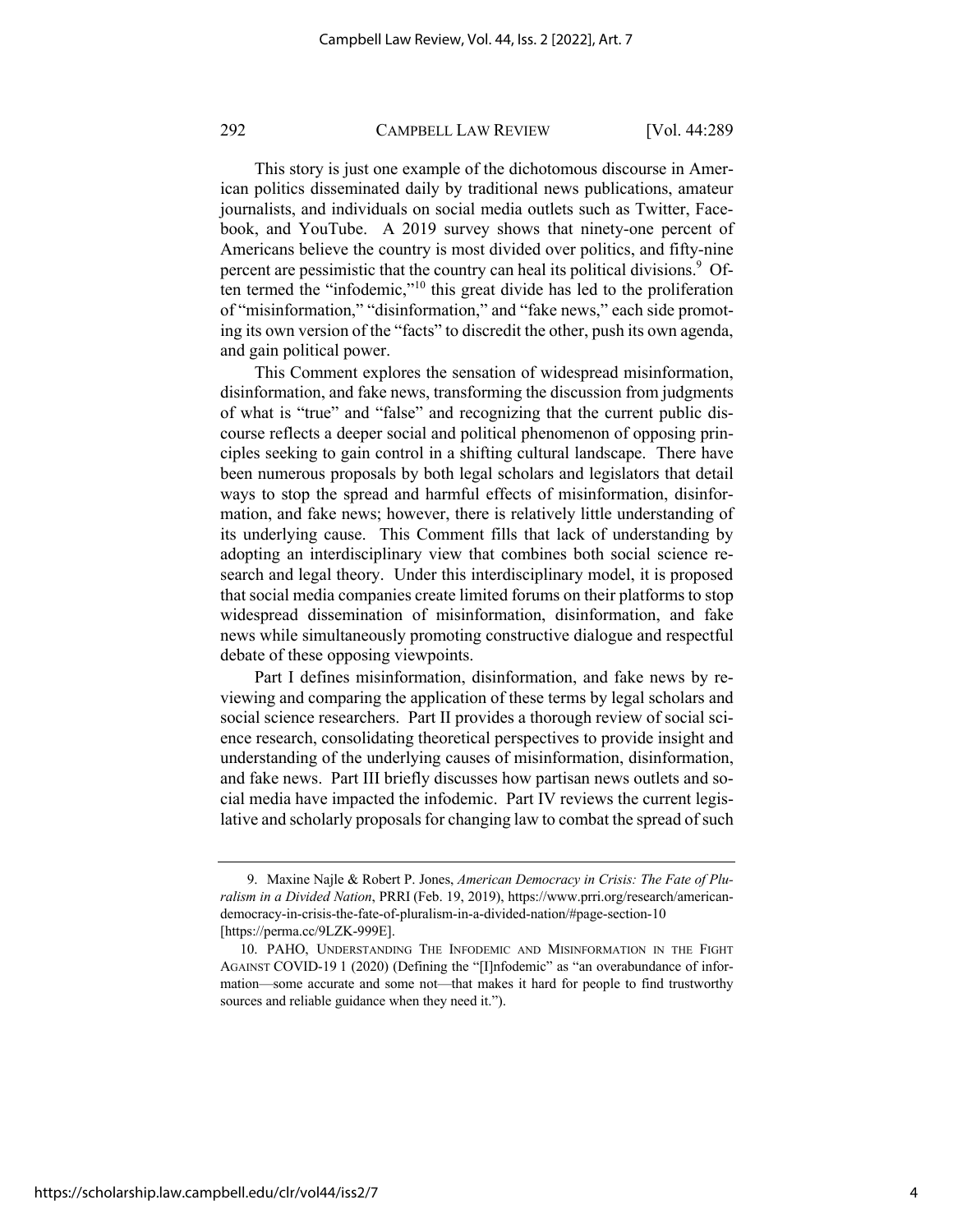information. Finally, Part V unifies the social science framework with current jurisprudence to present a rudimentary design of a social media limited forum model, discussing the incentives to adopt such a model and whether the creation of a limited forum on social media can be legally enforced.

#### I. WHAT IS "MISINFORMATION," "DISINFORMATION," AND "FAKE NEWS"?

Before diving into a thorough discussion of misinformation, disinformation, and fake news, these terms must first be defined. In Subpart A, it is observed that legal scholars typically use similar definitions, focusing on what is "true" versus what is "false" and the underlying intent of the disseminator. Subpart B presents the alternate view of social science researchers that does not make such distinctions, instead consolidating these terms into one working model. Subpart C discusses the views of legal scholars and social science researchers and presents the working definition that will be used throughout the remainder of this Comment.

#### *A. Legal Scholars Defining "Misinformation," "Disinformation," and "Fake News"*

There are numerous sources of legal research and commentary about misinformation, disinformation, and fake news—some definitions used by legal scholars are included here.<sup>11</sup> Charles Corbett states that "misinformation" is just a "verifiably false statement of fact" and that "disinformation" is a "a type of misinformation," distinguishable because there is an improper motive behind its distribution and actual knowledge that the information was false.<sup>12</sup> He further states that "fake news" can either be

<sup>11</sup>*. See generally* Tawanna D. Lee, *Combating Fake News with "Reasonable Standards"*, 43 HASTINGS COMMC'N & ENT. L.J. 81, 106 (2021) (proposing the Communications Decency Act (CDA) be amended so that companies are required to employ "reasonable standards" in "monitor[ing], identify[ing], and remov[ing]" fake news if they want to be immune from liability for third-party content posted on their sites); Wayne Unger, *How The Poor Data Privacy Regime Contributes To Misinformation Spread And Democratic Erosion*, 22 COLUM. SCI. & TECH. L. REV. 308, 311 (2021) (proposing stronger internet privacy and security regulations to stop algorithmic dissemination of disinformation and fake news); Dawn Carla Nunziato, *Misinformation Mayhem: Social Media Platforms' Efforts to Combat Medical and Political Misinformation*, 19 FIRST AMEND. L. REV. 32, 89–98 (2020) (commending the efforts of social media platforms to counter fake news and medical disinformation, arguing that such efforts are in accordance with First Amendment values).

<sup>12.</sup> Charles R. Corbett, *Chemtrails and Solar Geoengineers: Governing Online Conspiracy Theory Misinformation*, 85 MO. L. REV. 633, 652 (2020).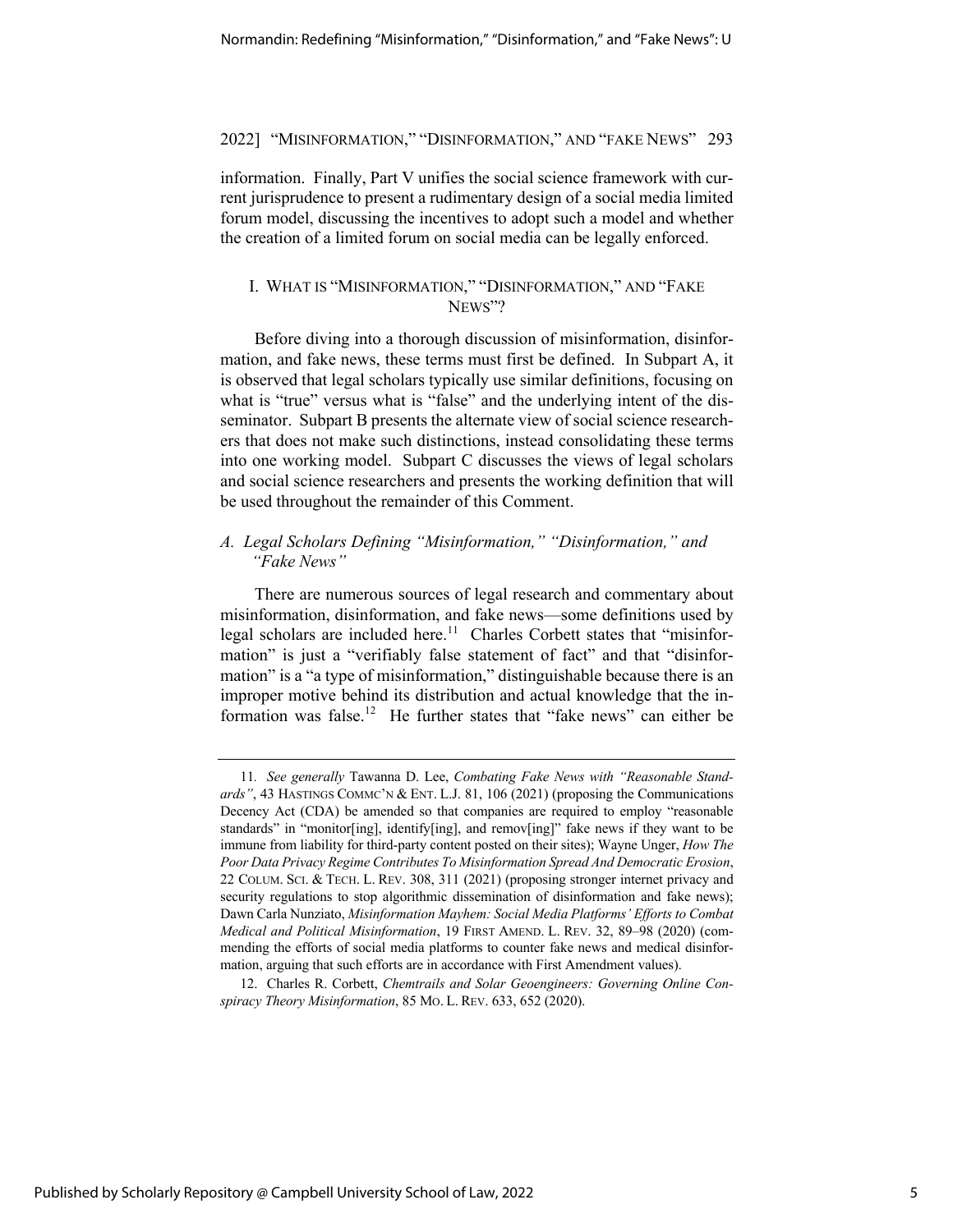"misinformation, disinformation, or neither" depending on the intent behind the distribution, the truth of the claims, and the reception of the audience.<sup>13</sup> Eric Emanuelson, Jr. defines "fake news" as "fictions deliberately fabricated and presented as non-fiction with the intent to mislead recipients into treating fiction as fact or into doubting verifiable fact."14 Finally, Lili Levi describes "'fake news' as representing a spectrum—both with regard to truth and with regard to disseminators' intent" that could consist of "fabricated stories" created to "generate advertising revenue" or "achieve political ends of persuasion."<sup>15</sup>

Based on these definitions, it is first noted that misinformation does not require intent, unlike disinformation and fake news. This implies that misinformation is false information that serves no purpose, while disinformation and fake news are disseminated specifically to manipulate and sensationalize certain facts that encourage a viewpoint-central narrative. Fake news is also attributed to promoting a fictional narrative for social, financial, or political gain. Finally, each of these terms requires mass distribution of false assertions.

#### *B. Social Sciences Redefining "Misinformation," "Disinformation," and "Fake News"*

Some social scientists adopt a different perspective, conceptualizing these terms to reflect the cause behind the phenomena, rather than focusing on its content or effect. Johan Farkas and Jannick Schou deemphasize the element of "intent" and collapse the three terms into a conceptual model that negates distinctions of "true" and "false."<sup>16</sup> They propose that misinformation, disinformation, and fake news all represent a "floating signifier," which is a signal that is used by opposing political groups to "construct. political identities, conflicts and antagonisms."17 They hypothesize that these terms have different meanings and serve different functions between groups that are part of a "much larger hegemonic struggle to define the

<sup>13</sup>*. Id.*

<sup>14.</sup> Eric Emanuelson, Jr., *Fake Left, Fake Right: Promoting an Informed Public in the Era of Alternative Facts*, 70 ADMIN. L. REV. 209, 218–19 (2018).

<sup>15.</sup> Lilli Levi, *Real "Fake News" and Fake "Fake News"*, 16 FIRST AMEND. L. REV. 232, 245–46 (2017).

<sup>16.</sup> Johan Farkas & Jannick Schou, *Fake News as a Floating Signifier: Hegemony, Antagonism and the Politics of Faslehood*, 25 JAVNOST: PUBLIC 298, 300 (2018) ("[O]ur goal is not to define the correct definition of fake news, but to analy[z]e the different, opposing and conflicting understandings of the concept.").

<sup>17</sup>*. Id.*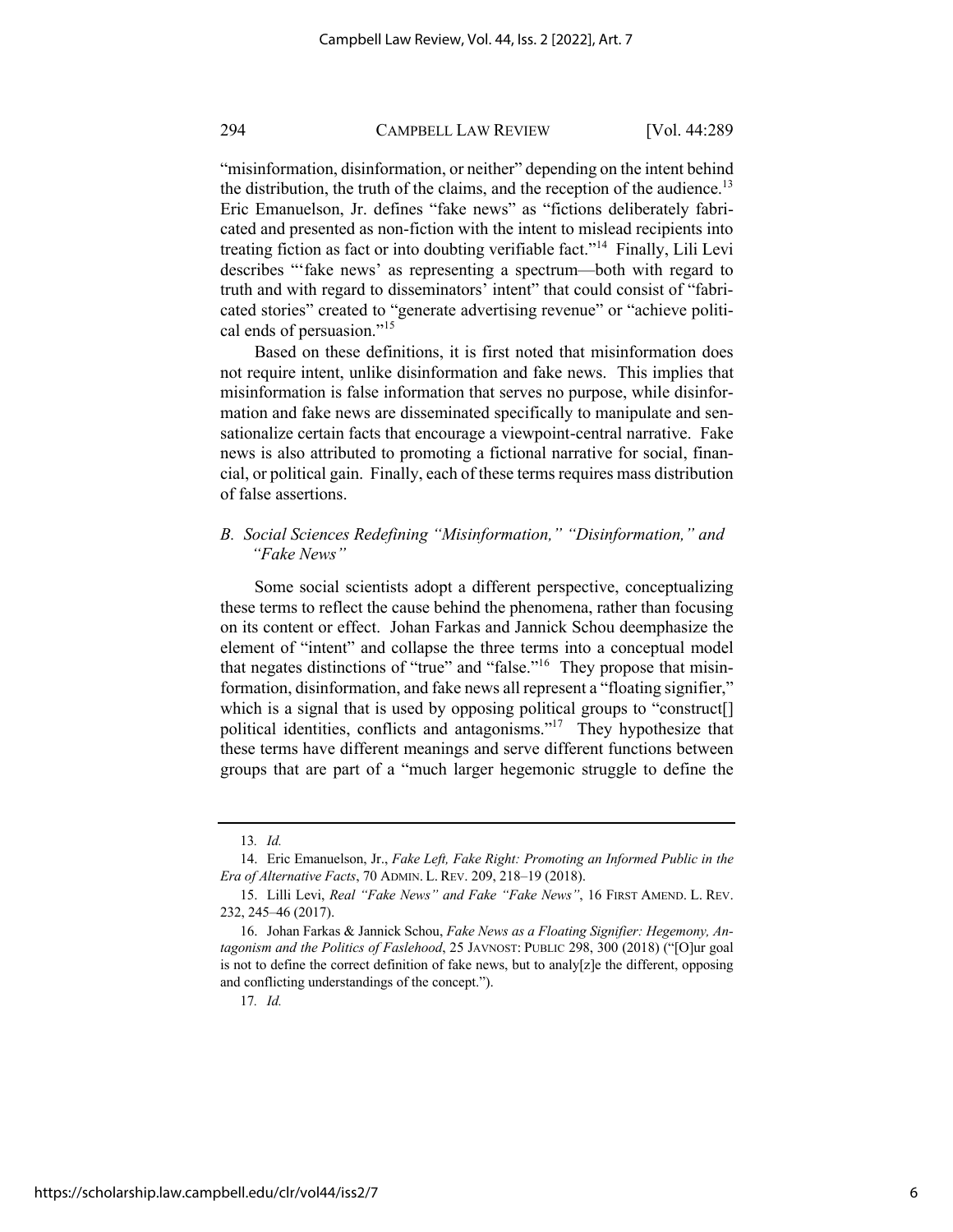shape, purpose and modalities of contemporary politics."<sup>18</sup> In other words, these terms have different viewpoint-dependent meanings and are being used by groups seeking to gain political and social ideological control.

A 2020 study from the University of Wisconsin provides empirical evidence of the "floating signifier" theory and gives insight into how the public uses and interprets the phrase "fake news."<sup>19</sup> Focusing on 234,893 Twitter posts of opposing political views that referred to "fake news," researchers found that group-identity pronouns "we" and "our" positively referred to an "ingroup identity,"<sup>20</sup> while "they" and "their" negatively referred to the "outgroup."<sup>21</sup> According to this study, members on opposing sides of the political debate were defining fake news in a way that allowed them to attack and discredit each other.<sup>22</sup> In other words, both sides associated in-group messages with truth and out-group messages with fake news. This supports the "floating signifier" theory that fake news should not be considered in terms of "true" or "false." Instead, this term should be viewed as a social phenomenon that is being used to articulate the speaker's viewpoint and "amplify ingroup messages" while attacking the "outgroup" by "defin[ing] falsehood and attribut[ing] blame in accordance with group interests."<sup>23</sup>

<sup>18</sup>*. Id.*

<sup>19.</sup> Jianing Li & Min-Hsin Su, *Real Talk About Fake News: Identity Language and Disconnected Networks of the US Public's "Fake News" Discourse on Twitter*, SOC. MEDIA & SOC'Y, Apr.–June 2020, at 1, 3.

<sup>20.</sup> *Id.* at 5 (Conservatives made statements such as, "We the people are NOT stupid' and 'Fake news can't accept election results . . . . It only drives us closer to our President[.]'" (alteration in original)) (discussing statements made by liberals while liberals made statements such as, "'These far-right propaganda machines have destroyed our country' and 'Trump is ALWAYS Fake News! Everything that comes out of his mouth is a lie! Our Democracy depends on Free Press!"").

<sup>21</sup>*. Id.* at 5, 7 (Conservatives made statements such as, "'Fake News Media is a Hate Group. They hate President Trump. They hate America. They hate Israel. They hate unborn babies. They hate God' and 'AFTER PRINTING FAKE NEWS WAPO GOT THEIR ASS HANDED TO THEM BY GOP LAWMAKER[.]," while liberals made statements such as, "Trump administration and Sarah Sanders lie to us and then defend their lies. They are the fake news they warn us about' and 'Many conservatives have appropriated "fake news" and turned it against any news they see as hostile to their agenda."").

<sup>22</sup>*. Id.* at 10 ("The competing liberal and conservative retweet networks reflect identity biases through selective message amplification as well as self-serving thematic and linguistic choices.").

<sup>23</sup>*. Id.* at 12 ("Talking about 'fake news' goes beyond elite strategy and becomes a deeply political practice adopted in ordinary citizens' online discourses.").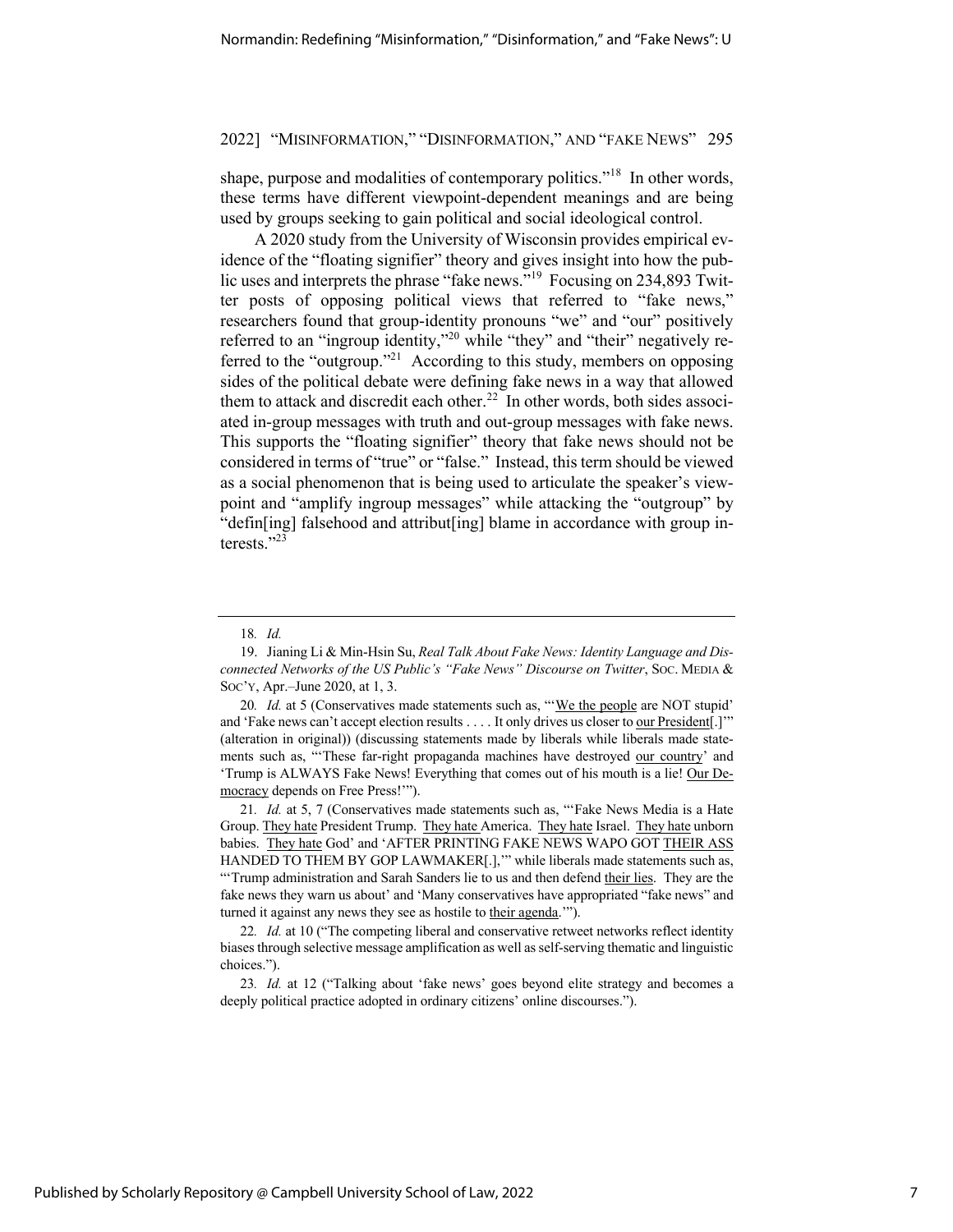#### *C. Consolidation of "Misinformation," "Disinformation," and "Fake News"*

The definitions used by legal scholars distinguish "intent," "truth," and "falsities" because doing so aligns with the purpose behind both the researchers' positions and analyses of the topics they review.<sup>24</sup> But this Comment makes no conclusions as to content; rather, it recognizes that the use of these terms cannot be attributed to one ideological position or group. To disassociate from "group-identifiers" and sustain objectivity, this Comment will adopt the definition closer to that provided by social science research and make no distinction between misinformation, disinformation, and fake news. After disposing of the more subjective considerations of truth, falsities, and intent, a working definition of these terms arises. This Comment recharacterizes misinformation, disinformation, and fake news as "Conflicting Information," which is defined as follows: information believed by one group that conflicts with information believed by another group, where each group labels the opposing group's information as misinformation, disinformation, or fake news.

#### II. EMPIRICAL EVIDENCE: WHY DO PEOPLE SHARE AND BELIEVE CONFLICTING INFORMATION?

Evidence gained from social science research on conflicting information illustrates how the definitions of "truth" and "fact" are secondary to the core beliefs of each position. Presented here is a panoramic glimpse of the research sociologists and psychologists have gathered. It is acknowledged that researchers typically analyze empirical data from different theoretical perspectives and that they must designate "true" news from "fake" news to conduct their experiments. This Comment focuses less on the underlying theories of each individual study and instead emphasizes the overarching consensus from each study to form a working understanding of what causes dissemination and belief of conflicting information.

Subpart A details how *sharing* conflicting information employs analytical reasoning while *believing* conflicting information employs motivated reasoning. Subpart B provides a critical review of the hypothesis that *believers* of conflicting information do not rely on the authority of "experts." Finally, Subpart C further develops the concept of motivated reasoning by applying the consensus of research on belief in conspiracy theories to give insight into why individuals believe conflicting information.

<sup>24</sup>*. See* sources cited *supra* note 11.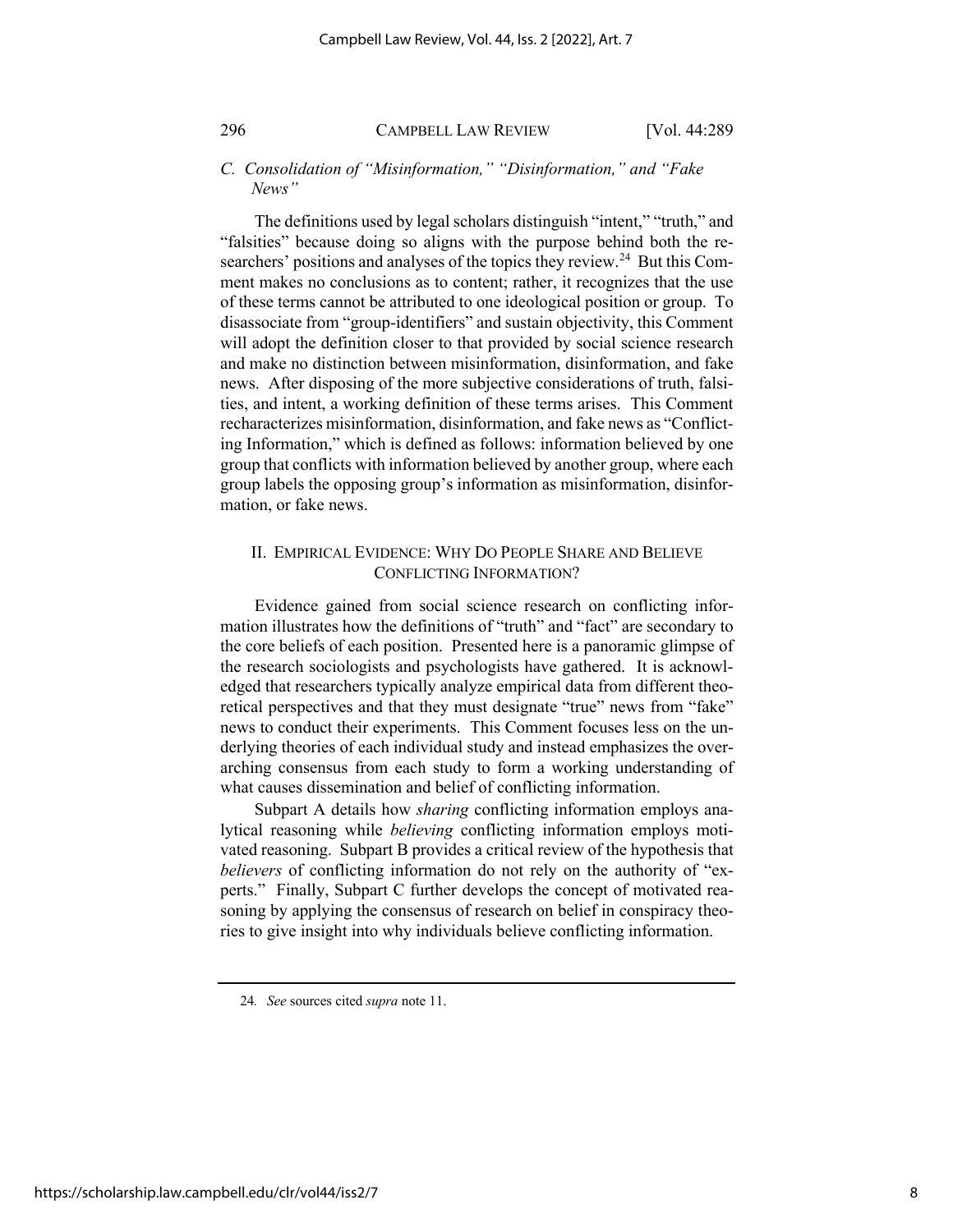#### *A. Analytical Reasoning v. Motivated Reasoning*

It is first imperative to distinguish between those that *believe* conflicting information and those who *share* conflicting information. While there is cross-over between these groups, research suggests that analytic reasoning relates to dissemination and motivated reasoning relates to belief. Analytic reasoning merely refers to "deliberative reasoning processes" that approach "epistemically suspect beliefs" with "skepticism" and discernment.<sup>25</sup> Research suggests that social media users "have a strong" preference to only share accurate" information, but it is hypothesized that the "social media context distracts [users] from this preference."<sup>26</sup> This is derived from studies showing that prompting users to think analytically about news headlines prior to sharing resulted in their refusal to share inaccurate headlines.<sup>27</sup>

Individuals use motivated reasoning when they "process information in a way that protects or enhances their current belief system," judging "information about their ingroup more positively and information about the outgroup more negatively."28 The research suggests that *belief* of conflicting information is tied to political identity for both political parties.<sup>29</sup> Data consistently reflects that classification of individuals as "liberal" or "conservative" is not indicative of their susceptibility to belief in conflicting information or related conspiracy theories—both groups are equally likely to believe such information.<sup>30</sup>

28. Angela Anthony & Richard Moulding, *Breaking the News: Belief in Fake News and Conspiracist Beliefs*, 71 AUSTL.J. PSYCH. 154, 159 (2018).

29*. Id.*

<sup>25.</sup> Gordon Pennycook & David G. Rand, *Lazy, Not Biased: Susceptibility to Partisan Fake News is Better Explained by Lack of Reasoning Than by Motivated Reasoning*, 188 COGNITION 39, 40 (2019) [hereinafter *Lazy, Not Biased*].

<sup>26.</sup> Gordon Pennycook & David G. Rand, *The Psychology of Fake News*, 25 TRENDS IN COGNITIVE SCIS. 388, 395 (2021) [hereinafter *Psychology of Fake News*].

<sup>27</sup>*. Id.* ("[A]sking participants to rate the accuracy of each headline before deciding whether to share it decreased sharing of false headlines by 51% relative to the baseline condition—suggesting that inattention to accuracy was responsible for roughly half of the misinformation sharing in the experiment."); *Lazy, Not Biased*, *supra* note 25, at 47.

<sup>30</sup>*. Id.* at 155 (describing research on belief in conspiracy theories) ("[T]here is generally no significant difference between left-wing liberals and right-wing conservatives as to who is more inclined to a conspiracist mentality."); *Lazy, Not Biased*, *supra* note 25, at 47 ("More analytic individuals were also better able to discern real from fake news regardless of their political ideology, and of whether the headline was Pro-Democrat, Pro-Republican, or politically neutral[.]"); Li & Su, *supra* note 29, at 10; *cf.* Jon Roozenbeek et al., *Susceptibility to Misinformation About COVID-19 Around the World*, 7 ROYAL SOC'Y OPEN SCI., Oct. 2, 2020, at 1, 11 (reporting the results of a cross-cultural study, finding that "political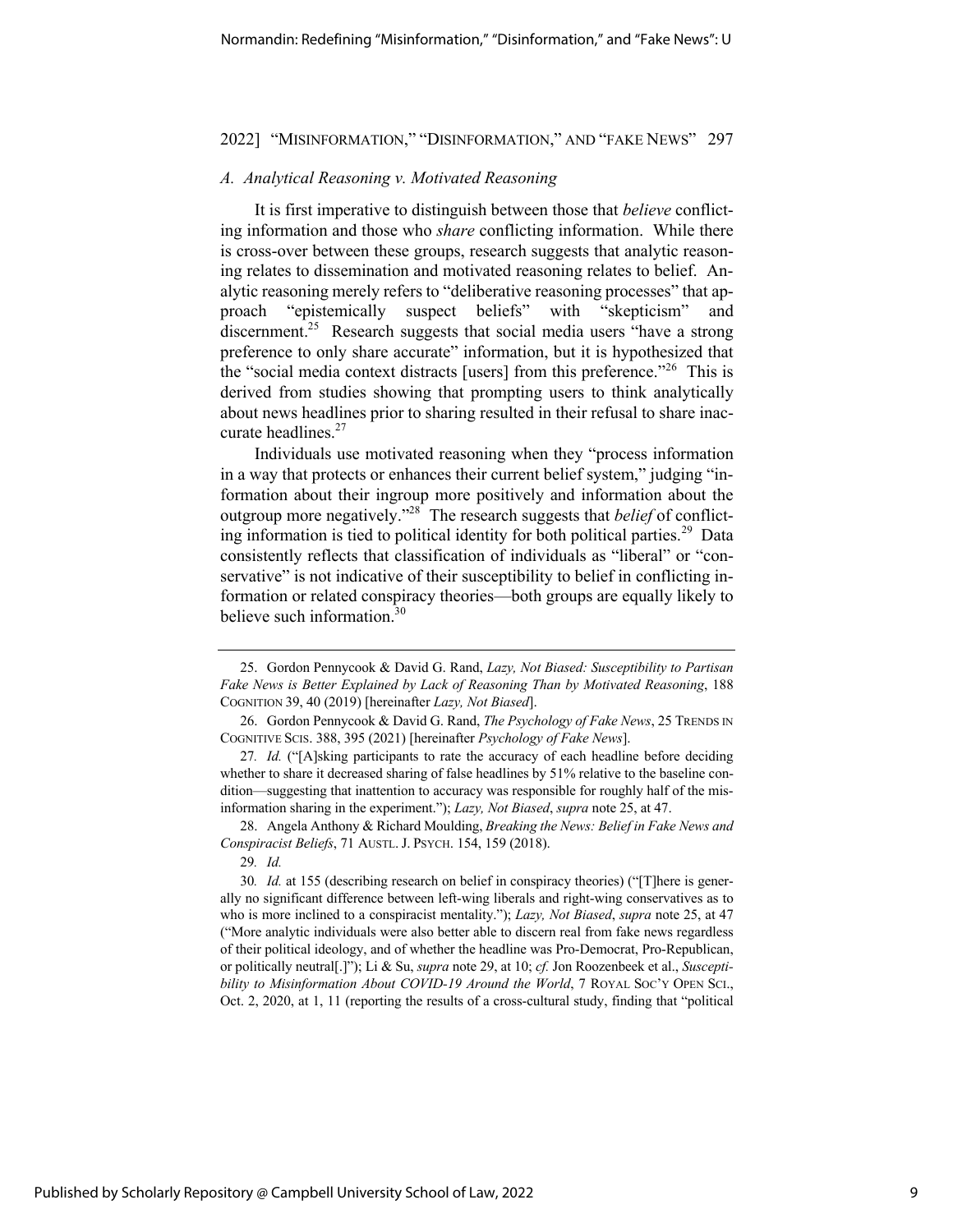However, a recent study from Ohio State University indicates that, while "[l]iberals responded more strongly than conservatives to harmful truths" and were "more prone to accept claims that benefit the ingroup," conservatives are more likely to believe "falsehoods."<sup>31</sup> The researchers note that conservative beliefs in falsehoods were "largely explained by the fact that widely shared falsehoods were systematically more supportive of conservatives' political positions."32 Unfortunately, this study does not present these news stories for independent review to assess whether they are "true" or "false."<sup>33</sup> For this Comment, the Ohio State University study is only considered additional support to the theory that motivated reasoning is inherent in one's discernment and beliefs about messages favoring the in-group.

#### *B. No Faith in the "Experts"? A COVID-19 Illustration*

Another supposed cause for belief in conflicting information is lack of trust in "experts."34 The COVID-19 pandemic has presented researchers with ripe opportunity to explore this phenomenon, and they have "found that beliefs in conspiracies" related to "the virus are associated with a propensity to reject information from expert authorities."35 These studies, however, provide an opportunity to showcase that research on conflicting information must deemphasize classifications of factual accuracy and emphasize the underlying belief in conflicting information.

To illustrate, a study on COVID-19 "conspiracy theories" found that thirty-one percent of participants polled in March 2020 believed "the virus was purposefully created" and released.<sup>36</sup> These results mirror a similar poll also conducted in March 2020 that found a quarter of Americans believed the virus was developed in a  $\text{lab.}^{37}$  Researchers of the study stated

36. Joseph E. Uscinski et al., *Why Do People Believe COVID-19 Conspiracy Theories?*, 1 HARV. KENNEDY SCH. MISINFORMATION R., Apr. 2020, at. 1, 1.

37*. About Four-In-Ten Americans Say COVID-19 Came About Naturally; About Three-In-Ten Think It Was Created in a Lab. Nearly Half Say a Vaccine Will Be Available in a Year or More*, PEW RSCH. CTR. (Mar. 17, 2020), https://www.pewresearch.org/journalism/2020/03/18/americans-immersed-in-covid-19-news-most-think-media-are-doing-

conservatism" was not associated with "higher susceptibility to misinformation" in the United States or the United Kingdom).

<sup>31.</sup> R. Kelly Garrett & Robert M. Bond, *Conservatives' Susceptibility to Political Misperceptions*, SCI. ADVANCES, June 2021, at 1, 6.

<sup>32</sup>*. Id.*

<sup>33</sup>*. See id.* at 2–3, 7–9.

<sup>34.</sup> Roozenbeek, *supra* note 30, at 2.

<sup>35</sup>*. Id.*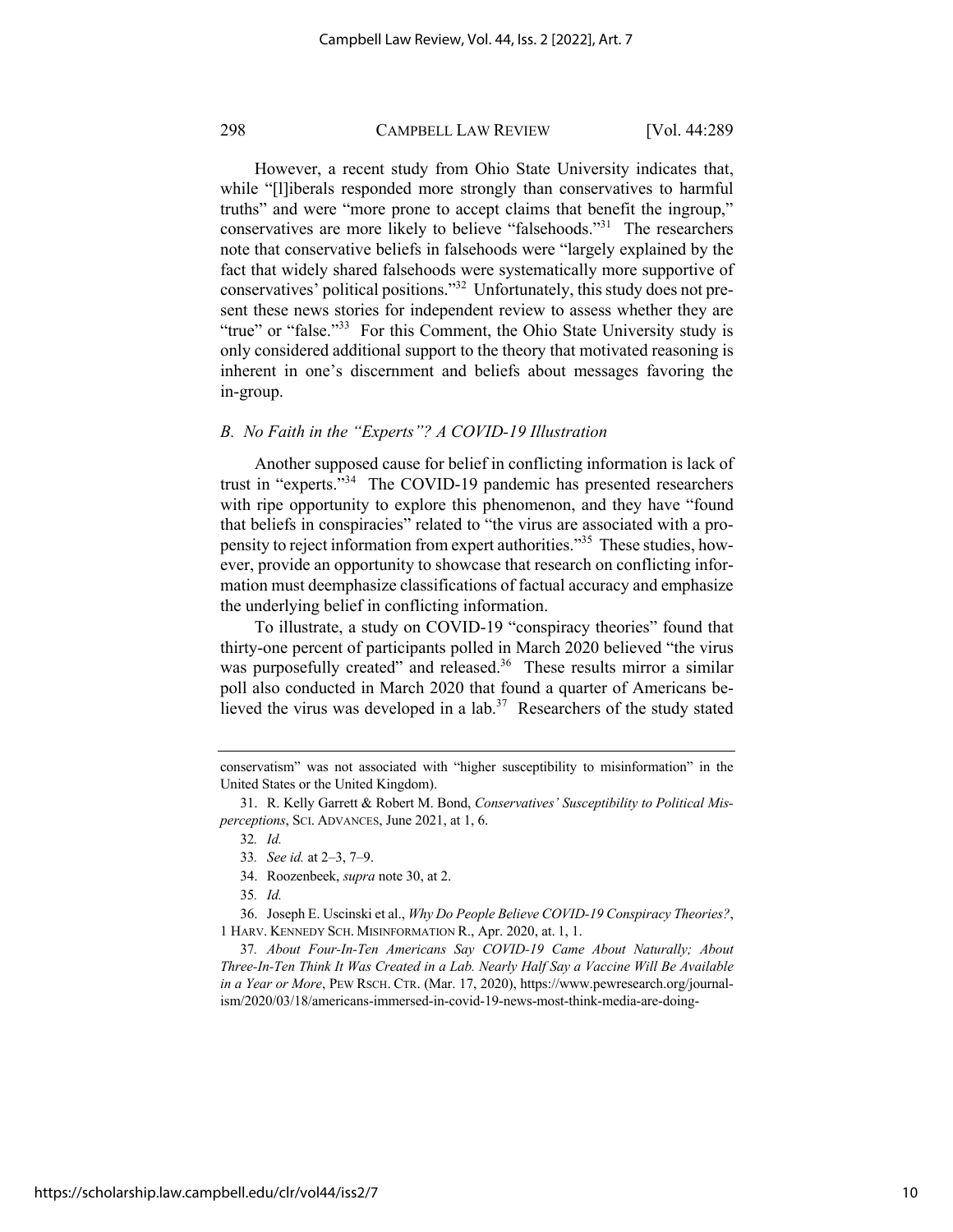this belief was due to "psychological predisposition to reject expert, authoritative information" and "view major social and political events as the product of conspiracies."<sup>38</sup> But is this an accurate explanation for why individuals believe the virus was lab-created?

When the virus began to spread, scientists claimed the virus originated from bats, which had infected another animal before it was transmitted to humans.<sup>39</sup> The earliest speculation was that transmission to humans occurred at a "wet market" in Wuhan, China, which sells live animals to the public.40 The Wuhan wet market claim has since been disproven, but the World Health Organization (WHO) still maintains the virus was naturally transmitted to humans by animals and has stated it is "extremely unlikely" the virus was accidentally released from a  $lab.<sup>41</sup>$ 

The alternative belief circulated on social media<sup>42</sup> after Dr. Francis Boyle, a reputable international lawyer and professor at the University of

fairly-well-covering-it/pj\_2020-03-18\_coronavirus-news1\_0-02/ [https://perma.cc/2H63- 7UGC] (surveying American adults between March 10, 2020, and March 16, 2020, finding that 43% believe the virus "came about naturally;" 23% believe it was intentionally created in a lab; 6% believe the virus was made accidentally in a lab; 1% believe the virus didn't really exist; and 25% being unsure of its origin).

<sup>38.</sup> Uscinski et al., *supra* note 36, at 2.

<sup>39.</sup> Reggie Aqui, *Coronavirus Origin: Where Did Covid-19 Come From?*, ABC7 NEWS (May 14, 2020), https://abc7news.com/where-did-coronavirus-come-from-originally-whatis-the-cause-of-really-covid/6175783/ [https://perma.cc/5NUD-C8BP].

<sup>40.</sup> Rafi Letzter, *The Coronavirus Didn't Really Start at that Wuhan 'Wet Market'*, LIVE SCI. (May 28, 2020), https://www.livescience.com/covid-19-did-not-start-at-wuhan-wetmarket.html [https://perma.cc/3WM4-A9FH].

<sup>41.</sup> DR. PETER K. BEN EMBAREK ET AL., JOINT WHO-CHINA STUDY, WHO-CONVENED GLOBAL STUDY OF ORIGINS OF SARS-COV-2: CHINA PART 120 (2021).

<sup>42.</sup> Shirin Ghaffary & Rebecca Heilweil, *Facebook Doubles Down on Removing Coronavirus Conspiracy Theories*, VOX: RECODE (Mar. 4, 2020, 5:15 PM), https://www.vox.com/recode/2020/1/31/21115589/coronavirus-wuhan-china-mythshoaxes-facebook-social-media-tiktok-twitter-wechat [https://perma.cc/V4JL-WZEN].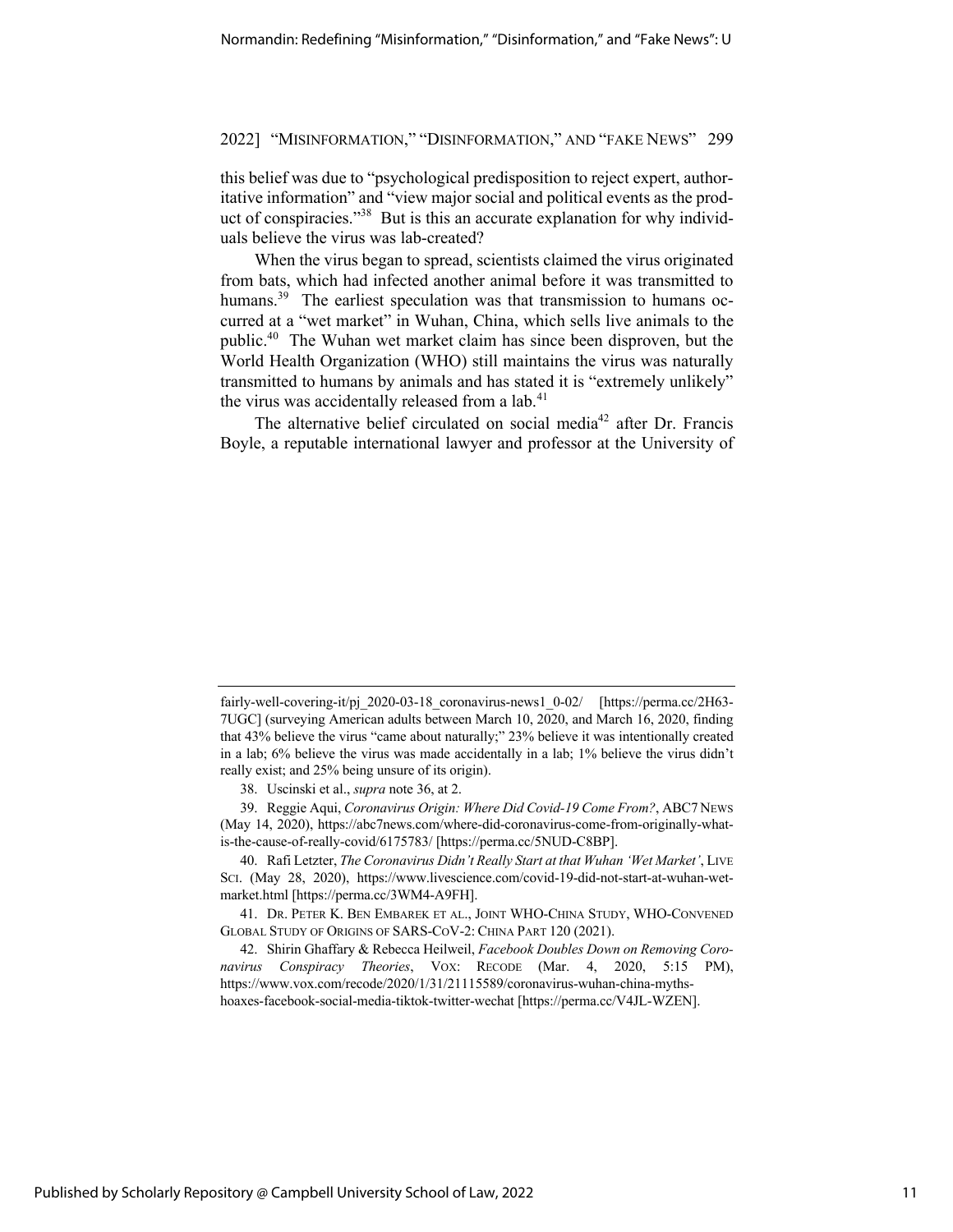Illinois College of Law,  $43$  came forward in January of  $2020^{44}$  expressing his view that the spread of the virus was due to a lab leak.<sup>45</sup> Boyle, who drafted the Biological Weapons Anti-Terrorism Act of 1989,<sup>46</sup> claimed the virus was a genetically modified bioweapon that escaped from the Wuhan lab, that the Chinese government was trying to cover up its origins, and that the WHO knew about it.<sup>47</sup> An investigative report by scientists on the nature of the research at the Wuhan lab detailed how a virologist, Shi Zheng Li, experimented and modified the SARS coronavirus to better study its transmission to humans.<sup>48</sup> This report also details the questionable actions of Chinese officials toward the Wuhan lab at the time of the outbreak.<sup>49</sup> Further, there are scientists examining the COVID-19 genome and challenging the WHO's narrative that the virus is naturally occurring.<sup>50</sup> By June of

47. Skopec, *supra* note 4545, at 1.

48. Dr. Vinod Kumar Goyal & Chandrika Sharma, *The Novel Coronavirus 2019: A Naturally Occurring Disaster or a Biological Weapon Against Humanity: A Critical Review of Tracing the Origin of Novel Coronavirus 2019*, J. ENTOMOLOGY & ZOOLOGY STUD., May 2, 2020, at 1, 2–3.

49*. Id.*

50*. Nobel Winning Scientist Claims Covid-19 Virus Was Man-Made in Wuhan Lab*, MINT (Apr. 19, 2020, 7:15 PM), https://www.livemint.com/news/world/nobel-winning-scientist-claims-covid-19-virus-was-man-made-in-wuhan-lab-11587303649821.html

[https://perma.cc/DDU6-LDKK]; Aanchal Nigam, *'Never Been Found Naturally': Rare Genome Indicates COVID-19 Is Man Made, Say US Experts*, REPUBLICWORLD.COM (June 7, 2021, 7:52 PM), https://www.republicworld.com/world-news/us-news/never-been-foundnaturally-rare-genome-indicates-covid-19-is-man-made-say-us-experts.html [https://perma.cc/6C6Y-SD9G].

<sup>43.</sup> Associated Press, *Francis Boyle, Ali Khamenei: Meet the Superspreaders Behind Top COVID-19 Conspiracy Theories*, BUS. TODAY (Feb. 15, 2021, 12:58 PM), https://www.businesstoday.in/latest/world/story/francis-boyle-ali-khamenei-meet-the-superspreaders-behind-top-covid-19-conspiracy-theories-287648-2021-02-15

<sup>[</sup>https://perma.cc/7T23-P9PX] [hereinafter BUS. TODAY]; *Francis Boyle*, ILL. COLL. OF L., https://law.illinois.edu/faculty-research/faculty-profiles/francis-boyle/

<sup>[</sup>https://perma.cc/5N4F-3YYE] (listing Francis Boyle's career accomplishments such as: representing and advising international bodies on human rights, war crimes, nuclear policy, and bio-warfare; serving as Legal Advisor to the Palestinian Delegation to the Middle East Peace Negotiations; and serving on Board of Directors of Amnesty International and the Advisory Board for Responsible Genetics).

<sup>44.</sup> BUS. TODAY, *supra* note 43.42

<sup>45</sup>*. Id.*; Robert Skopec, *Coronavirus is a Biological Warfare Weapon*, 12 J. VACCINES & VACCINATION, no. 466, Feb. 25, 2021, at 1, 1.

<sup>46</sup>*. Francis Boyle*, *supra* note 43; *see also* 10 U.S.C. §§ 175–78 (defining terms related to biological warfare and expanding the scope of persons to be criminally liable for illegally buying, selling, or manufacturing toxic biological agents).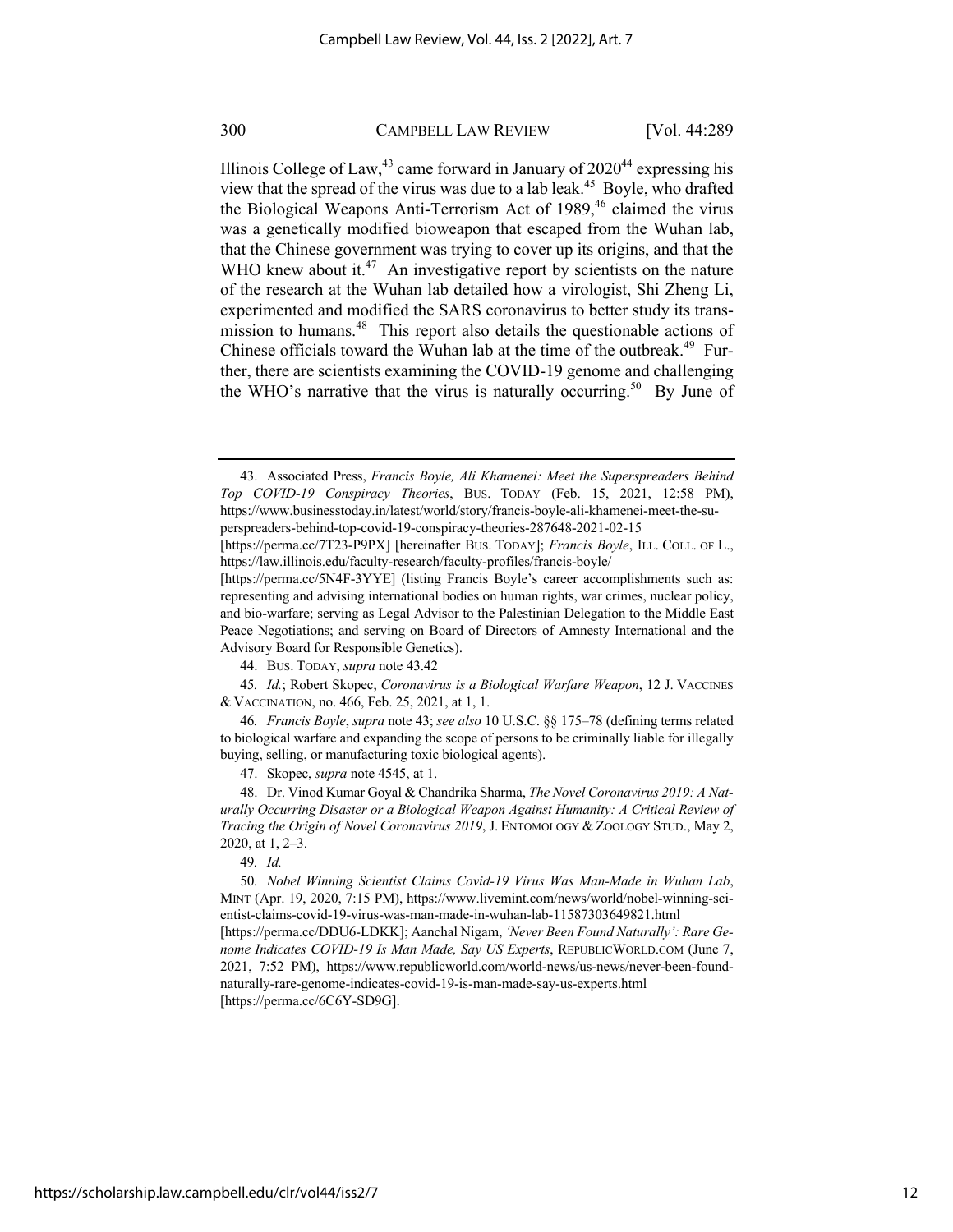2021, fifty-eight percent of Americans believed the virus originated from the Wuhan lab, with forty-two percent believing the virus was man-made.<sup>51</sup>

When considering the underlying belief that COVID-19 was lab-created, it is difficult to discount the authority-driven background of claims that the virus came from a lab. The lab-creation theory may not originate with the authority of the WHO, but it is information provided by those with specialized knowledge and expertise in biological disease. It is presumptuous to conclude that believers of alternate theories are "psychological[ly] predispose[ed]" to reject "authoritative information."52 However, the disposition to believe such information may be attributable to motivated reasoning. Therefore, discussing the motivations behind affirming one's ideological constructs is warranted.

#### *C. Borrowing from Conspiracy Theory Research: Motives Behind Belief*

Research in conspiracy theory belief has found that feelings of "disenfranchisement and disadvantage" could be markers for beliefs in conflicting information.<sup>53</sup> In a cumulative review of the scientific literature on the psychological disposition of conspiracy theorists, three primary motives are discovered: epistemic, existential, and social.<sup>54</sup> These three motives can be applied to explain the proliferation and belief of conflicting information.

Epistemic motives are those that seek "causal explanations" when one faces uncertainty and confusion.<sup>55</sup> When significant events occur for which there is no satisfactory explanation, conspiracy belief provides "internally consistent explanations that allow" for ideological stability.<sup>56</sup> When believers experience the distress of uncertainty, their conspiratorial beliefs are strengthened.<sup>57</sup> Returning to the COVID-19 example, the belief in an alternative view of the virus's origin could be considered a rejection of the shifting and unsatisfactory explanations by the approved "experts." The

<sup>51.</sup> Kathy Frankovic, *Most Americans Now Believe the Coronavirus Originated from a Laboratory in China*, YOUGOVAMERICA (June 2, 2021, 1:30 PM), https://today.yougov.com/topics/politics/articles-reports/2021/06/02/most-americans-now-believecoronavirus-originated- [https://perma.cc/R2BH-WEGD] (finding only 13% of Americans believe the virus "occurred naturally and mutated to a human infection" while 24% remain unsure how the virus originated).

<sup>52.</sup> Uscinski et al., *supra* note 36, at 2.

<sup>53.</sup> Anthony & Moulding, *supra* note 28, at 155.

<sup>54.</sup> Karen M. Douglas et al., *The Psychology of Conspiracy Theories*, 26 CURRENT DISTINCTIONS PSYCH. SCI. 538, 538 (2017).

<sup>55</sup>*. Id.*

<sup>56</sup>*. Id.* at 539.

<sup>57</sup>*. Id.*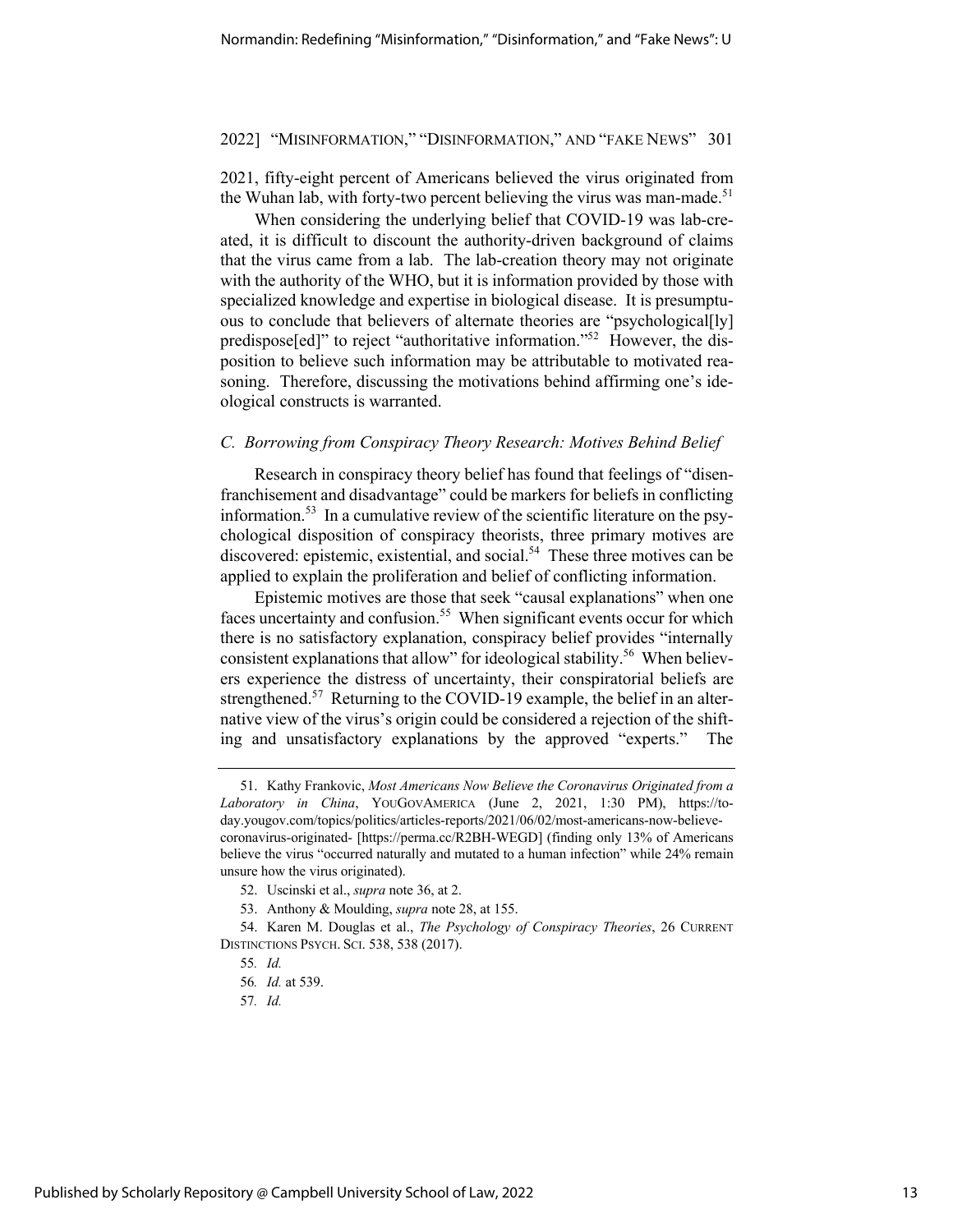believer then accepts the alternative view to create consistency in an increasingly uncertain world.

Existential motives seek stability that fulfills the existential motive of feeling safe, secure, and in control.<sup>58</sup> Rejection of "official narratives" is a form of control that can compensate for feelings of powerlessness and anxiety.59 Research also indicates that "lack of sociopolitical control" correlates to belief in conspiracy theories, as does the inability to control outcomes.60 Belief in conflicting information about COVID-19 should not be surprising considering the politicization of the illness, lack of control over government mandates, and rising death tolls.<sup>61</sup>

Finally, there are social motives that influence belief in conspiracy theories reflecting "the desire to belong and to maintain a positive image of the self and the in-group.<sup>"62</sup> This suggests that in-group identity can contribute to belief in conspiracy theories where the social motivations of the group are frustrated, such as losing a political election or being economically disadvantaged.63 The social motivation behind conflicting information comes full circle to the University of Wisconsin study discussing in-group identifiers using "fake news" as a "floating signifier."64 The in-group feels disenfranchised and attacked by their "perceived enemies" and thus develops their own perception of reality to cope with the assaults of the out-group.<sup>65</sup>

The empirical evidence supports that belief in conflicting information is more indicative of one's power struggle against the world rather than the legitimacy of the information believed. Because accuracy is not as important to the individual as control and belonging, legal scholars and social scientists should seek to study conflicting information from a neutral position that focuses on underlying beliefs. However, while belief origin is paramount to understanding individual susceptibility to conflicting information, it is not the primary cause of the infodemic.<sup>66</sup>

66*. Cf.* Jesper Strömbäck et al., *News Media Trust and Its Impact On Media Use: Toward a Framework for Future Research*, 44 ANNALS INT'L COMMC'N ASS'N 139, 151 (2020) ("[T]he transformation into high-choice media environments has brought with it a host of new and exacerbated challenges threatening to undermine news media trust . . . . [A]lthough there are important differences across countries and media environments, there are more

<sup>58</sup>*. Id.*

<sup>59</sup>*. Id.*

<sup>60</sup>*. Id.*

<sup>61.</sup> P. Sol Hart et al., *Politicization and Polarization in COVID-19 News Coverage*, 42 SCI. COMMC'N 679, 680-81 (2020).

<sup>62.</sup> Douglas et al., *supra* note 5454, at 540.

<sup>63</sup>*. Id.* 

<sup>64.</sup> Li & Su, *supra* note 19, at 3.

<sup>65.</sup> Douglas et al., *supra* note 54, at 540.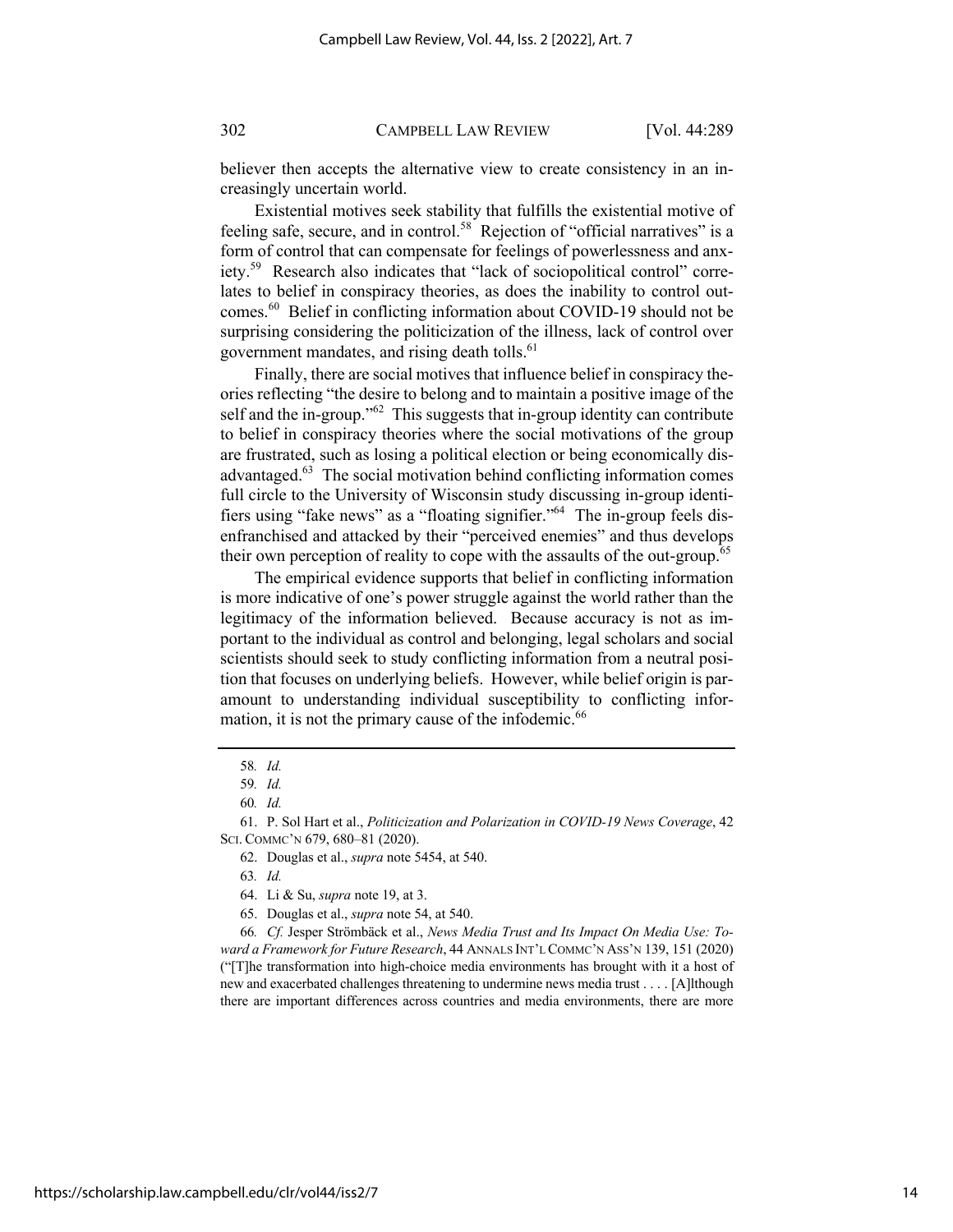#### III. TRADITIONAL NEWS OUTLETS AND SOCIAL MEDIA: THE ORIGIN OF THE "INFODEMIC"

The central "function of news media is to 'aid citizens in becoming informed'" and serve the democratic purpose of ensuring they are "free and self-governing."<sup>67</sup> To achieve this purpose, it is imperative that citizens trust news media outlets.<sup>68</sup> The broadest definition of "news media trust" refers to citizens' reliance on news outlets to gain information in "situations of uncertainty."69 However, the technological advancements of the digital age provide "instantaneous access to information . . . allow[ing] ideas to be shared and formerly inaccessible regions to be connected. $\cdot^{70}$  Consequently, people are less dependent on news media for information.<sup>71</sup> This has led to the rise of alternative and partisan news sites and the spread of conflicting information through modern-day internet algorithms.<sup>72</sup>

This shift to online information dissemination has borne the "post-truth" age, whereby "objective facts" are cast aside in favor of subjective perspectives.<sup>73</sup> Subpart A briefly discusses the role of traditional news outlets and their encouragement of the divisive beliefs behind conflicting information. Subpart B highlights how online information is disseminated by sophisticated algorithms that are tailored to provide individualized content that only serves to reinforce the beliefs of its users.

#### *A. Traditional News Outlets Contributing to Polarization and Politicization*

At a 2017 panel about fake news, CNN senior media and politics reporter, Dylan Byers, stated that journalists have become biased and that mainstream news outlets have lost hold of the "common narrative in the

68*. Id.*

72*. Id.*

73*. Lazy, Not Biased*, *supra* note 25, at 38 ("The Oxford Dictionary declared 'post-truth' to be the word of the year in 2016 and defined it as such: 'relating to or denoting circumstances in which objective facts are less influential in shaping public opinion than appeals to emotion and personal belief.'").

so-called non-mainstream and partisan media that compete with traditional news media."); *see also infra* Part III(A) and note 79.

<sup>67</sup>*. Id.* at 139 (internal citation omitted).

<sup>69</sup>*. Id.* at 142.

<sup>70.</sup> Joanna M. Burkhardt, *Combating Fake News in the Digital Age*, 53 LIBR. TECH. REPS. 1, 8 (2017).

<sup>71.</sup> Strömbäck et al., *supra* note 67, at 140.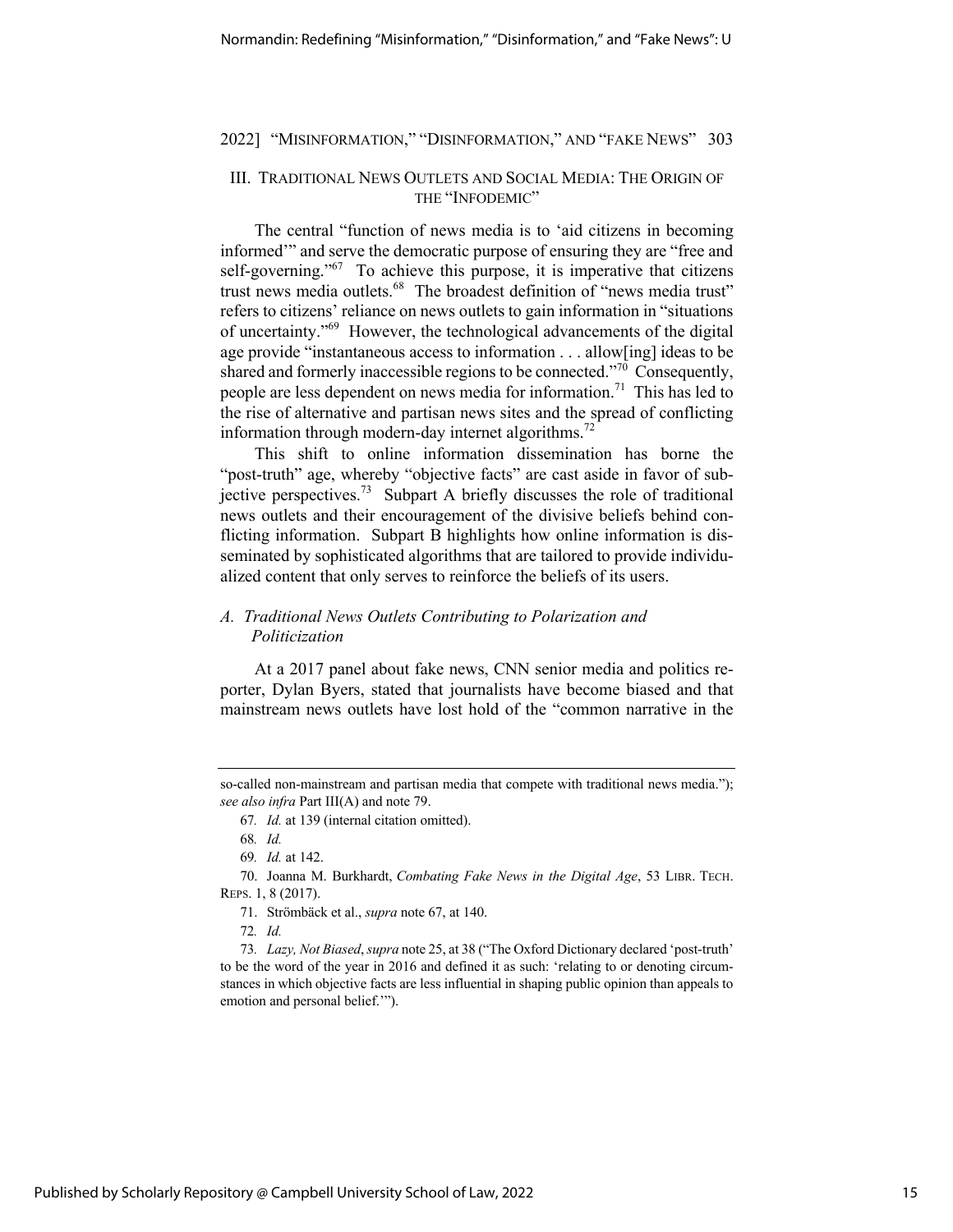middle."<sup>74</sup> This is not just opinion. In a 2020 study on COVID-19 news reports, researchers analyzed over 22,000 news articles and broadcasts from March to May of 2020 to determine the extent of politicization and polarization of the virus.<sup>75</sup> The results showed that news articles highly politicized COVID-19 and that both articles and broadcast reports on COVID-19 were highly polarizing.<sup>76</sup> Such politicization and polarization can influence the public to trust "political elites over experts" and "cause individuals to fear social ostracization" from their in-groups "if they express contrasting beliefs."<sup>77</sup> Researchers also note that a "high degree of politicization and polarization can create a polluted science communication environment . . . . . . . . 78

Explanations for the increasing politicization and polarization of news media reports have yet to reach a consensus.<sup>79</sup> While this topic alone is worthy of thorough discussion, it is beyond the scope of this Comment. This Comment simply recognizes that mainstream media has contributed to the divisive viewpoints that reinforce belief of conflicting information.

#### *B. Social Media Influence: The Modern-Day Algorithm*

Whether it be lack of trust in traditional news media, a desire to stay connected to the in-group, or both, more people are turning to social media to receive information. $80$  However, the information being received is

80. Strömbäck et al., *supra* note 66, at 140; Burkhardt, *supra* note 7070, at 6–7 (speaking to internet use, not necessarily social media); Elad Klein & Joshua Robison, *Like, Post,* 

<sup>74.</sup> Benjamin Mullin, *What Causes Fake News, and What Are Its Solutions? Journalists from NPR, CNN and the Founder of PolitiFact Weigh In*, POYNTER (May 4, 2017), https://www.poynter.org/ethics-trust/2017/what-causes-fake-news-and-what-are-its-solutions-journalists-from-npr-politifact-and-cnn-weigh-in/ [https://perma.cc/4LKZ-4SNW].

<sup>75.</sup> P. Sol Hart et al., *supra* note 61, at 683 (analyzing broadcasts from ABC, CBS, and NBC and gathering articles from national and regional newspapers, including USA Today, The Washington Post, and The New York Times).

<sup>76</sup>*. Id.* at 691.

<sup>77</sup>*. Id.*

<sup>78</sup>*. Id.* at 691–92.

<sup>79</sup>*. See* Yariv Tsfati et al., *Causes and Consequences of Mainstream Media Dissemination of Fake News: Literature Review and Synthesis*, 44 ANNALS INT'L COMMC'N ASS'N 157, 164, 168 (2020) (finding that journalists focus on "attitude-confirming" news narratives, rather than "disconfirming information"); *see also* Chris J. Vargo & Lei Guo, *Networks, Big Data, and Intermedia Agenda Setting: An Analysis of Traditional, Partisan, and Emerging Online U.S. News*, 94 JOURNALISM & MASS COMMC'N Q. 1031, 1048 (2017) (discussing how mainstream reports are increasingly influenced by partisan websites); Strömbäck et al., *supra* note 66, at 151 (finding that mainstream news outlets were the greatest disseminators of "false" news stories because of their efforts to combat the information).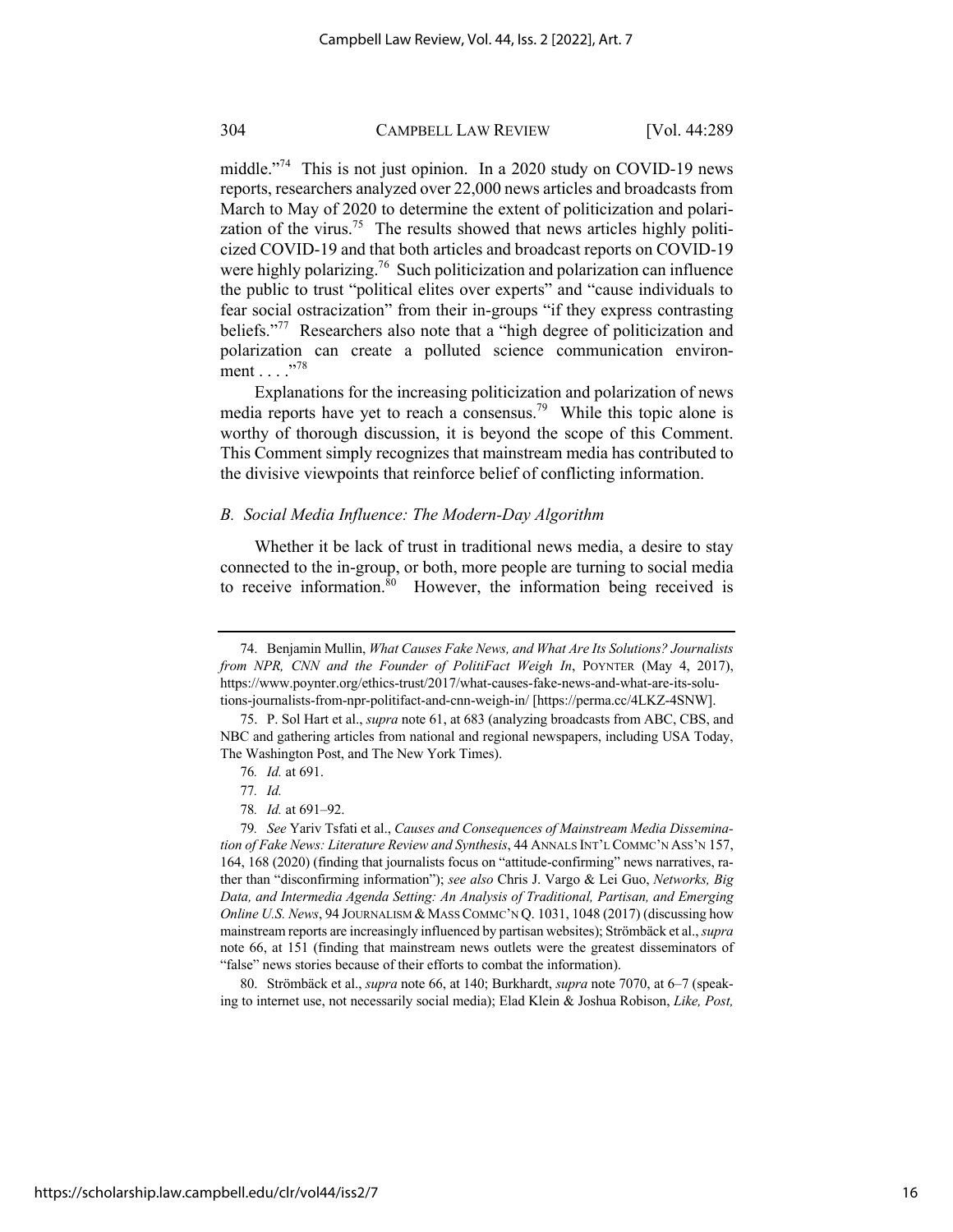filtered through modern-day algorithms designed to optimize the consumer experience by personalizing the internet to users' specific interests. At their core, algorithms are merely instructions to a computer that enable it to perform tasks, such as calculating a math equation or sending an email. $81$  But the modern-day algorithm is far more sophisticated.

Companies such as Google and Facebook collect data on user habits, interests, and preferences to program algorithms to provide users' social media feed with content that reflects their interests. The purpose of the algorithm is to generate more user engagement by filtering newsfeeds so that users are only exposed to information that reinforces their individual beliefs and worldview.<sup>82</sup> Everything a user is exposed to on social media is controlled by algorithms, which not only maximize user interest, but also influence, predict, and manipulate user behavior.<sup>83</sup>

The algorithm-driven technology behind social media interactions is a key component of internet users' information exposure, creating ideological silos of political and cultural divides that lack diversified viewpoints. In October of 2021, a former Facebook employee turned whistleblower came forward with "thousands of pages of company documents" illustrating the company is aware its algorithms "sow division and undermine[]

82*. See id.* at 13–14; *see also* Guillaume Chevillon, *The Power of Persuading: Can and Should We Regulate AI Algorithms?*, OECD.AI (Mar. 11, 2021), https://oecd.ai/wonk/central-authority-regulate-algorithms [https://perma.cc/9BBA-SBF2]; SHOSHANA ZUBOFF, THE AGE OF SURVEILLANCE CAPITALISM:THE FIGHT FOR A HUMAN FUTURE AT THE NEW FRONTIER OF POWER 186–87 (2019) ("There have been myriad revelations of Google and Facebook's manipulations of the information that we see. For now I'll simply point out that Google's algorithms, derived from surplus, select and order search results, and Facebook's algorithms, derived from surplus, select and order the content of its News Feed. In both cases, researchers have shown that these manipulations reflect each corporation's commercial objectives.").

83*. See* Lewis Mitchell & James Bagrow, *Do Social Media Algorithms Erode Our Ability to Make Decisions Freely? The Jury Is Out*, THE CONVERSATION (Oct. 11, 2020, 3:00 PM), https://theconversation.com/do-social-media-algorithms-erode-our-ability-to-makedecisions-freely-the-jury-is-out-140729 [https://perma.cc/2T4E-M2V4] (discussing the predictability of user-generated content on Twitter) ("We found data from eight or nine friends was enough to be able to predict someone's tweets just as well as if we had downloaded them directly . . . . Indeed, 95% of the potential predictive accuracy that a machine learning algorithm might achieve is obtainable *just* from friends' data.").

*and Distrust? How Social Media Use Affects Trust in Government*, 37 POL. COMMC'N 46, 46 (2020).

<sup>81.</sup> Lee Rainie & Janna Anderson, PEW RSCH. CTR., *Code-Dependent: Pros and Cons of the Algorithm Age* 2, (Feb. 8, 2017), https://www.pewresearch.org/internet/2017/02/08/code-dependent-pros-and-cons-of-the-algorithm-age/ [https://perma.cc/NP6U-6GNU].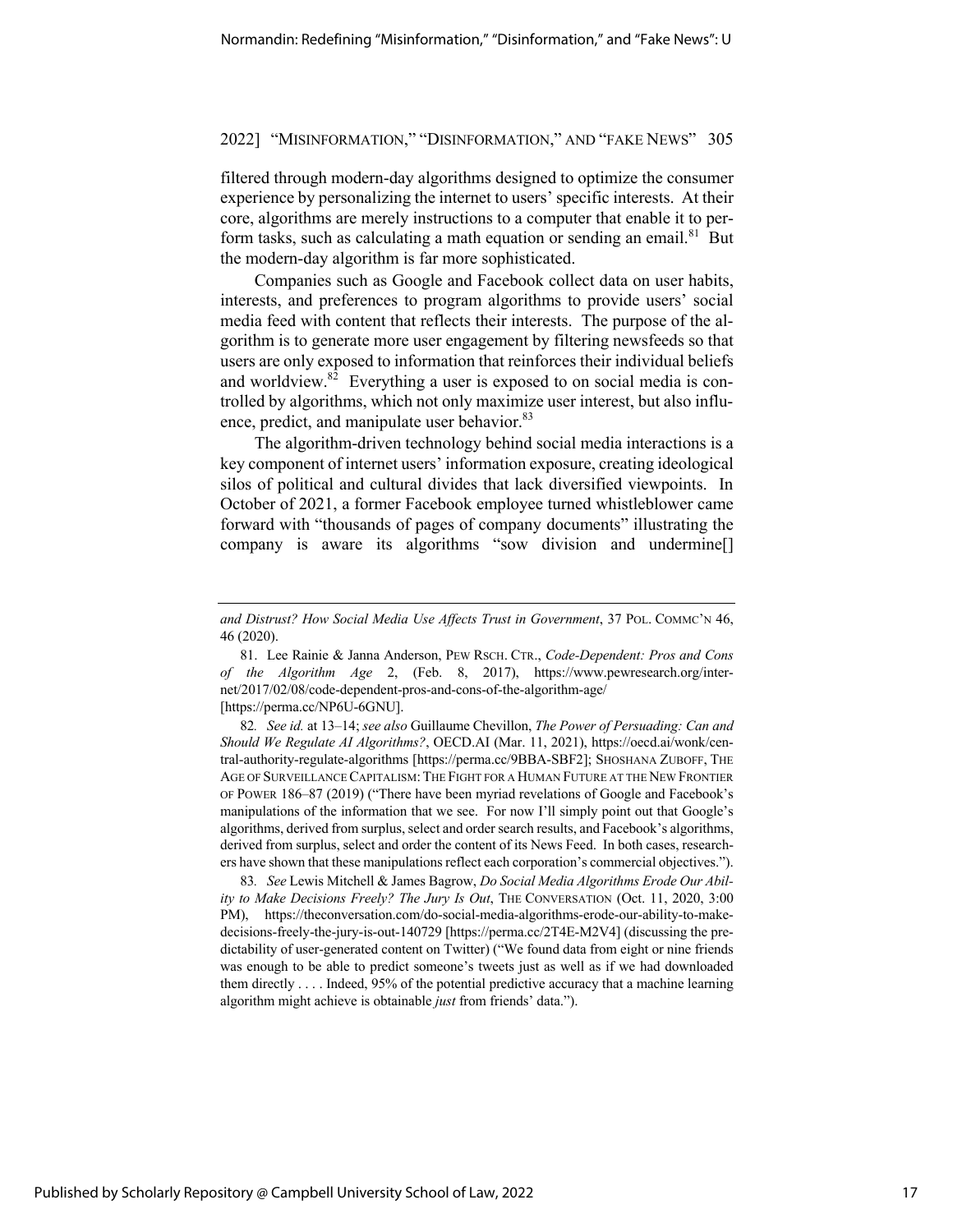democracy."84 The whistleblower, Frances Haugen, was a data scientist for Facebook who studied how the platform's algorithms "amplified misinformation and w[ere] exploited by foreign adversaries."85 Facebook, however, denies any wrongdoing, with CEO Mark Zuckerberg stating it was "disheartening" for the internal research and documents presented to be "taken" out of context and used to construct a false narrative."<sup>86</sup>

These reports, however, have reenergized bipartisan agreement that something must be done to rein in Facebook and other companies using "algorithms that drive popular features."<sup>87</sup> The discussion of internet regulation has been ongoing for years, but Congress has yet to intervene. While this whistleblower may be the catalyst toward change, it remains unclear how to create effective legal regulations that will address the harms social media presents. While certain harms, such as tortious conduct or online bullying, may find grounds for legal action in American jurisprudence, combating conflicting information presents a unique problem for which legal solutions are lacking.

#### IV. WHAT ARE THE CURRENT LEGAL PROPOSALS?

When it comes to the internet and social media, one thing is abundantly clear: the current law is ill-equipped to exert cohesive and appropriate constructs into which the internet can fit. There has not been meaningful legislation of internet regulation since the Telecommunications Act of 1996,<sup>88</sup> when the internet was in its infancy and the "World Wide Web" was a budding concept of unknown implications. Now that those implications have been realized, the outdated paradigms lawmakers use to regulate ever-evolving innovations fall short.

This Part reviews the current struggles lawmakers face in trying to fit the square peg of the internet into the circular hole of law. Subpart A presents a thorough discussion of the Communications Decency Act (CDA)

<sup>84.</sup> Bobby Allyn, *Here Are 4 Key Points from the Facebook Whistleblower's Testimony on Capitol Hill*, NPR (Oct. 5, 2021, 9:30 PM), https://www.npr.org/2021/10/05/1043377310/facebook-whistleblower-frances-haugencongress [https://perma.cc/65HQ-QQ2J].

<sup>85</sup>*. Id.*

<sup>86</sup>*. Id.*

<sup>87</sup>*. Id.*

<sup>88.</sup> Telecommunications Act of 1996, Pub. L. No. 104-104, 110 Stat. 56; (codified as amended in scattered sections of 47 U.S.C.); *see also* Ev Ehrlich, *A Brief History of Internet Regulation*, PROGRESSIVE POL'Y INST., Mar. 2014, at 1, 7 ("[T]he 1996 Act left behind a trail of controversies that have made up most of the telecommunications policy agenda since then.").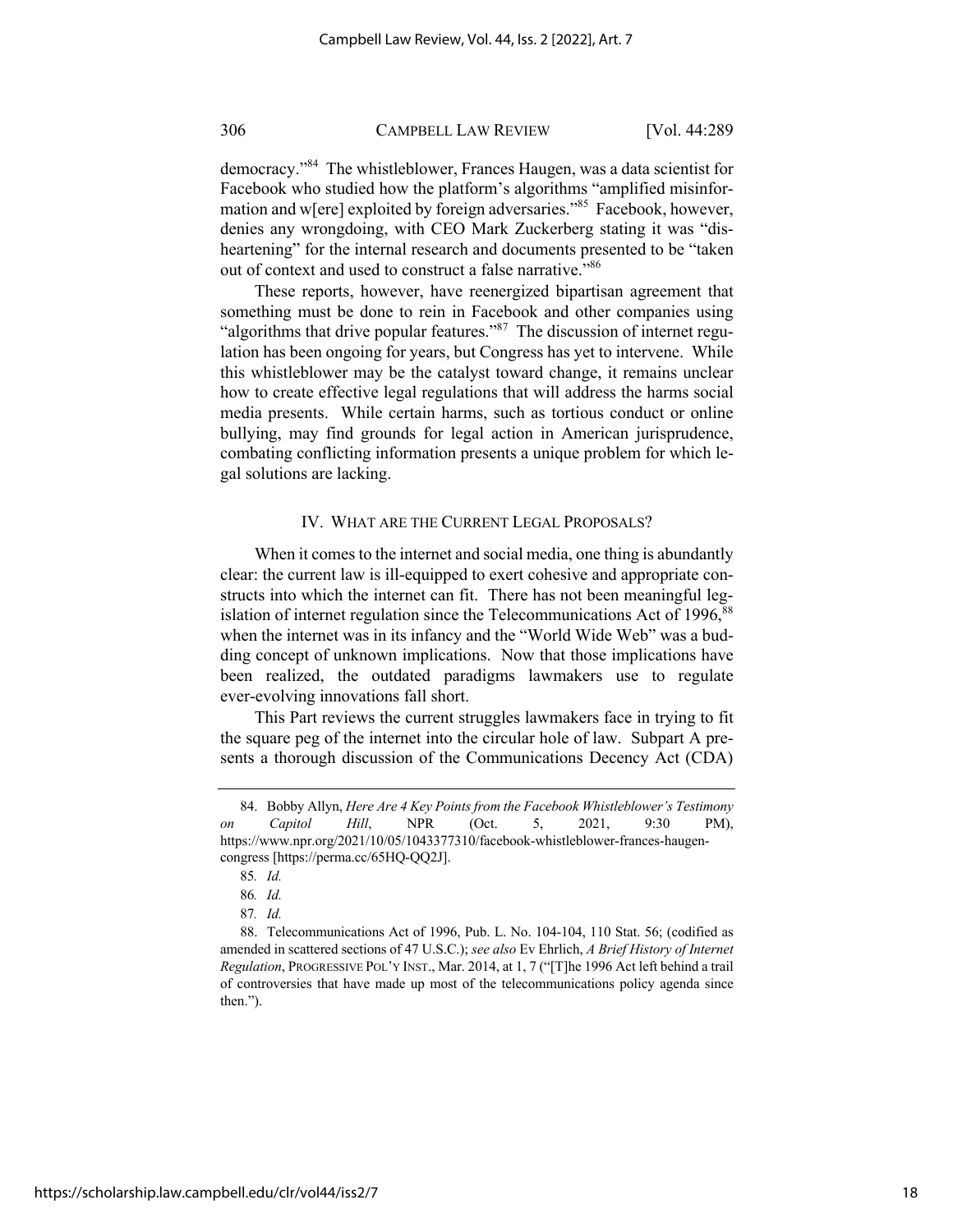and calls for its reformation by the executive, legislative, and judicial branches. Subpart B focuses on the size of these major social media platforms, briefly discussing both the antitrust litigation seeking to put an end to their monopoly and the proposals advocating for regulation by redefining them as "public utilities." Finally, Subpart C reviews First Amendment issues raised in the regulation algorithmic output.

#### *A. Section 230 of the Communications Decency Act*

The law most loved by social media enterprises—and most hated by nearly everyone else—is section 230 of the Communications Decency Act.<sup>89</sup> Section 230 is dear to social media websites because it gives them complete liability protection for third-party content posted on their platforms.<sup>90</sup> It is not only their shield, but their sword,<sup>91</sup> as they can effectively wield section 230 to cut down the viewpoints, beliefs, and information they do not agree with. $92$  Because of the centrality of social media platforms

91. Ashley Ulrich, *The Internet's Wild West: Section 230 and Why Platforms Don't Owe You Anything*, THE BLOG (May 20, 2020), https://blog.jipel.law.nyu.edu/2020/05/the-internets-wild-west-section-230-and-why-platforms-dont-owe-you-anything/ [https://perma.cc/EE6Z-WHAJ].

92*. See generally* Murphy v. Twitter, Inc., 274 Cal. Rptr. 3d 360, 377–83 (Cal. Ct. App. 2021) (ruling that Twitter could not be held liable for breach of contract, promissory estoppel, and unfair competition under § 230 for removing posts that expressed disapproval of transgender individuals); Wilson v. Twitter, No. 3:20-CV-0054, 2020 U.S. Dist. LEXIS 104910, at \*1–2 (S.D. W. Va. June 16, 2020) (finding that Twitter was immune under § 230 from claims brought under the Civil Rights Act for removing derogatory content posted about homosexuals); Sikhs for Just. "SFJ", Inc. v. Facebook, Inc., 144 F. Supp. 3d 1088, 1096 (N.D. Cal. 2015) (dismissing plaintiff's anti-discrimination and contract claims against Facebook because Facebook had § 230 immunity when it blocked access to plaintiff's page

<sup>89.</sup> 47 U.S.C. § 230; *see* Mike Curley, *Inside The 'Battleground For The Internet's Soul': Section 230*, LAW 360 (Aug. 30, 2021, 11:33 AM), https://www.law360.com/articles/1416582/inside-the-battleground-for-the-internet-s-soul-section-230 [https://perma.cc/S3PG-GKFY].

<sup>90</sup>*. See generally* Gonzalez v. Google LLC, 2 F.4th 871, 880 (9th Cir. 2021) (affirming district court's ruling that § 230 shields Google from liability for terrorist attacks under the Anti-Terrorism Act for failing to properly screen and remove recruitment videos posted on YouTube by the terrorist organization ISIS); Caraccioli v. Facebook, Inc., 167 F. Supp. 3d 1056, 1066 (N.D. Cal. 2016) (dismissing plaintiff's ten defamation-related claims against Facebook because § 230 protected Facebook's failure to remove sexually explicit photos of plaintiff posted by another user), *aff'd*, 700 F. App'x 588 (9th Cir. 2017); Doe II v. MySpace Inc., 96 Cal. Rptr. 3d 148, 151 (Cal. Ct. App. 2009) (affirming lower court's ruling that § 230 provided immunity to MySpace in a claim for negligence and strict product liability for failing to "implement reasonable, basic safety precautions" to protect minors from being sexually assaulted by adult users).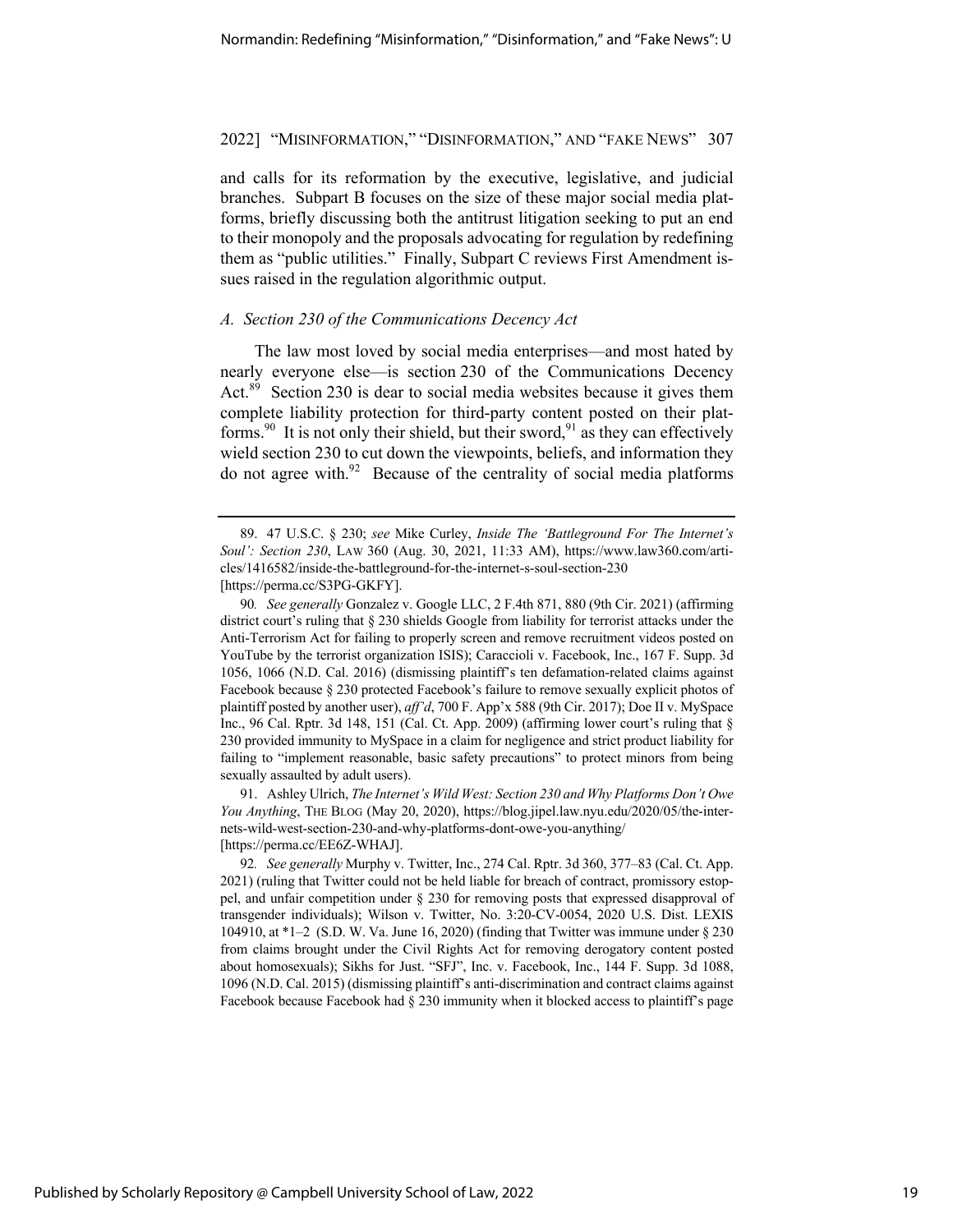toward the promotion, and censorship, of conflicting information, proposals to modify, update, or even repeal section 230 is a passionately debated legislative issue. Before a review of these current legislative efforts, a productive discussion first requires understanding the significance of this statute and, more importantly, its application.

#### *1. What is Section 230 and How Does it Work?*

Passed as part of the 1996 Telecommunications  $Act<sub>,93</sub>$  section 230 is Congress's response to a New York Supreme Court decision that found an internet service provider (ISP) liable as a publisher in a defamation lawsuit.94 In *Stratton Oakmont v. Prodigy Services Co.*, the court reasoned the ISP fit the definition of "publisher"<sup>95</sup> because it maintained control over the content of its online bulletin board by screening posts and deleting those it found to be in "bad taste."96 Congress quickly took note of the dangers inherent in ISPs declining to regulate content for fear of liability. $97$  Envisioning the online proliferation of child pornography, coercion of minors, and other objectionable material, the language of what would become section 230 was introduced to the House Commerce Committee a mere five weeks after the *Stratton Oakmont* decision.<sup>98</sup>

94. Stratton Oakmont Inc. v. Prodigy Servs. Co., No. 31063/94, 1995 N.Y. Misc. LEXIS 229, at \*16–18 (N.Y. Sup. Ct. May 24, 1995).

in India that opposed forced conversions to Hinduism, organized political advocacy campaigns, and promoted human rights), *aff'd*, 697 Fed. App'x 526 (9th Cir. 2017).

<sup>93.</sup> Telecommunications Act of 1996, Pub. L. No. 104–104, 110 Stat. 56 (codified as amended in scattered sections of 47 U.S.C.); *see also* Sara L. Zeigler, *Communications Decency Act of 1996*, FIRST AMEND.ENCYCLOPEDIA (2009), https://www.mtsu.edu/first-amendment/article/1070/communications-decency-act-of-1996 [https://perma.cc/P6ZA-Q55K].

<sup>95</sup>*. Id*. at \*6–7 (distinguishing between publisher and distributor) ("A finding that Prodigy is a publisher is the first hurdle for Plaintiffs to overcome in pursuit of their defamation claims, because one who repeats or otherwise publishes a libel is subject to liability as if he had originally published it. In contrast, distributors such as book stores and libraries may be liable for defamatory statements of others only if they knew or had reason to know of the defamatory statement at issue. A distributor, or deliverer of defamatory material is considered a passive conduit and will not be found liable in the absence of fault." (first citing Cianci v. New Times Pub. Co., 639 F.2d 54, 61 (S.D.N.Y. 1991); then citing Auvil v. CBS 60 Minutes, 800 F. Supp. 135, 139 (E.D. Wash. 1992); and then citing Misut v. Mooney, 475 N.Y.S.2d 233 (N.Y. Sup. Ct. Apr. 23, 1984)).

<sup>96</sup>*. Stratton Oakmont Inc.*, 1995 N.Y. Misc. LEXIS 229, at \*10.

<sup>97</sup>*. See* Internet Freedom and Family Empowerment Act, H.R. 1978, 104th Cong. (1995) (proposing to give ISPs liability protection for information provided on their websites by third parties).

<sup>98</sup>*. Id.*; *see also* H.R. REP. NO. 104-458, at 194 (1996) (Conf. Rep.) ("One of the specific purposes of [section 230] is to overrule *Stratton-Oakmont v. Prodigy* and any other similar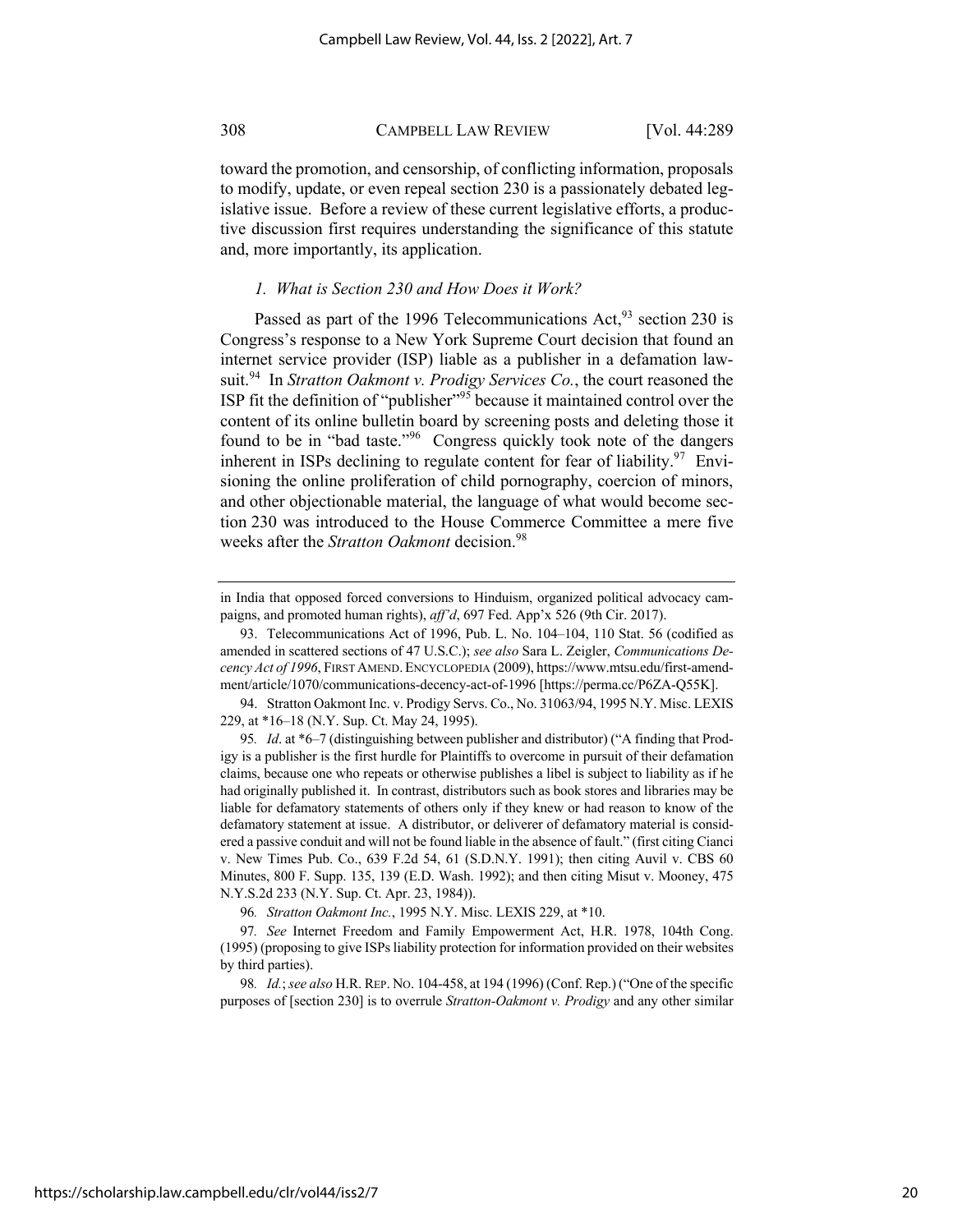Section 230 highlights the congressional findings that the internet offers a "forum for a true diversity of *political discourse*, unique opportunities for cultural development, and a myriad of avenues for intellectual activity."99 The government's stated policy is to "promote the continued development of the internet"<sup>100</sup> by "maximiz<sup>[ing]</sup> user control over what information is received by individuals, families, and schools,"101 and "remov[ing] disincentives for the development and utilization of blocking and filtering technologies that empower parents to restrict their children's access to objectionable or inappropriate online material."<sup>102</sup> The statute makes clear that ISPs are not considered "publisher[s]" or "speaker[s]" of third-party content.<sup>103</sup> Rather, they are protected from civil liability for editing, controlling, or censoring material "in *good faith*" that is "consider[ed] to be obscene, lewd, lascivious, filthy, excessively violent, harassing, or otherwise objectionable, whether or not such material is constitutionally protected."<sup>104</sup>

Given the policy was to encourage more user control over exposure to certain kinds of content, it is interesting how broadly courts have interpreted section 230 in defamation claims against ISPs.<sup>105</sup> The Fourth Circuit's controversial decision in *Zeran v. America Online, Inc.* found that immunity under section 230 not only applies to claims against ISPs as "publishers," but also as "distributors."<sup>106</sup> This meant that ISPs were not only immune

104. 47 U.S.C. § 230(c)(2)(A) (emphasis added). Note that ISPs are still protected for *failing* to edit, control, or censor information. *Compare* § 230(c)(1), *with* § 230(c)(2).

105*. See generally* Zeran v. Am. Online, Inc., 129 F.3d 327, 332 (4th Cir. 1997) (finding § 230 immunity not only applied to ISPs as publishers of information, but also as distributors); Nunes v. Twitter, Inc., 194 F. Supp. 3d 959, 966–67 (N.D. Cal. 2016) (finding § 230 immunity applied to Twitter in claims brought under the Telephone Consumer Protection Act); Force v. Facebook, Inc., 934 F.3d 53, 72 (2d Cir. 2019) (finding § 230 was not narrowed or repealed by the Anti-Terrorism Act and that § 230 immunity was not barred by the presumption against extraterritorial application of federal statutes), *cert. denied*, 140 S. Ct. 2761 (2020).

106*. Zeran*, 129 F.3d at 332–33 ("[O]nce a computer service provider receives notice of a potentially defamatory posting, it is thrust into the role of a traditional publisher. The computer service provider must decide whether to publish, edit, or withdraw the posting. In this

decisions which have treated such providers and users as publishers or speakers of content that is not their own because they have restricted access to objectionable material.").

<sup>99.</sup> 47 U.S.C. § 230(a)(3) (emphasis added).

<sup>100.</sup> 47 U.S.C. § 230(b)(1).

<sup>101.</sup> 47 U.S.C. § 230(b)(3).

<sup>102.</sup> 47 U.S.C. § 230(b)(4); *see also* § 230(b)(5) ("It is the policy of the United States . . . to ensure vigorous enforcement of Federal criminal laws to deter and punish trafficking in obscenity, stalking, and harassment by means of computer.")

<sup>103.</sup> 47 U.S.C. § 230(c)(1).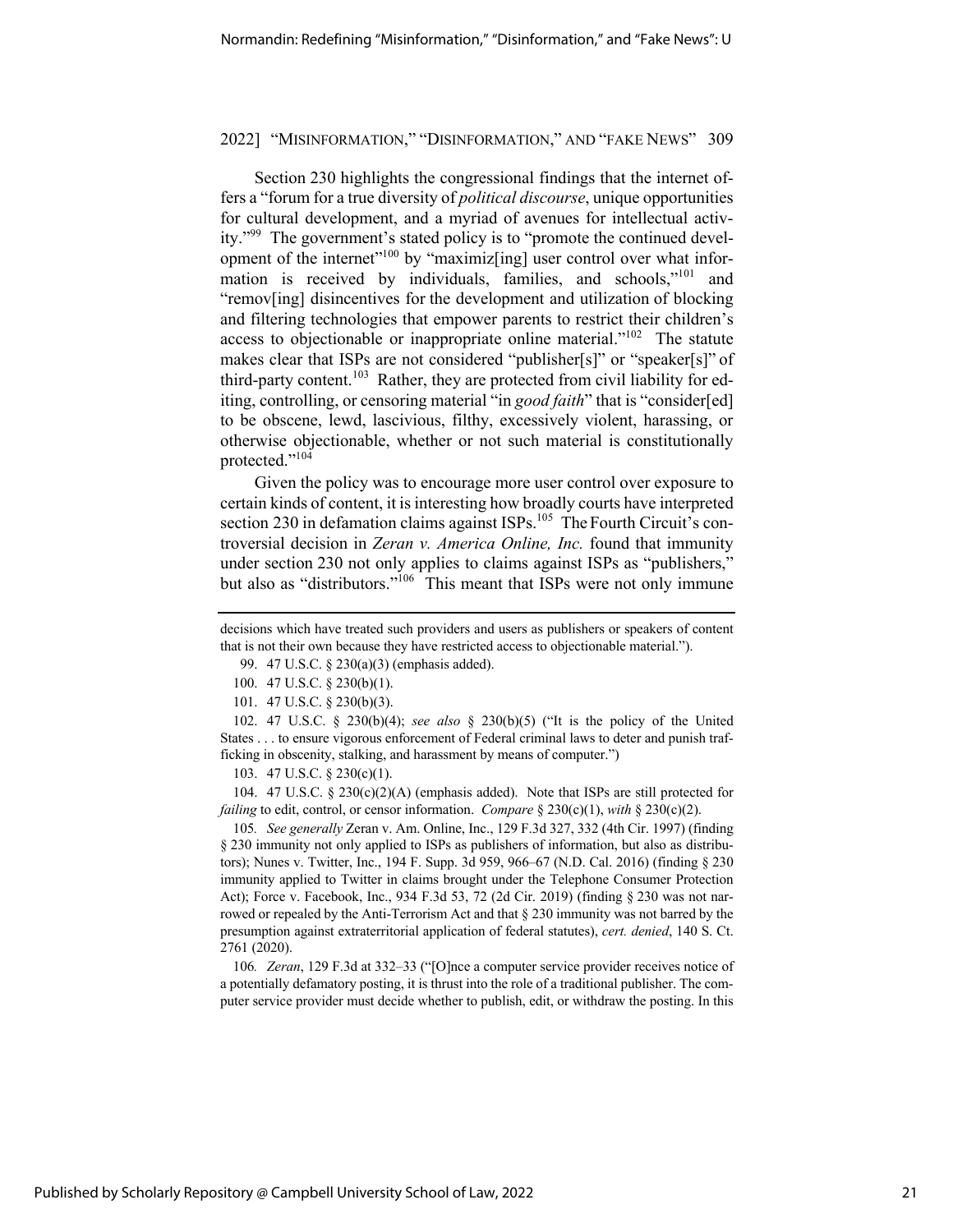from liability for editing or removing content, like the traditional publisher, but also that they were now immune from neglecting to edit or remove content after notice that such content was tortious.<sup>107</sup> This ruling alone has brought numerous calls for reform.<sup>108</sup>

#### *2. Case Illustration of Section 230*

*Murphy v. Twitter* offers a brief illustration of how section 230 is applied to social media companies that censor content.<sup>109</sup> Meghan Murphy, a freelance journalist, started a Twitter account in  $2011^{110}$  and used the platform to post her conservative views on transgenderism, criticizing transgender activists' demands for equal access to services typically catered toward biological women.<sup>111</sup> In 2018, Twitter permanently suspended Murphy's account for violating its "Hateful Conduct Policy."<sup>112</sup> Murphy brought claims against Twitter for breach of contract, promissory estoppel, and unfair competition, alleging that she received no notice about the

110*. Id.* at 363–64.

112*. Id*. at 365–66.

respect, [the plaintiff] seeks to impose liability on AOL for assuming the role for which § 230 specifically proscribes liability—the publisher role."); *see also* 47 U.S.C. § 230(c)(1).

<sup>107</sup>*. Zeran*, 129 F.3d at 332; Patricia Spiccia, Note, *The Best Things in Life Are Not Free: Why Immunity Under Section 230 of the Communications Decency Act Should Be Earned and Not Freely Given*, 48 VAL. U. L. REV. 369, 401 (2013) ("[I]nstead of expending time and money to self-regulate, many ISPs chose to do nothing while still benefitting from the immunity shield that section 230 provides, thereby defeating the primary purpose of the statute." (citation omitted)).

<sup>108</sup>*. See generally, e.g.*, Mary Graw Leary, *The Indecency and Injustice of Section 230 of the Communications Decency Act*, 41 HARV. J.L. & PUB. POL'Y 553, 557–58 (2018) (advocating to amend § 230 to prevent ISP immunity when sex-trafficking activities occur on their platforms); Natalie Annette Pagano, *The Indecency of the Communications Decency Act § 230: Unjust Immunity for Monstrous Social Media Platforms*, 39 PACE L. REV. 511, 535–38 (2018) (advocating for amendment of § 230 and ending the broad immunity that prevents ISPs from being liable for defamatory and harmful content); Joanna Schorr, Note, *Malicious Content on the Internet: Narrowing Immunity Under the Communications Decency Act*, 87 ST. JOHN'S L. REV. 733, 754–59 (2013) (advocating to narrow the test for ISP immunity in *Zeran*); Gregory M. Dickinson, Note, *An Interpretive Framework for Narrower Immunity Under Section 230 of the Communications Decency Act*, 33 HARV. J.L. & PUB. POL'Y 863, 879–82 (2010) (arguing that Congress did not intend to limit all forms of vicarious liability under § 230).

<sup>109.</sup> Murphy v. Twitter, Inc., 274 Cal. Rptr. 3d 360 (Cal. Ct. App. 2021).

<sup>111</sup>*. Id.* at 364 (detailing Murphy's criticism of a transgender activist's efforts to prohibit funding of a women's shelter because it only served biological females); *Id.* at 365–66 (detailing Murphy's criticism of a transgender activist suing female estheticians that refused to perform Brazilian waxes on individuals with male genitalia).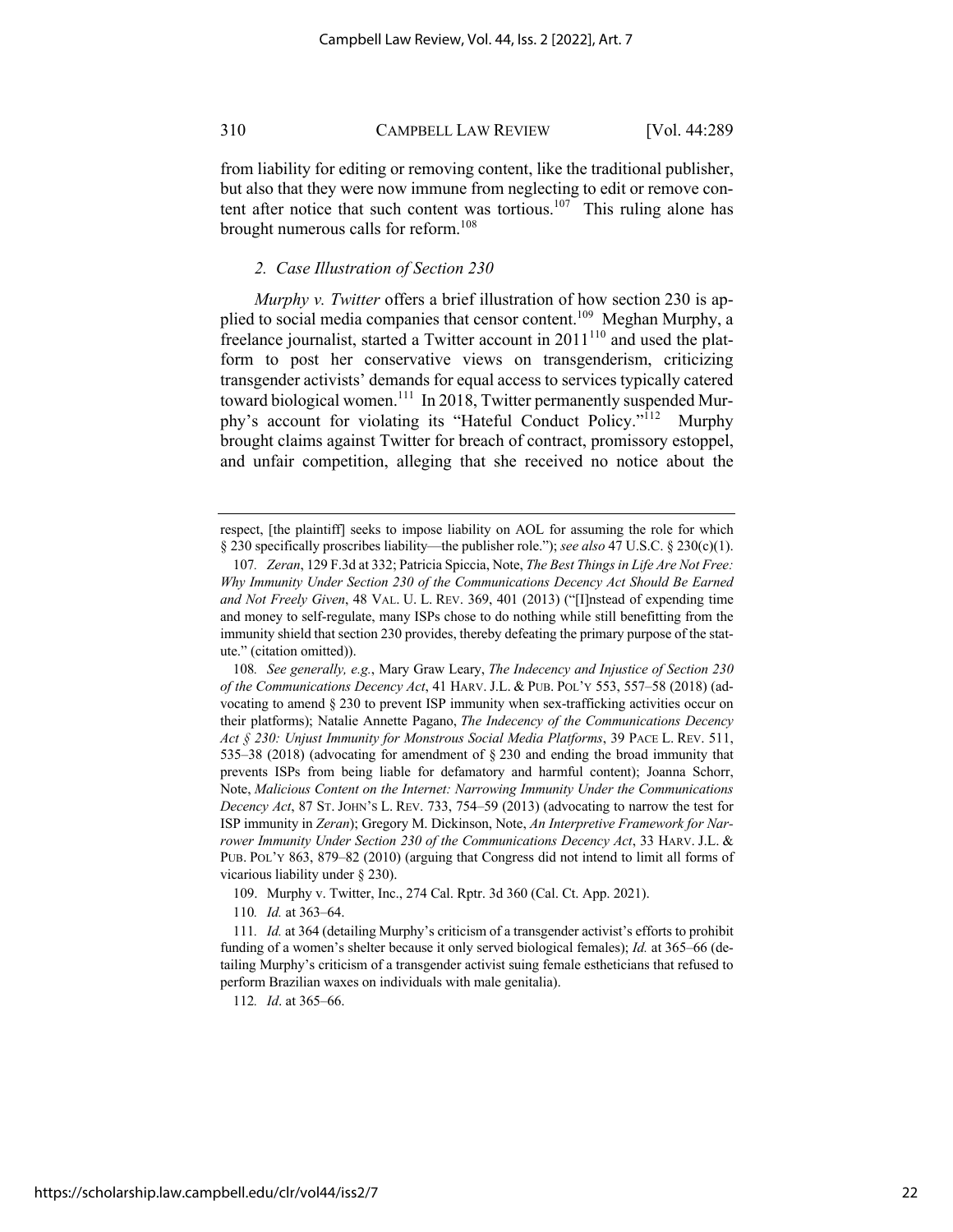changes made to Twitter's Hateful Conduct Policy in 2018.<sup>113</sup> The court found that her claims were "barred by the broad immunity conferred by the CDA" because Twitter is an ISP that is "not liable for its editorial decisions to block content."<sup>114</sup>

As applied to considerations of conflicting information, the significance of the power disparity between social media platforms and its users is obvious when viewed through a critical lens. Twitter decided Murphy's statements qualified as "hateful conduct" based on its own views and policies.115 At the same time, Twitter states the purpose of its platform is to "serve the public conversation."<sup>116</sup> Murphy's claims for breach of contract and promissory estoppel call into question whether these policies are being exercised in "good faith" pursuant to the purpose of section 230, as Twitter's evolving bylaws seem to undercut its stated purpose. Further, a public ISP like Twitter should wield its section 230 power in a manner that promotes "diversity of political discourse" and "cultural development."<sup>117</sup> The primary point here is not whether Murphy's claims, or those of similarly situated plaintiffs, would have been successful on the merits, but rather that section 230 is so broadly interpreted that it ensures the claims' failure.<sup>118</sup>

#### *3. Calls for Reform*

All branches of the federal government have recognized that section 230 has turned the internet into the "wild west" of information

116*. The Twitter Rules*, TWITTER, https://help.twitter.com/en/rules-and-policies/twitterrules [https://perma.cc/48GL-327A].

117. 47 U.S.C. § 230(a)(3).

118*. Contra* Barnes v. Yahoo!, Inc., 570 F.3d 1096, 1099, (9th Cir. 2009) (holding the CDA blocked plaintiff's claim against Yahoo for negligent undertaking because it could not be held liable as publisher or speaker of defamatory content, but that it could be held liable under a claim of promissory estoppel for a *separate* promise made by Yahoo's Director of Communications that the defamatory content would be removed.).

<sup>113</sup>*. Id.* at 366–67.

<sup>114</sup>*. Id.*

<sup>115</sup>*. Id*. at 366–67 ("As adopted in 2015, Twitter's Hateful Conduct Policy stated: 'Hateful conduct: You may not promote violence against or directly attack or threaten other people on the basis of race, ethnicity, national origin, sexual orientation, gender, gender identity, religious affiliation, age, disability, or serious disease. We also do not allow accounts whose primary purpose is inciting harm towards others on the basis of these categories.'") ("[I]n late October 2018, Twitter . . . add [ed] a provision that prohibited 'targeting individuals with repeated slurs, tropes or other content that intends to dehumanize, degrade or reinforce negative or harmful stereotypes about a protected category. This includes targeted misgendering or deadnaming of transgender individuals.'").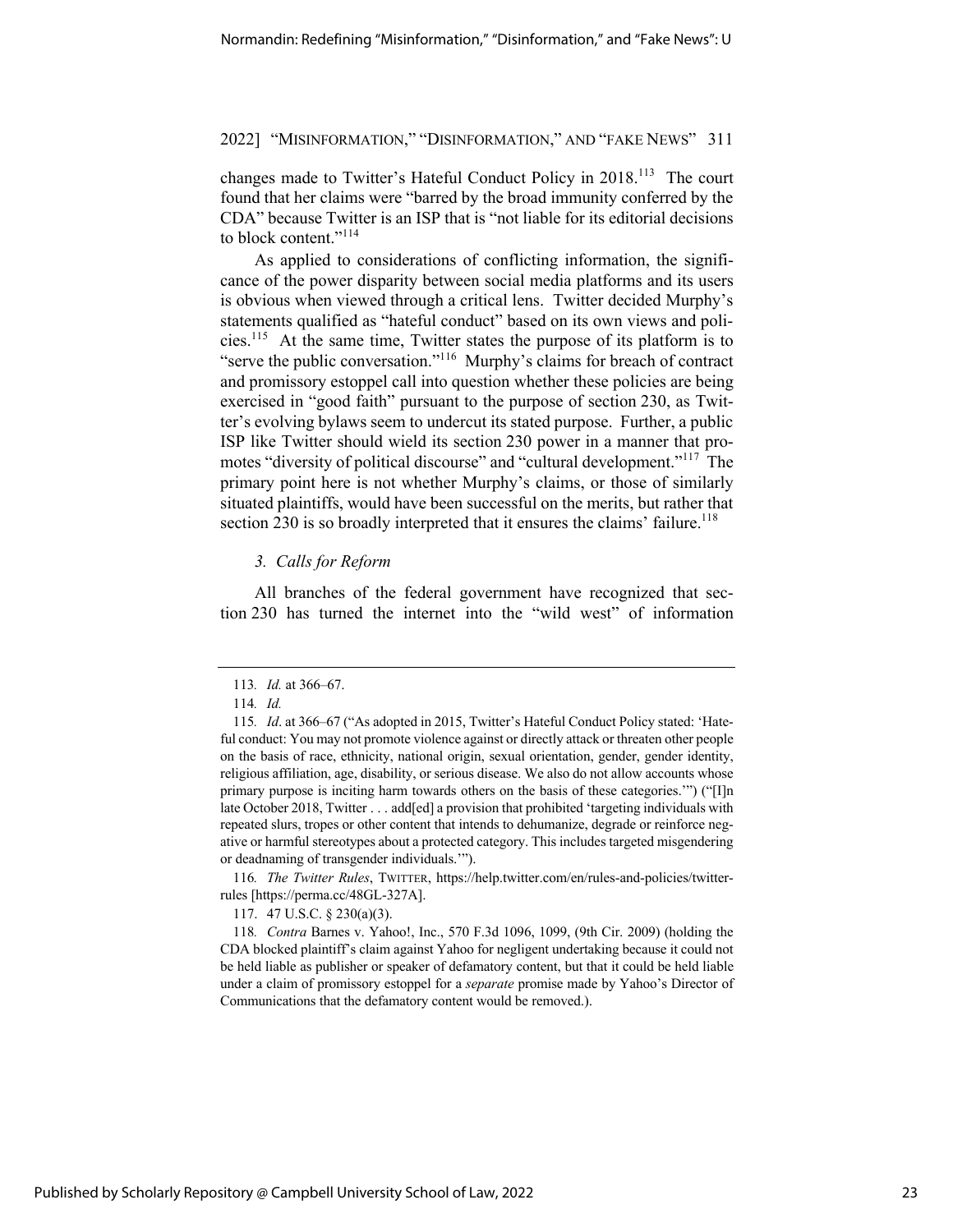distribution.<sup>119</sup> While everyone agrees the law should be reined in, no one can agree which lasso to use.120 Democrats want to lessen immunity of ISPs and incentivize companies to censor more content viewed as damaging specifically hateful, derogatory, libelous, *and* misinformation, disinformation, and fake news.<sup>121</sup> Republicans, on the other hand, want to lessen ISP immunity to *disincentivize* the censorship of conservative viewpoints arguing that First Amendment rights of Americans should be protected, even in the private sector.<sup>122</sup> Both parties have proposed legislation reflecting these contrary beliefs.<sup>123</sup>

One bill proposed by Democrats is the Safeguarding Against Fraud, Exploitation, Threats, Extremism, and Consumer Harms Act (SAFE TECH Act),<sup>124</sup> which would amend section 230 to abolish ISP immunity for claims that allege online harassment "or intimidation based, in whole or in part, on sex (including sexual orientation and gender identity), race, color, religion, ancestry, national origin, or physical or mental disability brought under Federal or State law."125 Another popular democratic proposal is the Protecting Americans from Dangerous Algorithms Act, which would prevent immunity in civil rights or terrorism claims where the ISP used an algorithm to spread harmful content.<sup>126</sup> Under this proposal, an ISP would be prohibited from using its algorithmic model to "rank, order, promote, recommend, amplify, or similarly alter the delivery or display of information . . . provided to a user of the service if the information is directly relevant to the claim." $127$ As discussed in Subpart C below, the First Amendment presents many legal constraints to the regulation of algorithmic restrictions on search results.

<sup>119.</sup> Ulrich, *supra* note 91.

<sup>120</sup>*. See* Megan Anand et al., *All the Ways Congress Wants to Change Section 230*, SLATE (Mar. 23, 2021, 5:45 AM), https://slate.com/technology/2021/03/section-230-reformlegislative-tracker.html [https://perma.cc/2Q44-9685].

<sup>121</sup>*. See* Curley, *supra* note 89; *see also* Marguerite Reardon, *Democrats and Republicans Agree that Section 230 is Flawed*, CNET (June 21, 2020, 5:00 AM), https://www.cnet.com/news/democrats-and-republicans-agree-that-section-230-is-flawed/ [https://perma.cc/RA4X-XEHB].

<sup>122.</sup> Reardon, *supra* note 121.

<sup>123.</sup> Anand et al., *supra* note 120.

<sup>124.</sup> Safeguarding Against Fraud, Exploitation, Threats, Extremism, and Consumer Harms Act, H.R. 3421, 117th Cong. (2021).

<sup>125</sup>*. Id.*

<sup>126.</sup> Protecting Americans from Dangerous Algorithms Act, H.R. 2154, 117th Cong. (2021).

<sup>127</sup>*. Id.*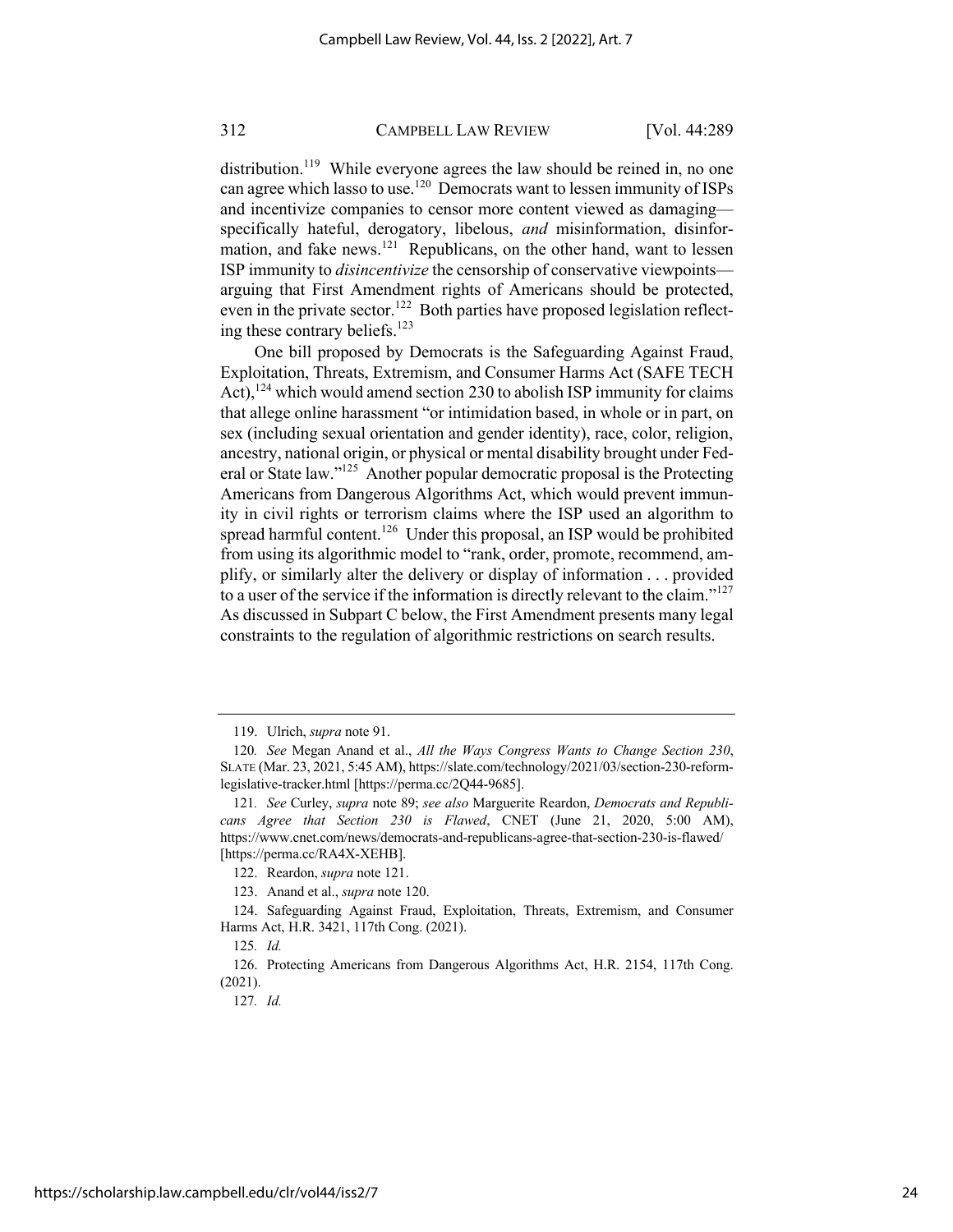While some Republicans have made modest proposals to merely take away ISP immunity as distributors of information, $128$  others have made more radical suggestions. The Curbing Abuse and Saving Expression in Technology Act (CASE-IT Act) would prohibit section 230 immunity for market-dominant ISPs that fail to follow First Amendment policies when moderating content, permitting civil action for such failures.<sup>129</sup> A more extreme proposal is the 21st Century Foundation for the Right to Express and Engage in Speech Act (FREE Speech Act), which would repeal section 230 altogether and reclassify certain internet platforms as "common carriers."<sup>130</sup> This classification would prohibit discrimination against individual users based on class identification, political affiliation, religion, or location and take away an ISP's immunity for using algorithms that "give any undue or unreasonable preference or advantage to any particular person, class of persons, political or religious group or affiliation, or locality."<sup>131</sup> The following Subpart discusses the implications of ISP common carriage, or public utility classification, in further detail. $132$ 

There has been at least one bipartisan bill introduced—the Platform Accountability and Consumer Transparency Act (PACT Act)—that would only allow section 230 protection for ISPs that provide clear and transparent policy guidelines explaining permissible content and enforcement policies.133 This Act would provide a short timeline to remove illegal content once notice was given, modifying the distributor immunity of *Zeran*. 134 When content is removed, the ISP must notify the user, give a clear explanation, and establish an appeals process.<sup>135</sup> Perhaps the most novel

135*. Id.* § 5(c)(2)(A)(i).

<sup>128</sup>*. See* Stop Shielding Culpable Platforms Act, H.R. 2000, 117th Cong. (2021) ("This ill-conceived precedent . . . has resulted in online platforms having little to no responsibility to act as a 'good Samaritan,' even when moderating illicit material.").

<sup>129.</sup> Curbing Abuse and Saving Expression In Technology Act, H.R. 285, 117th Cong. (2021) (creating a civil cause of action; allowing information content providers that suffered adverse treatment to bring suit against dominant ISPs that violated the content provider's First Amendment rights).

<sup>130.</sup> 21st Century Foundation for the Right to Express and Engage in Speech Act, S. 1384, 117th Cong. § 232(c)(1) (2021).

<sup>131</sup>*. Id.* at § 232(c)(1)(C).

<sup>132</sup>*. See infra* Part IV(B).

<sup>133.</sup> Platform Accountability and Consumer Transparency Act, S. 797, 117th Cong. §§ 5–6 (2021).

<sup>134</sup>*. Id.* § 5(c)(1)(A)(i) ("[I]f a[n] [ISP] receives notice of illegal content or illegal activity . . . the provider shall remove the content or stop the activity not later than 4 days after receiving the notice, subject to reasonable exceptions, including concerns about the legitimacy of the notice.").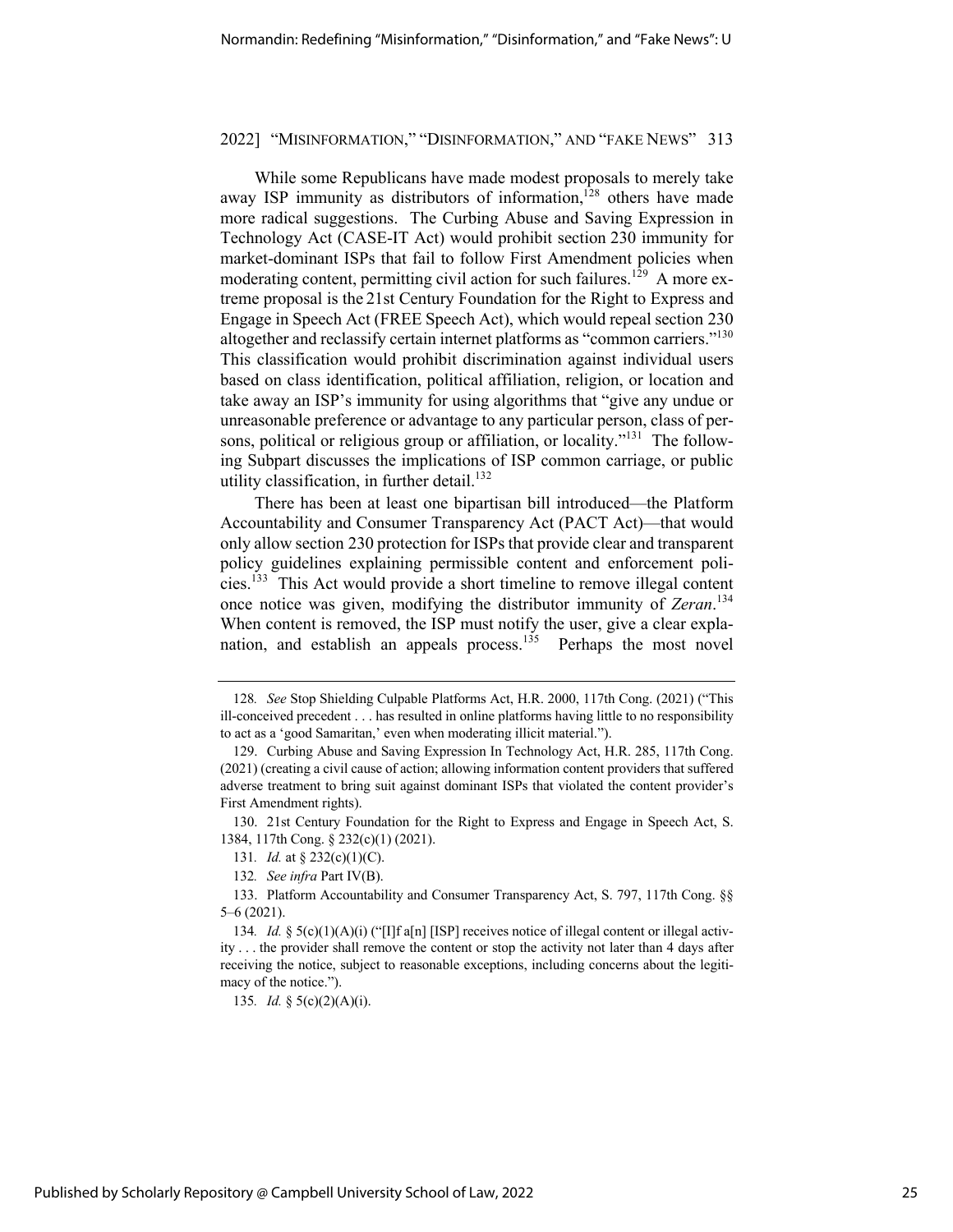innovation of the PACT Act is the establishment of call centers to address user concerns and the requirement that ISPs issue biannual accountings of complaints filed by users.<sup>136</sup>

The executive branch has also acknowledged the power section 230 provides to ISPs by making its own recommendations regarding regulation. During the Trump Administration, the former president issued an executive order voicing his concerns over the power of larger ISPs to "shape the interpretation of public events; to censor, delete, or disappear information; and to control what people see or do not see."<sup>137</sup> While "much of" the executive order was precatory,<sup>138</sup> it did call on the Federal Communications Commission (FCC), Federal Trade Commission (FTC), the Department of Justice, and the Attorney General's office to investigate the current interpretation of section 230 and ensure its application "properly reflects the narrow purpose of the section . . . . "<sup>139</sup> When President Biden took office, however, he overturned this executive order.<sup>140</sup> Although Biden has not reissued an order regarding section 230, during his presidential campaign he made it clear that he believed the law should be revoked and that ISPs should be held liable for "propagating falsehoods they know to be false  $\dots$  .  $\cdot$  .  $\cdot$  .  $\cdot$  .  $\cdot$  .  $\cdot$  .  $\cdot$  .  $\cdot$  .  $\cdot$  .  $\cdot$  .  $\cdot$  .  $\cdot$  .  $\cdot$  .  $\cdot$  .  $\cdot$  .  $\cdot$  .  $\cdot$  .  $\cdot$  .  $\cdot$  .  $\cdot$  .  $\cdot$  .  $\cdot$  .  $\cdot$  .  $\cdot$  .  $\cdot$  .  $\cdot$  .  $\cdot$  .  $\cdot$  .  $\cdot$  .  $\cdot$  .  $\cdot$ 

The Supreme Court has yet to address the broad application of section 230; however, Justice Thomas recently wrote a concurring opinion in a denial of certiorari, questioning whether the immunity lower courts have provided to ISPs has any basis in the statute's textual interpretation or congressional intent.<sup>142</sup> One of the primary themes in Justice Thomas's argument is whether ISPs are editing, removing, or censoring information in

<sup>136</sup>*. Id.* §§ 5(a)(2)(C)(i); 5(d).

<sup>137.</sup> Exec. Order No. 13,925, 85 Fed. Reg. 34,079, 34,079 (May 28, 2020).

<sup>138.</sup> VALERIE C. BRANNON ET AL., CONG. RSCH. SERV., LSB10484, UPDATE: SECTION 230 AND THE EXECUTIVE ORDER ON PREVENTING ONLINE CENSORSHIP 3 (2020).

<sup>139.</sup> Exec. Order No. 13,925, 85 Fed. Reg. at 34,081.

<sup>140.</sup> Exec. Order No. 14,029, 86 Fed. Reg. 27,025, 27,025 (May 14, 2021).

<sup>141.</sup> The Editorial Board, *Joe Biden: Former Vice President of the United States*, N.Y. TIMES (Jan. 17, 2020), https://www.nytimes.com/interactive/2020/01/17/opinion/joe-bidennytimes-interview.html [https://perma.cc/GM5Q-6L8A] (transcribing an interview with Joe Biden conducted on Dec. 16, 2019).

<sup>142.</sup> Malwarebytes, Inc. v. Enigma Software Grp. USA, LLC, 141 S. Ct. 13, 13–17 (2020) (Thomas, J., concurring) (questioning the abolishment of distinction between publisher and distributor liability for ISPs; the possible lack of good faith by discriminatory edits; the reorganization and redistribution of content with added commentary; and product-defects claims that threatened online safety and encouraged illegal behaviors).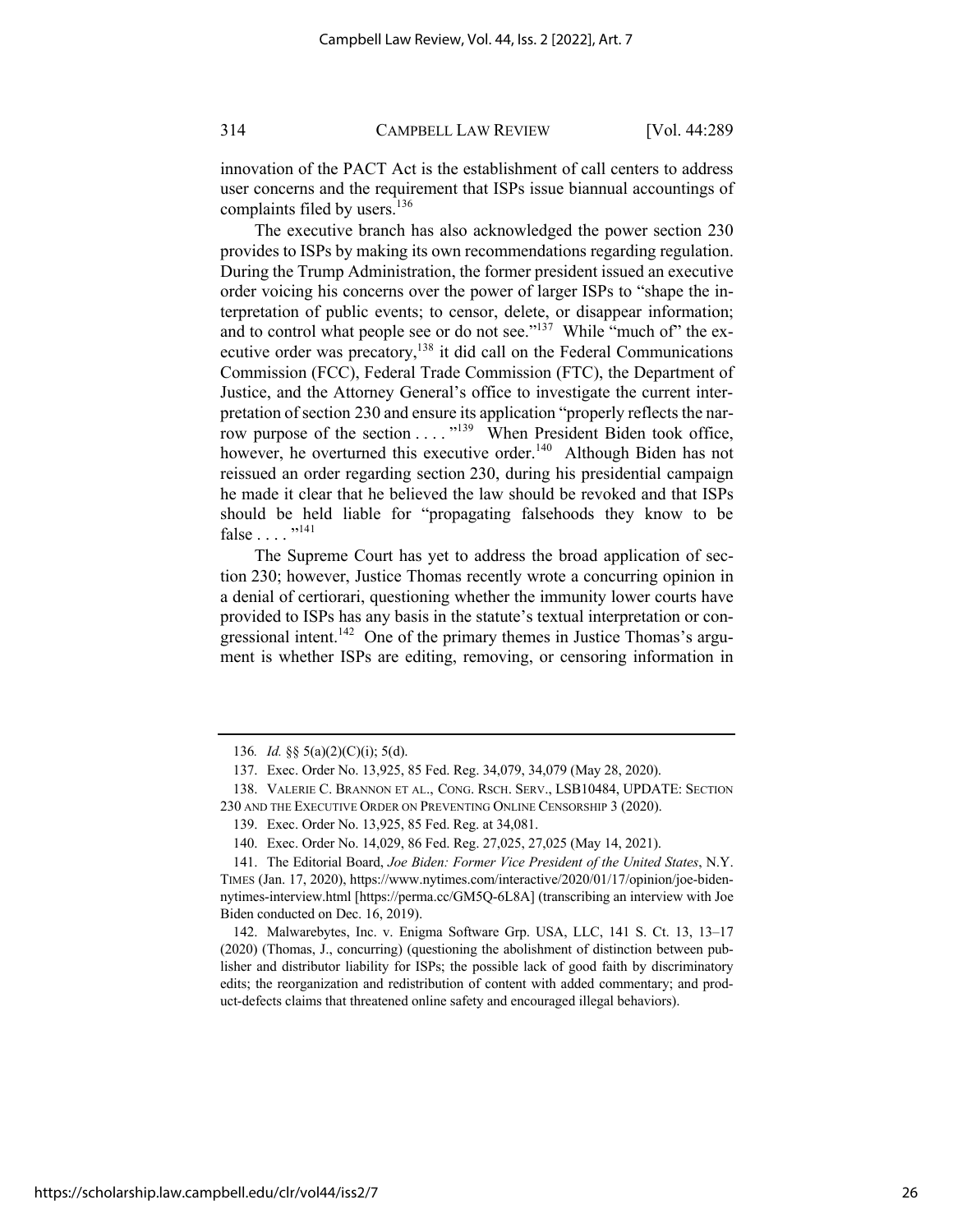good faith.143 Although Justice Thomas did not believe *Malwarebytes, Inc. v. Enigma Software Group USA, LLC* was the appropriate case to review section 230, he made it clear that the Court should take up the issue in the appropriate case.<sup>144</sup>

Evidently, all branches of the federal government recognize the significance of section 230, the powerful immunity it provides, and that it is the primary obstacle in the way of meaningful internet reformation and ISP regulation. While it is likely the statute will one day be modified, or even repealed, it is not yet obvious when such change will occur.<sup>145</sup> There are far too many competing viewpoints on section 230 and a lack of common ground between the opposing sides. However, section 230 is not the only avenue being considered to deal with the harms of conflicting information.

#### *B. Antitrust and Public Utilities*

When discussing censorship and control over internet content, companies such as Google and Facebook are, quite literally, the elephants in the room.146 Some legal scholars and legislative actors are increasingly advocating for stricter antitrust regulation of these big companies,  $147$  while others propose that the public utilities doctrine should be applied to these large ISPs.148 Although both approaches have traditionally been used to economically regulate monopolies, proponents of each believe their preferred regulations could have significant consequences on social media dissemination

148*. See infra* note 160.

<sup>143</sup>*. Malwarebytes*, 141 S. Ct. at 16–17 ("[B]y construing § 230(c)(1) to protect *any* decision to edit or remove content, courts have curtailed the limits Congress placed on decisions to remove content.") (citations omitted).

<sup>144</sup>*. Id.* at 14.

<sup>145</sup>*. See* Jeffrey D. Neuburger, *Group of Democratic Senators Release Latest CDA Reform Bill*, NAT'L L.REV. (Feb. 16, 2021), https://www.natlawreview.com/article/group-democratic-senators-release-latest-cda-reform-bill [https://perma.cc/65KP-DMQU].

<sup>146</sup>*. See* David McLaughlin, *U.S. DOJ Readying Google Antitrust Lawsuit Over Ad-Tech Business*, BLOOMBERG (Sept. 2, 2021, 4:47 PM), https://www.bloomberg.com/news/articles/2021-09-01/u-s-doj-readying-google-antitrust-lawsuit-over-ad-tech-business

<sup>[</sup>https://perma.cc/EXD7-GZA4]; Cat Zakrzewski, *Rulings in Facebook, Apple Antitrust Cases Show How Tough It Is to Define a Monopoly in the Age of Big Tech*, WASH. POST (Sept. 10, 2021, 6:45 PM), https://www.washingtonpost.com/technology/2021/09/10/gonzale-zrogers-epic-apple-facebook-bigtech-monopoly/ [https://perma.cc/XMH5-BSA6].

<sup>147.</sup> Bill Baer & Caitlin Chin, *Addressing Big Tech's Power Over Speech*, BROOKINGS (June 1, 2021), https://www.brookings.edu/blog/techtank/2021/06/01/addressing-big-techspower-over-speech/ [https://perma.cc/SSU3-98ZP].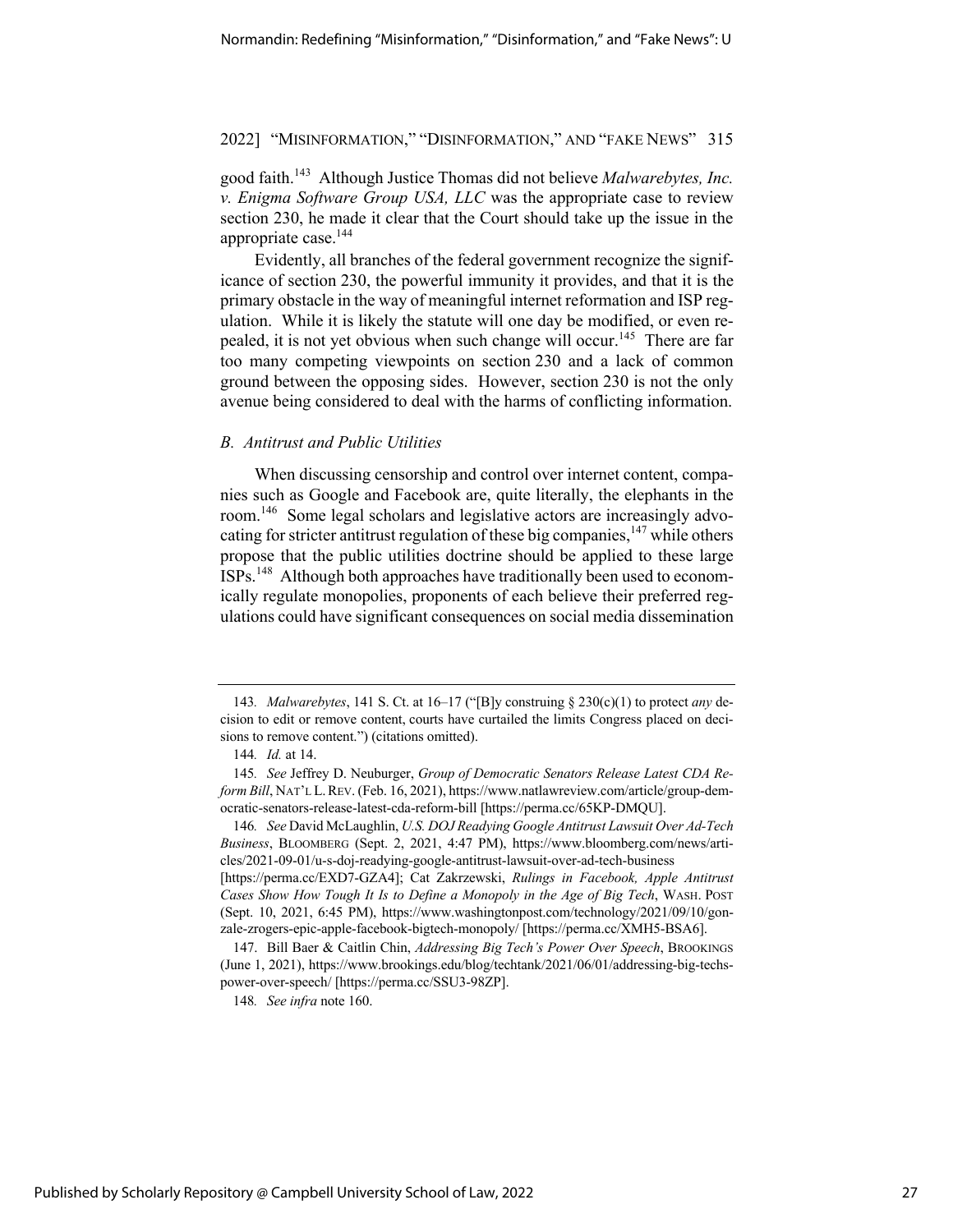and content.<sup>149</sup> However, the uphill battle of antitrust regulation and difficulties associated with public utilities classification only further illustrates the legal complexities presented by the problem of conflicting information.

#### *1. Antitrust*

Antitrust law is specifically designed to break apart monopolies and ensure that private companies remain accountable to the public and do not inhibit fair market competition.<sup>150</sup> Proponents seeking to regulate the control that ISPs have over the content of information believe that antitrust crackdowns will open the door to competition, encouraging ISPs to exercise heightened scrutiny over the information they disseminate.<sup>151</sup> The argument is that antitrust regulation, which primarily focuses on the economic impacts of large businesses controlling the market, would indirectly affect content distribution by creating diverse avenues of information to the pub $lic.<sup>152</sup>$ 

While breaking up larger social media companies will have downstream effects on content diversification, the reality is that American antitrust law is failing to dismantle these social media giants.<sup>153</sup> Two recent lawsuits decided by the D.C. Circuit have dismissed claims brought by the FTC and forty-four states, as well as the District of Columbia, that Facebook is violating antitrust laws by "us[ing] its monopoly power to eliminate or destroy competitors in order to maintain its market dominance."154 In *FTC v. Facebook, Inc.*, the court was clear that, "whatever it may mean to the public, 'monopoly power' is a term of art under federal law with a precise economic meaning: the power to profitably raise prices or exclude competition in a properly defined market."<sup>155</sup>

153. Zakrzewski, *supra*, note 146.

155*. FTC*, 2021 U.S. Dist. LEXIS 119540, at \*40 ("[T]he FTC alleges only that Facebook has 'maintained a dominant share of the U.S. personal social networking market (in excess of 60%) since 2011, and that 'no other social network of comparable scale exists in the

<sup>149</sup>*. See supra* note 147. *Cf. infra* notes 173–76 and accompanying text (discussing the significance of companies like Google and Facebook as "informational infrastructures" and how classification of these companies as public utilities would be subject to algorithmic regulation that promotes a "search neutrality," which would disallow biased search results).

<sup>150.</sup> K. Sabeel Rahman*, The New Utilities: Private Power, Social Infrastructure, and the Revival of the Public Utility Concept*, 39 CARDOZO L. REV. 1621, 1630–31 (2018) (citations omitted).

<sup>151.</sup> Baer & Chin, *supra* note 147.

<sup>152</sup>*. Id.*

<sup>154.</sup> New York v. Facebook, Inc., No. 20-3589 (JEB), 2021 U.S. Dist. LEXIS 127227, at \*18 (D.D.C. June 28, 2021); *see also* FTC v. Facebook, Inc., No. 20-3590 (JEB), 2021 U.S. Dist. LEXIS 119540, at \*1 (D.D.C. June 28, 2021).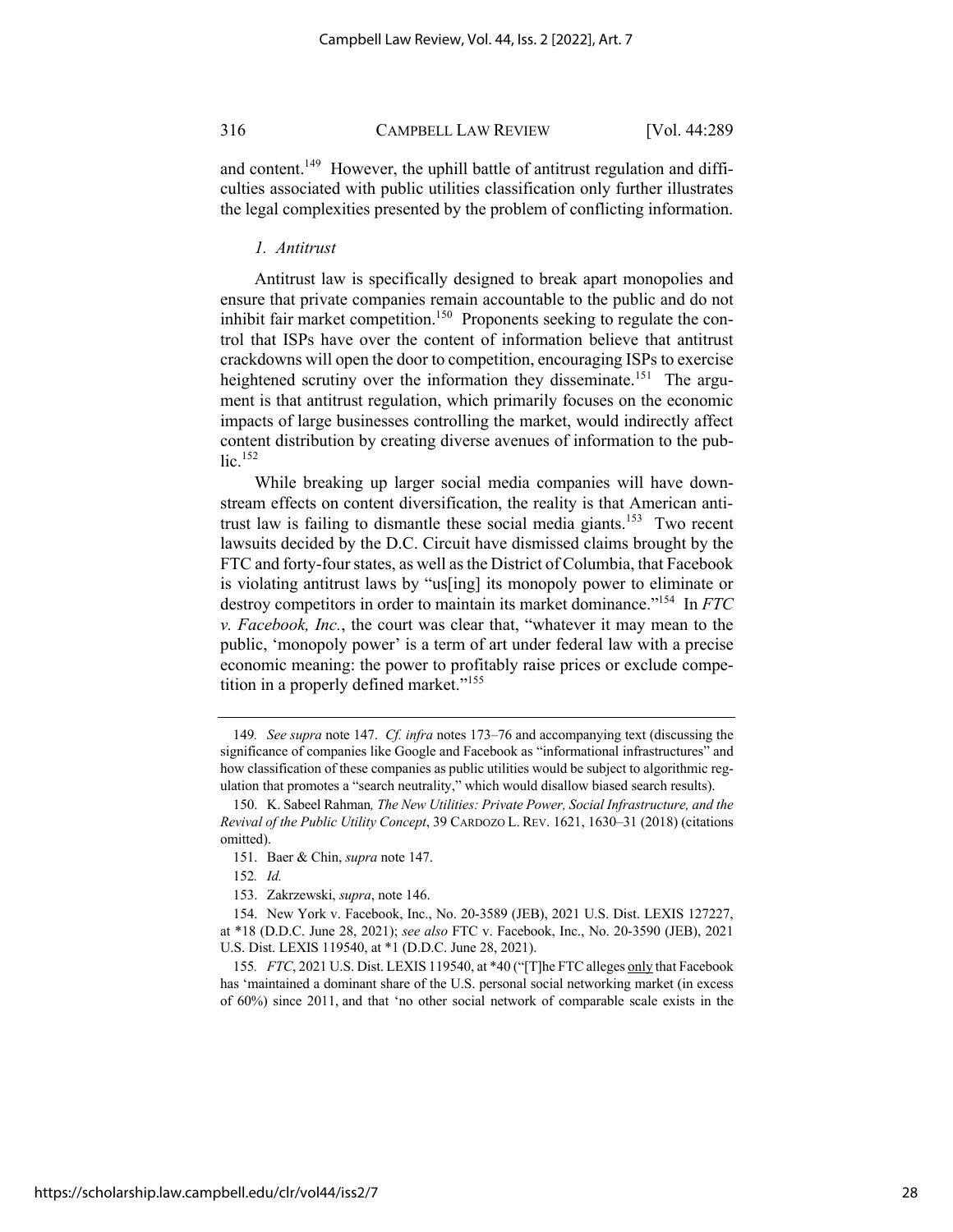Legislators have proposed bills to amend applications of current antitrust enforcement and update the law to specifically target "Big Tech."<sup>156</sup> Critics, however, wisely point out that going against large social media companies frustrates capitalist ideals of supply and demand because consumers prefer larger social media platforms to make significant connections with the world—which, after all, is the primary goal of online social networks.<sup>157</sup> Regardless, it seems unlikely the litigation battering ram will burst through the stronghold of current antitrust principles and, even if it does, it will not be for years to come.<sup>158</sup> Nor is it expected that meaningful legislation will be passed any time soon to combat the power of social media

United States.' That is it. These allegations—which do not even provide an estimated actual figure or range for Facebook's market share at any point over the past ten years—ultimately fall short of plausibly establishing Facebook holds market power.") (citations omitted); *see also Facebook*, 2021 U.S. Dist. LEXIS 127227, at \*41.

<sup>156.</sup> Kelly Anne Smith & Benjamin Curry, *Big Tech in Crosshairs as Congress Takes up Antitrust Reform*, FORBES ADVISOR (Mar. 15, 2021, 8:15 AM), https://www.forbes.com/advisor/investing/big-tech-antitrust-reform/

<sup>[</sup>https://perma.cc/2C6Z-HEWR] ("There's growing bipartisan agreement that more needs to be done to reign [sic] in Big Tech companies—specifically Facebook, Google and Amazon—which many argue have become too powerful."); *see also* Competition and Antitrust Law Enforcement Reform Act of 2021, S. 225, 117th Cong. (2021).

<sup>157.</sup> Gregory Day, *Monopolizing Free Speech*, 88 FORDHAM L. REV. 1315, 1358–59 (2020) ("Consumers of a social media platform, for instance, benefit as a platform's network grows with additional users. Once the platform achieves a critical size, it becomes almost impossible for upstart companies to replicate the dominant firm's network—i.e., network effects. As an example, users would likely prefer one Facebook to six smaller platforms equaling Facebook's cumulative size."); Howard A. Shelanski & J. Gregory Sidak, *Antitrust Divestiture in Network Industries*, 68 U. CHI. L. REV. 1, 8 (2001) ("If the network characteristic of a good is significant, then consumers will be attracted to the firm with the largest market share. In the absence of interconnection or compatibility, consumers will receive a larger network benefit from choosing the good or service that has the largest number of other users.").

<sup>158.</sup> Bill Baer, *How Senator Klobuchar's Proposals Will Move the Antitrust Debate For*ward, BROOKINGS (Feb. 8, 2021), https://www.brookings.edu/blog/techtank/2021/02/08/how-senator-klobuchars-proposals-will-move-the-antitrust-debate-forward/ [https://perma.cc/8FE3-RX4R] ("[E]ven if the allegations against Facebook and Google are proven . . . it is unclear whether those behaviors would violate current antitrust law—at least as the courts today interpret it . . . . The trial in the consolidated action against Google won't begin until September 2023—almost 3 years after the filing of the complaints that involve allegations of misconduct going back many years. Delays in the trial schedule are likely and appeals inevitable. That is a long time for the American public to wait.").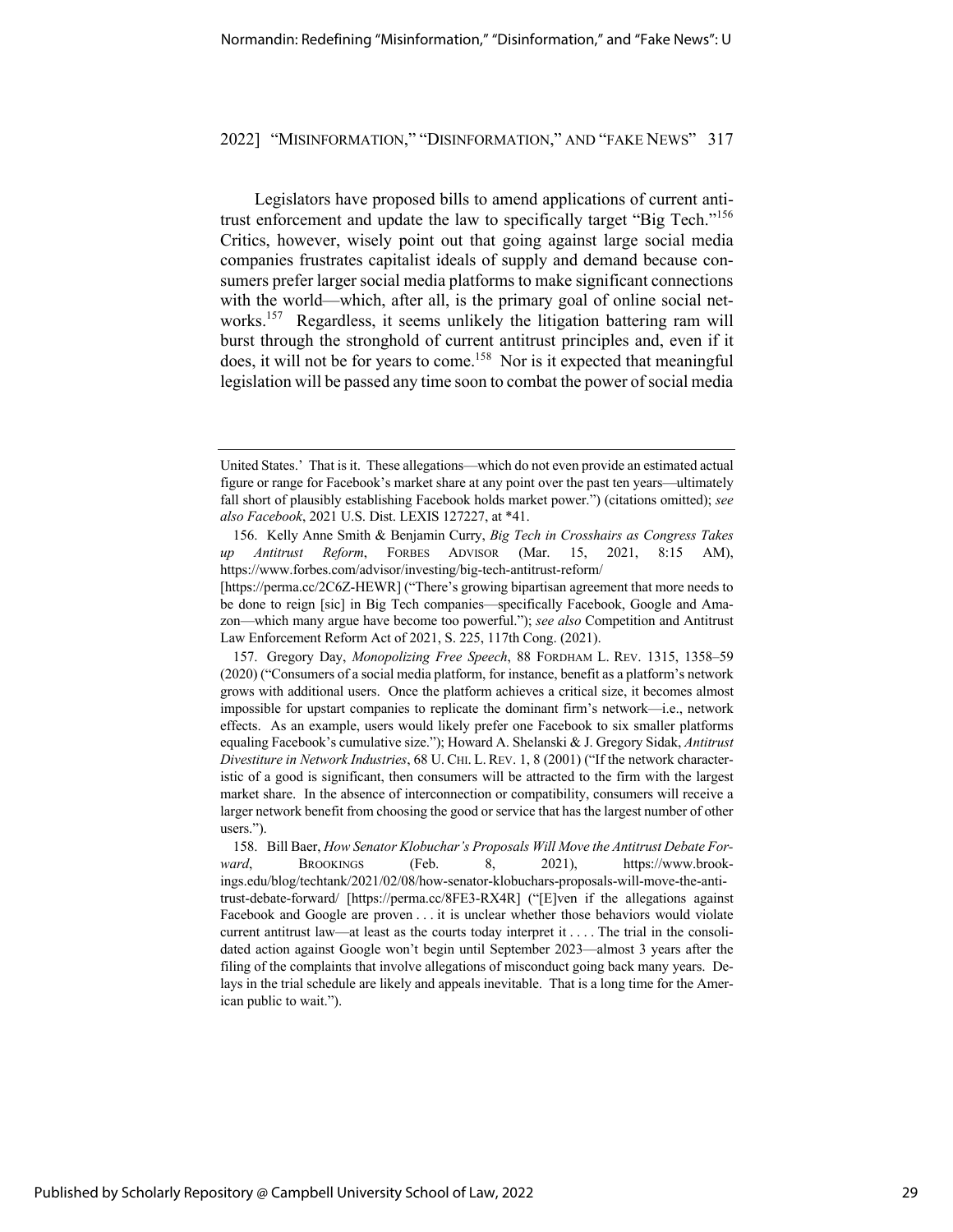conglomerates, as bipartisan support to enact more extreme measures is improbable.159

#### *2. Public Utilities*

Another proposal attempting to tackle the "bigness" of social media networks suggests reclassifying ISPs as public utilities.<sup>160</sup> The public utilities doctrine serves a similar purpose as antitrust law in that it seeks to hold monopolies accountable to the public in their control of the market.<sup>161</sup> However, the public utilities doctrine is not concerned with breaking up big companies.<sup>162</sup> Rather, legislative classification of a company as a "public utility" occurs when the goods produced are so essential that it is beneficial for the public to regulate its cost and distribution, such as water or electricity.<sup>163</sup> A company classified as a public utility is encouraged to be a monopoly *under the public control* because it is considered the most economically efficient way to ensure that such essential goods are supplied in proportion to the demand.<sup>164</sup>

The idea of social media providers being regulated as a public utility began with arguments for "net neutrality," which would see broadband providers, such as AT&T or Comcast, being considered the common carriers,

161. Rahman, *supra* note 150, at 1634.

164. Rahman, *supra* note 150, at 1636–37.

<sup>159.</sup> Claude Marx, *Partisan Splits on Capitol Hill Over Antitrust Likely, But Less Rancor Between DOJ, FTC*, MLEX (Nov. 9, 2020, 9:25 AM), https://mlexmarketinsight.com/newshub/editors-picks/area-of-expertise/antitrust/partisan-splits-on-capitol-hill-over-antitrustlikely-but-less-rancor-between-doj-ftc [https://perma.cc/N66S-HY8Q] ("At a time when once arcane issues involving antitrust are making headlines, including whether the laws are even adequate to rein in tech giants, it's doubtful a newly elected Congress will succeed in tackling such big matters.").

<sup>160</sup>*. See* 21st Century Foundation for the Right to Express and Engage in Speech Act, S. 1384, 117th Cong. (2021); *see also* Adam Candeub, *Bargaining for Free Speech: Common Carriage, Network Neutrality, and Section 230*, 22 Yale J.L. & Tech. 391, 398 (2020); Rahman, *supra* note 150, at 1625; Benjamin H. Winters, Note, *A Clear and Present Danger: The Need for Regulated Accountability for Online Service Providers to Preserve and Promote Free Speech, Notice, and Due Process*, 25 CARDOZO J. EQUAL RTS. & SOC. JUST. 161, 175–76 (2018).

<sup>162</sup>*. See id.* ("[P]ublic utility regulation covered the most troubling forms of private power: where the firm could not be broken up into smaller entities on an antitrust model, and where the private actors therefore retained control of a necessity upon which many depended.").

<sup>163.</sup> Song Bac Toh, *The Argument for the Internet As A Utility: Is it Time to Change How it's Delivered?*, FORBES (June 17, 2020, 8:10 AM), https://www.forbes.com/sites/forbestechcouncil/2020/06/17/the-argument-for-the-internet-as-a-utility-is-it-time-to-change-howits-delivered/?sh=43b658567729 [https://perma.cc/LY2F-E4AW].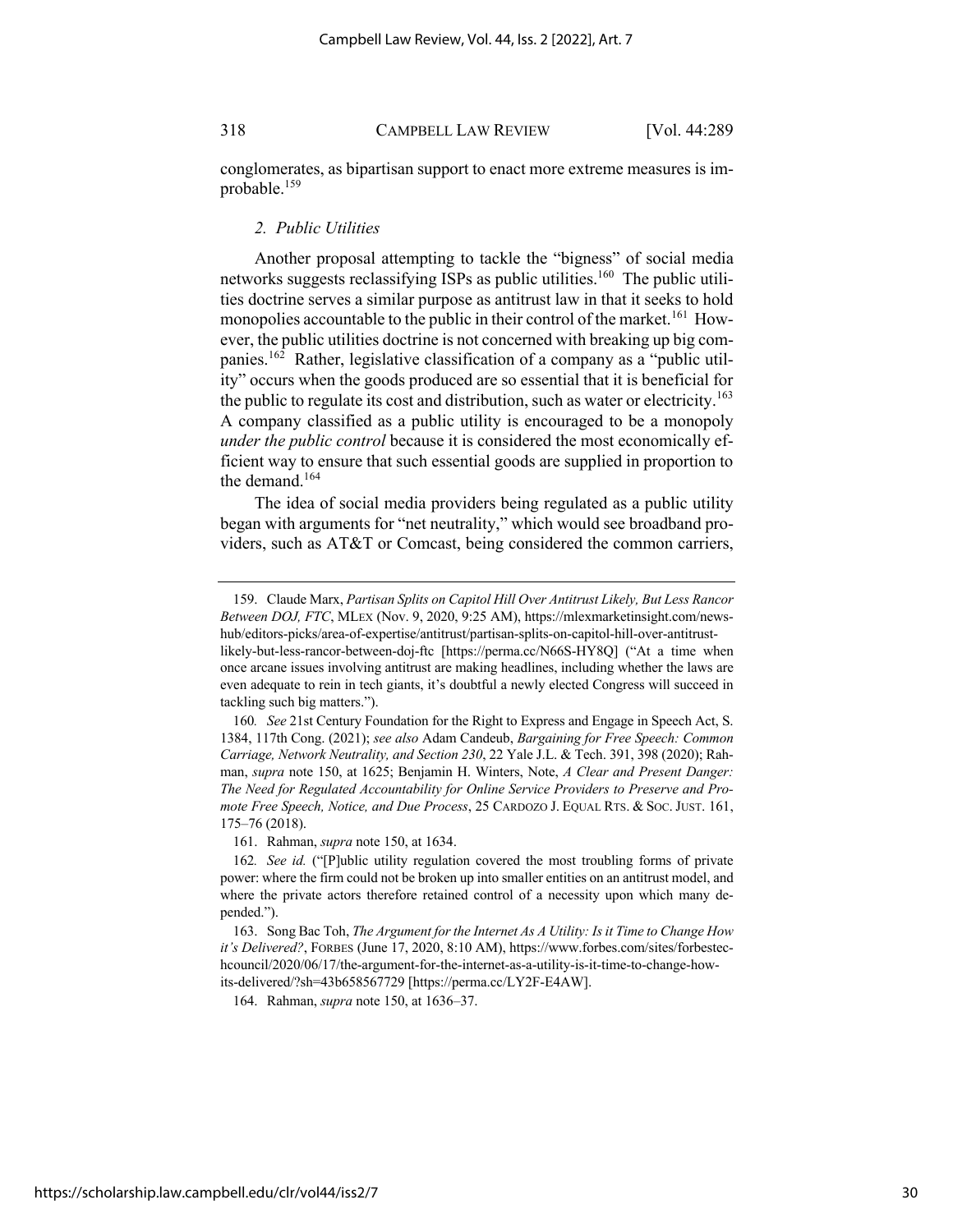or public utilities, of the internet.<sup>165</sup> This is a natural corollary from the current classification of "telecommunication services" as public utilities under the Telecommunications Act of 1996.<sup>166</sup> However, in 1996 the full breadth of the internet could only be guessed, and lawmakers were hesitant to impose such regulations on competing market innovations.<sup>167</sup> Although efforts by the FCC have failed to effectively create net neutrality,  $168$  it has not stopped recommendations to apply the public utilities doctrine to large social media platforms, such as Google and Facebook.

K. Sabeel Rahman has arguably presented the most cohesive model for the modern-day public utility, advocating that the doctrine be reconfigured to focus "not in the economistic sense of being nonrival and nonexcludable, but in a broader social sense of comprising the basic *infrastructure* of modern society."169 He believes considerations of economic production, the effects of the goods and services, and the potential for consumer exploitation should define whether a company can be considered a public utility.<sup>170</sup>

Rahman argues that Google and Facebook are "online-enabled [informational] infrastructure for the modern economy"<sup>171</sup> and describes how these ISPs fit the prototype for the modern public utility, stating:

Google and Facebook are increasingly part of our informational infrastructure, shaping the distribution of and access to news, ideas, and information upon which our economy, culture, and increasingly politics depend on. As information platforms, Google and Facebook represent new forms of infrastructure . . . . But this creates a vulnerability among users who could be

170*. Id.*

<sup>165.</sup> David McCabe, *Why Regulating Google and Facebook Like Utilities is a Long Shot*, AXIOS (Sept. 22, 2017), https://www.axios.com/why-regulating-google-and-facebooklike-utilities-is-a-long-shot-1513305664-9a388f01-f71a-4b45-8844-fec8b74d95d6.html [https://perma.cc/RN48-2WS3].

<sup>166.</sup> Rahman, *supra* note 150, at 1649; *see also* Telecommunications Act of 1996, Pub. L. No. 104-104, 110 Stat. 56, 71 (codified as amended 47 U.S.C. § 254) (discussing standard practices to ensure the promotion of universal access to telecommunications services).

<sup>167.</sup> Ehrlich, *supra* note 88, at 6–7.

<sup>168.</sup> Michelle Castillo & Todd Haselton, *The FCC Has Reversed a 2015 Rule That Could Change How You Access and Pay for Internet Service*, CNBC (Dec. 14, 2017, 3:43 PM ), https://www.cnbc.com/2017/12/14/fcc-reverses-open-internet-order-governing-net-neutrality.html [https://perma.cc/QR9V-MDRW] (reporting on the FCC's vote to eliminate the 2015 requirement that broadband service providers treat all internet "traffic as equal," foregoing traffic prioritization, due to "investment decline," lack of innovation, and lack of growth).

<sup>169.</sup> Rahman, *supra* note 150, at 1641.

<sup>171</sup>*. Id.* at 1668.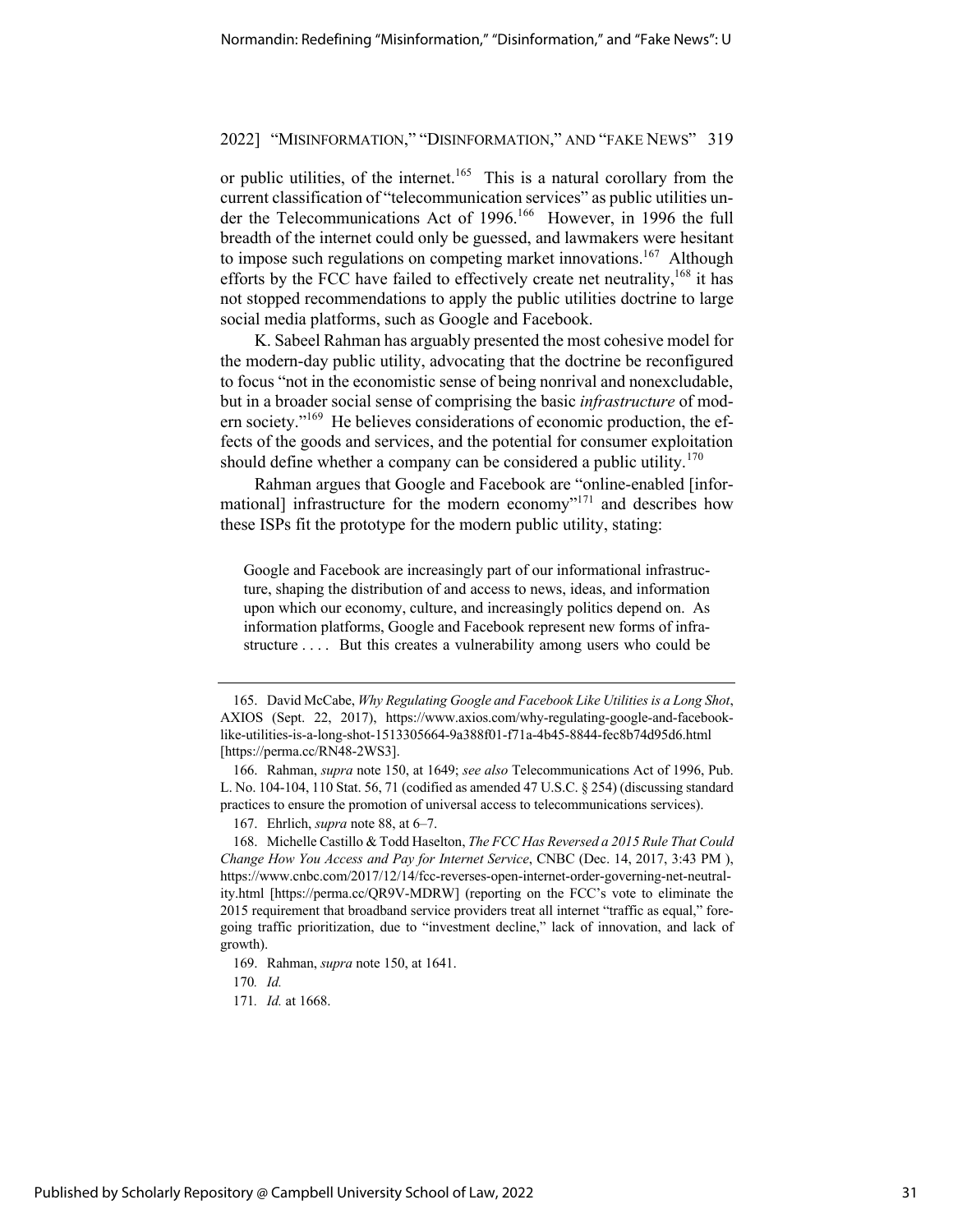excluded from access, or, *more troublingly, may be consuming a tainted or manipulated information stream*. 172

Rahman applies a regulatory scheme promoting "search neutrality," which would regulate search results to ensure there are no discriminatory practices, branded products, or information that is algorithmically promoted above other retailers.<sup>173</sup> This, in turn, ensures a "public obligation" against varying forms of discrimination that may result.<sup>174</sup> The unlikeliness of a "public option," which would be considered a private competitor to Google and Facebook, is mitigated by the equality of information that would derive from algorithmic regulation.<sup>175</sup>

While the public utilities doctrine seems tempting to apply to social media enterprises, it comes with major pitfalls. First, Congress is currently at a standstill when it comes to CDA reform, a much less invasive method of regulation than reclassifying the entire internet regime. It is highly unlikely to reach a consensus as to whether platforms such as Google or Facebook should be classified as a public utility. Second, social media platforms are free and open to all—negating the fundamental purpose of a public utility classification, which is controlling cost and distribution of essential goods.<sup>176</sup> Third, while Rahman makes a convincing argument that these platforms make up the "infrastructure" of information dissemination, public utility classification raises concerns of what entity gets to decide the algorithmic method of information dissemination in search results. The idea of a government regulatory agency placing restrictions on the type of content or information presented in search queries raises serious First Amendment concerns.

<sup>172</sup>*. Id.* at 1669 (emphasis added).

<sup>173</sup>*. Id.* at 1672, 1675 ("[Facebook and Google's] path to dominance is subtle in part because it can masquerade as being consumer-friendly: initially the aggregation of services and users on the platform simply makes the platform more desirable and useful for consumers, but once competitors are sufficiently weakened, these platforms can increase prices as monopolies or monopsonies.").

<sup>174</sup>*. Id.* at 1677.

<sup>175</sup>*. Cf. id.* at 1673 ("A public competitor to Google may seem a little farfetched, but consider the wide and growing use of what is termed peer production in the digital universe—not for profit collaborations, the best known of which is Wikipedia.").

<sup>176.</sup> Toh, *supra* note 163.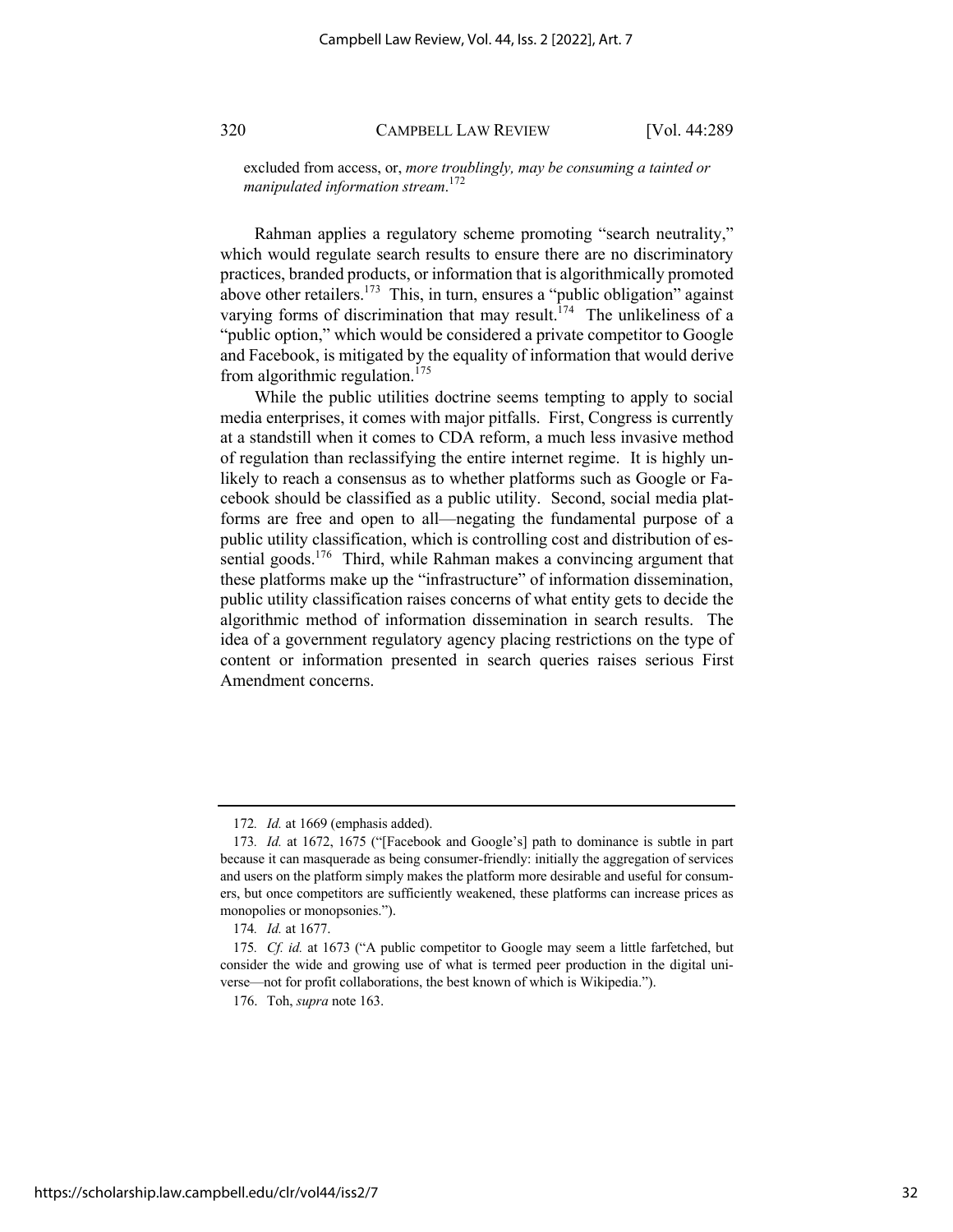#### *C. The First Amendment: Commercial Speech and the Modern-Day Algorithm*

As previously discussed, a predominant cause of conflicting information stems from social media platforms' algorithmic programs that continually validate a user's ideological position. While this issue is vital to the topic of information dissemination, advocating for algorithmic regulation is like climbing a sheer cliff with few footholds. There are numerous considerations involved in proposals to regulate the modern-day algorithm.177 However, this Comment only touches on the one most relevant to this discussion: social media companies' apparent inoculation under the commercial speech doctrine for its algorithmic distribution of information.178

This apparent inoculation comes from the Court's decision in *Sorrell v. IMS Health Inc*. 179 In *Sorrell*, pharmaceutical companies sued the Attorney General of Vermont to challenge a statute prohibiting pharmacies from selling doctors' prescribing behaviors to data mining companies that sold reports to pharmaceutical manufacturers.180 The Vermont statute, however, only prohibited dissemination to data mining companies; prescriber-identifying information could still be provided for research, education, or care management purposes.<sup>181</sup> The Court declared the law unconstitutional under the First Amendment because Vermont was engaged in content- and speaker-based restrictions by disallowing prescriber-identifying information for marketing purposes. $182$ 

178*. See* Sorrell v. IMS Health Inc., 564 U.S. 552, 577 (2011).

181*. Id.* at 559–60.

<sup>177</sup>*. See generally* Gina-Gail S. Fletcher, *Deterring Algorithmic Manipulation*, 74 VAND. L. REV. 259, 318–21 (2021) (discussing a framework for algorithmic regulation that would punish programmers for resulting harms on the financial market, rather than the intention that created the algorithm, as such intent is often impossible to detect); Charlotte A. Tschider, *Beyond the "Black Box"*, 98 DENV.L.REV. 683, 710–13 (2021) (discussing the idea of transparency in algorithmic programming in contradistinction to the creators' trade secret protection); Christina M. Claxton, Note, *Private Offerings in the Age of Surveillance Capitalism and Targeted Advertising*, 74 VAND. L.REV. 1187, 1213–17 (2021) (discussing the influence of "targeted advertising" on the consumer marketplace and its influence on securities investments); Dan Feldman & Eldar Haber, *Measuring and Protecting Privacy in the Always-On Era*, 35 BERKELEY TECH. L.J. 197, 227–43 (2020) (discussing the potential for algorithms to be programed as a solution to data privacy concerns).

<sup>179</sup>*. Id.*

<sup>180</sup>*. Id.* at 561.

<sup>182</sup>*. Id.* at 570–71 ("Facts, after all, are the beginning point for much of the speech that is most essential to advance human knowledge and to conduct human affairs. There is thus a strong argument that prescriber-identifying information is speech for First Amendment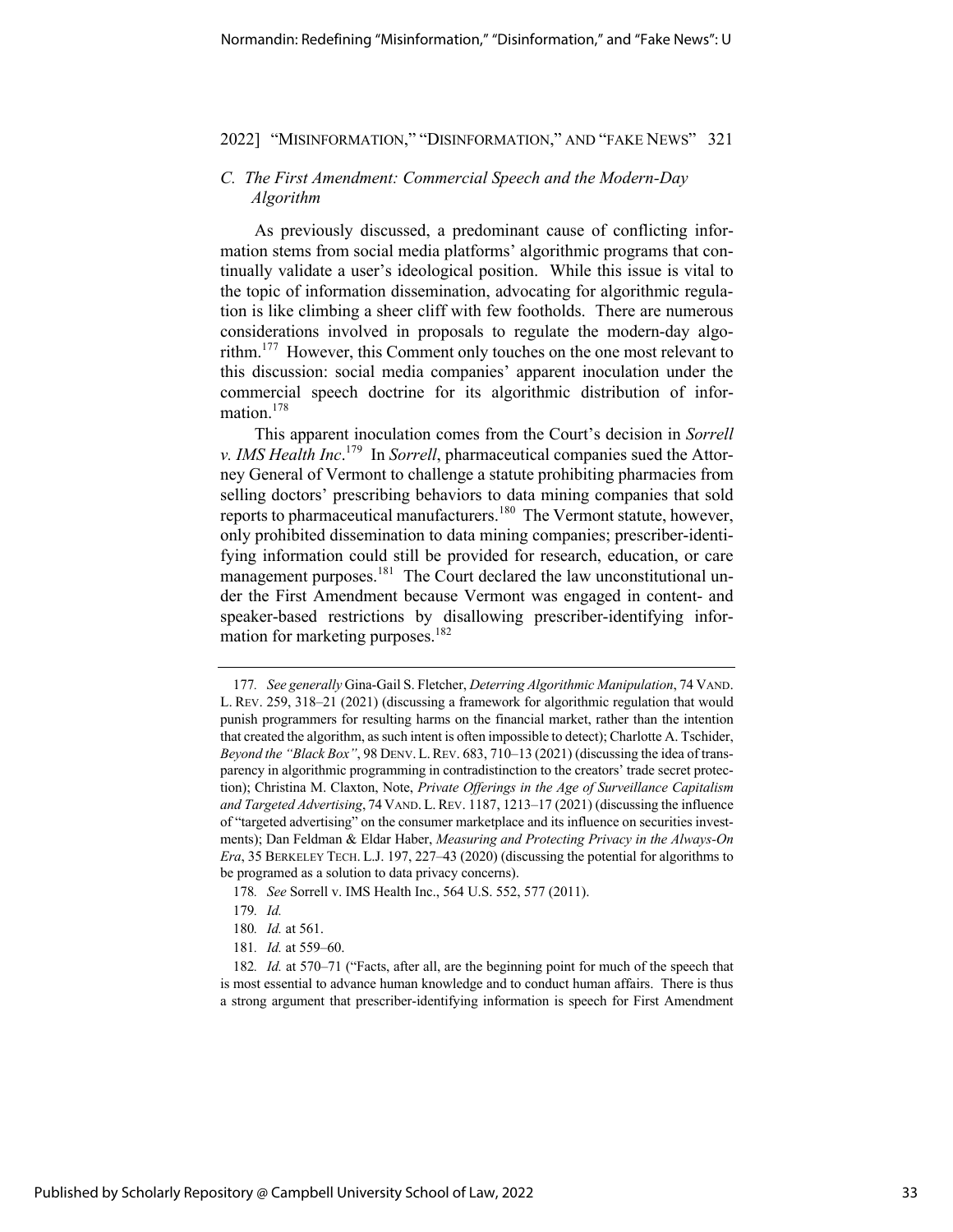The Court found that Vermont failed to show it had a "substantial governmental interest" that was "proportional to the resulting burdens placed on speech," and that "the law [did] not seek to suppress a disfavored message."<sup>183</sup> Even though the statute allowed doctors to consent to the sale of their information, the Court found that information could still be used by "speakers whose message the State supports."<sup>184</sup> As to Vermont's argument that the doctor-patient relationship was undermined by allowing pharmaceutical companies to influence treatment decisions, the Court stated, "[i]f pharmaceutical marketing affects treatment decisions, it does so because doctors find it persuasive. Absent circumstances far from those presented here, the fear that speech might persuade provides no lawful basis for quieting it." $^{185}$ 

*Sorrell* presents a stumbling block to the regulation of internet algorithms and the information they distribute. Should the government begin dictating the parameters of algorithm information distributed by Google search results, for example, it runs the risk of restricting Google's First Amendment rights and "suppress[ing] a disfavored message."<sup>186</sup> If the law tries to impede the use of user data for advertisements or newsfeeds absent user consent, while still allowing content recommendations regardless of user consent, $187$  it runs the risk of promoting "speakers whose message the State supports."<sup>188</sup> Finally, attempting to set boundaries on targeted marketing, including targeted newsfeeds, can easily be shot down because "the fear that speech might persuade provides no lawful basis for quieting it."<sup>189</sup>

*Sorrell* provides a brief spotlight on the Court's treatment of data collection and dissemination as a form of speech. In recognition of the larger

188*. Sorrell*, 564 U.S. at 574.

189*. Id.* at 576 (citing *Brandenburg*, 395 U.S. at 447).

purposes . . . . The State has imposed content- and speaker-based restrictions on the availability and use of prescriber-identifying information. So long as they do not engage in marketing, many speakers can obtain and use the information . . . . [The statute] imposes a speaker- and content-based burden on protected expression, and that circumstance is sufficient to justify the application of heightened scrutiny.").

<sup>183</sup>*. Id.* at 572 (citing Turner Broad. Sys., Inc. v. FCC, 512 U.S. 622, 662–63 (1994)).

<sup>184</sup>*. Id.* at 574 ("To obtain the limited privacy allowed by [the statute], Vermont physicians are forced to acquiesce in the State's goal of burdening disfavored speech by disfavored speakers.").

<sup>185</sup>*. Id.* at 576 (citing Brandenburg v. Ohio, 395 U.S. 444, 447 (1969) (per curiam)).

<sup>186</sup>*. Id.* at 572 (citing *Turner Broad. Sys., Inc.*, 512 U.S. at 662–63).

<sup>187</sup>*. Cf.* Jennifer M. Logg et al., *Do People Trust Algorithms More Than Companies Realize?*, HARV. BUS. REV. (Oct. 26, 2018), https://hbr.org/2018/10/do-people-trust-algorithms-more-than-companies-realize [https://perma.cc/44CA-NAUU] (discussing studies showing people prefer optimization of algorithmic recommendations).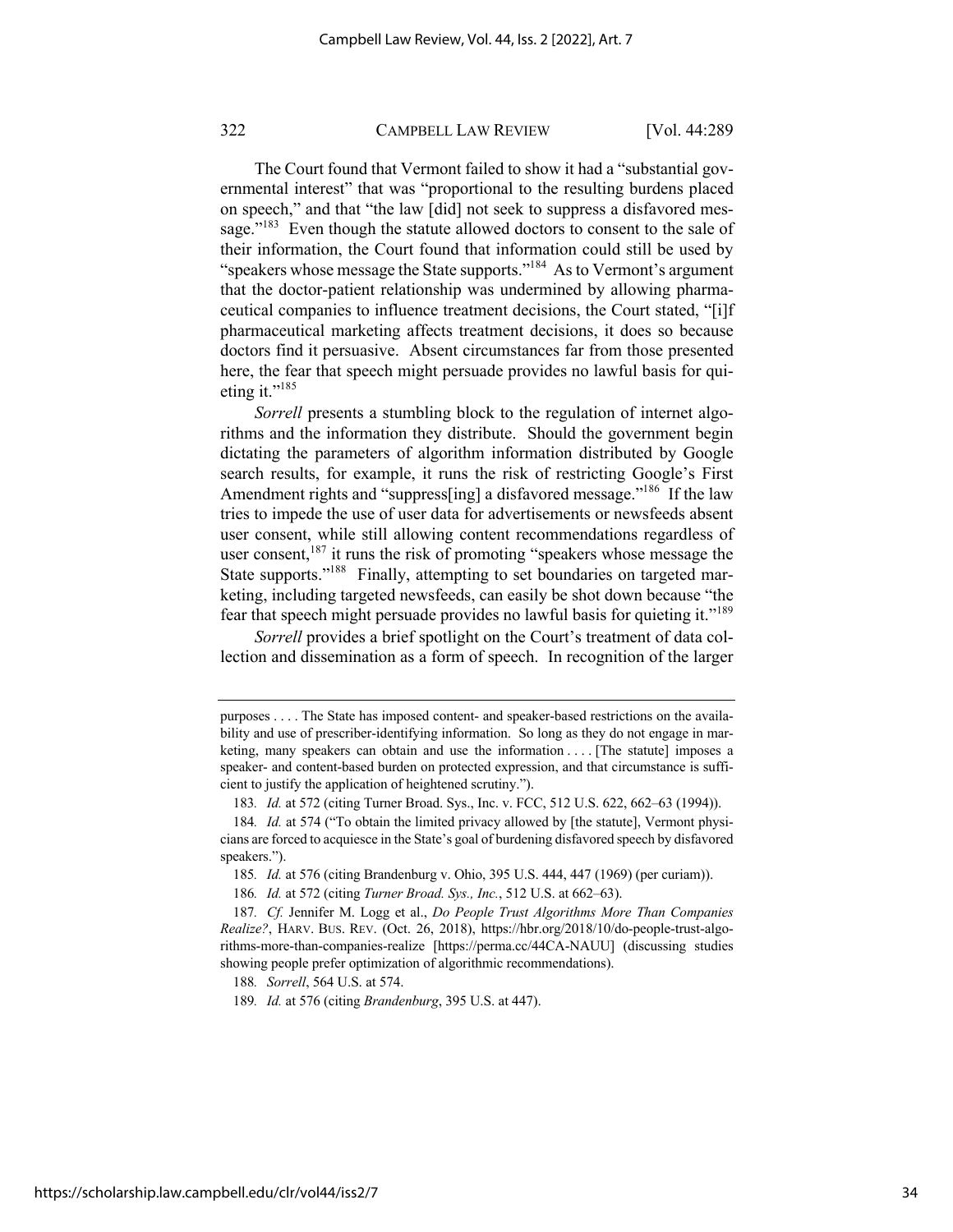problem of computer data collection, the Court acknowledged that it "presents serious and unresolved issues with respect to personal privacy."<sup>190</sup> However, the Court makes clear that, "[i]n considering how to protect those interests . . . the State cannot engage in content-based discrimination to advance its own side of a debate."<sup>191</sup>

#### V. SOLUTIONS AND RECOMMENDATION

Conflicting information continues to sow discord among the American political parties, stifling bipartisan solutions to increasingly divisive issues. While COVID-19 is illustrated here, conflicting information affects public discourse of other topics such as climate change,<sup>192</sup> political elections,<sup>193</sup> and gun control.<sup>194</sup> Although the harms and division created by conflicting information persist, as discussed in this Comment, effective legal solutions are clouded by political loyalties and restrained by current jurisprudence.

This Part proposes a compromise that would see social media companies adopt American free speech principles by creating limited forums for discussion of conflicting information on its platforms. This solution would simultaneously prohibit the spread of conflicting information (which will satisfy the concerns of more liberal constituents) while providing an outlet of expression and promoting users' free speech (which will satisfy more conservative constituents). Subpart A presents a cohesive theory derived from social science research to support the proposal that creation of limited forums on social media sites are the best option to combat conflicting information. Subpart B discusses how limited forums on social media can be

194*. E.g.*, Chris Ladd, *Ten Lies Distort the Gun Control Debate*, FORBES (Oct. 6, 2017, 5:05 PM), https://www.forbes.com/sites/chrisladd/2017/10/06/ten-lies-distort-the-gun-control-debate/?sh=50f728161fad [https://perma.cc/AV5F-AE3H]; *see also* Charles C.W. Cooke, *How Media Misinformation About Mass Murderers is Harming Us*, NRA AM.'s 1<sup>ST</sup> FREEDOM (Jan. 26, 2020), https://www.americas1stfreedom.org/articles/2020/1/26/how-media-misinformation-about-mass-murderers-is-harming-us [https://perma.cc/4882-3RDW] (discussing an alternate viewpoint of how mass shootings are rare occurrences that are misrepresented in the media as an everyday danger).

<sup>190</sup>*. Id.* at 579.

<sup>191</sup>*. Id.* at 579–80.

<sup>192</sup>*. E.g.*, Carolyn Gramling, *Climate Change Disinformation is Evolving. So Are Efforts to Fight Back*, SCIENCENEWS (May 18, 2021, 9:00 AM), https://www.sciencenews.org/article/climate-change-disinformation-denial-misinformation [https://perma.cc/4VG5-ELGA].

<sup>193</sup>*. E.g.*, Matt Vasilogambros, *Disinformation May Be the New Normal, Election Officials Fear*, PEW (Sept. 21, 2021), https://www.pewtrusts.org/en/research-and-analysis/blogs/stateline/2021/09/21/disinformation-may-be-the-new-normal-election-officialsfear [https://perma.cc/C5US-N47R].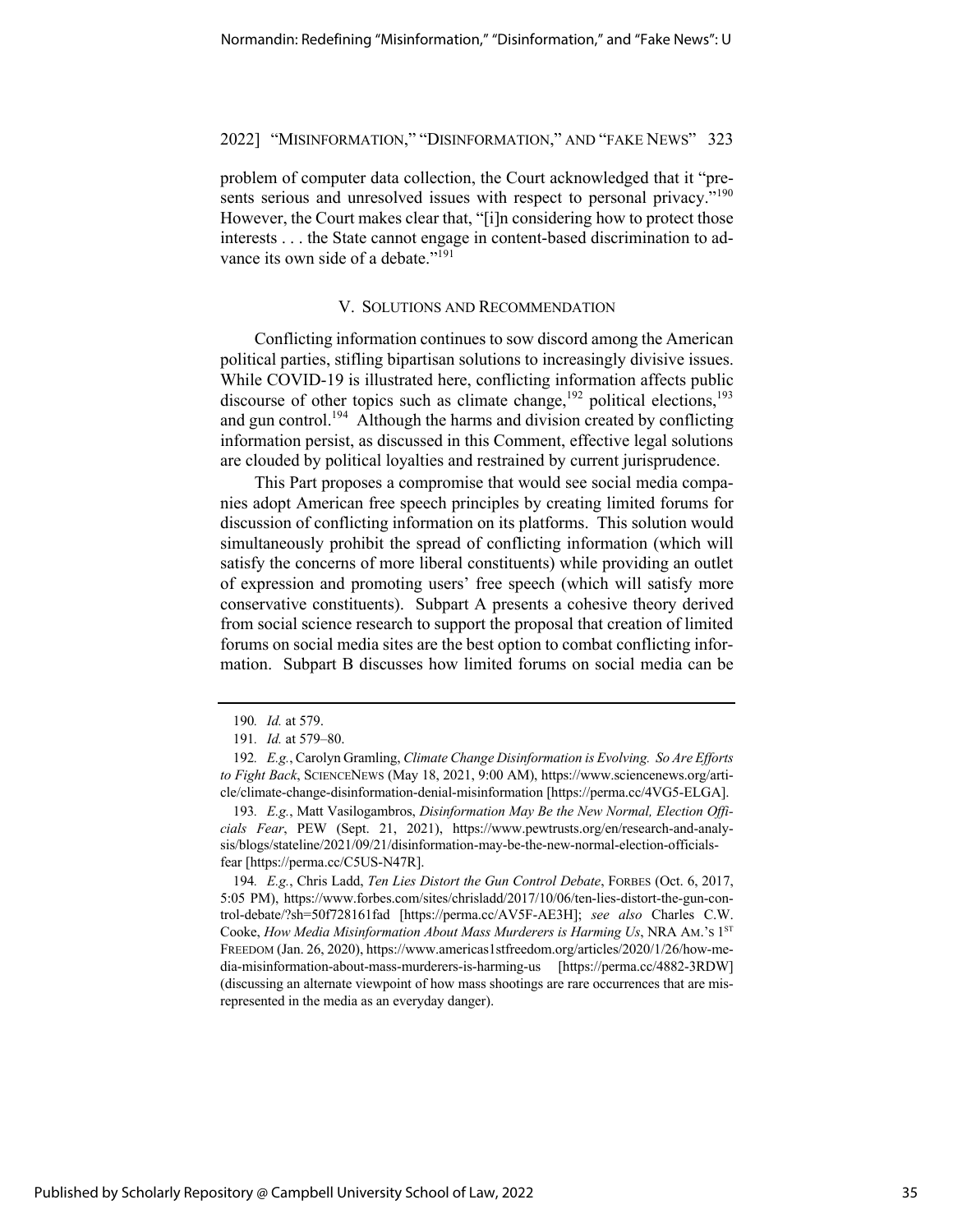designed to both promote online discourse of conflicting information while also controlling its widespread dissemination. Finally, Subpart C discusses social media companies' incentives for adopting the limited forum construct and the potential of legal enforcement.

#### *A. Using Social Science Research to Understand the Best Methods of Regulating Conflicting Information*

Conflicting information not only raises questions of internet regulation, but it is also a social and psychological phenomenon. A primary purpose of this Comment is to bring social science research to the forefront so that legal scholars and legislatures can operate with a clear understanding of the underlying causes of conflicting information. These empirical findings should guide the efforts of private companies and legislatures to combat the harmful effects of conflicting information. This Subpart briefly summarizes the observations gained from research that has provided the underlying theory of why limited forums on social media platforms are the best method of regulation.

The main takeaway of the social science research is that there is a difference between the *sharing* of conflicting information and the *belief* of conflicting information. This indicates that regulatory efforts should adopt strategies that target each distinction. For those that share the information, prompting the user that such information has been flagged as "false" or making the sharing process more time consuming may be the key to stopping its dissemination. The goal here is for regulatory efforts to make users contemplate the information they are disseminating as people share conflicting information "because they fail to stop and reflect about the accuracy of what they see on social media."195

As for those with sincerely held beliefs in conflicting information, research indicates that censorship will only strengthen their viewpoints. The belief of conflicting information often originates from sources that appear reputable and are posted to a user's social media page, which can then be widely distributed by the social media algorithm. The belief is then further reinforced by "in-group" and "out-group" mentality that divides the world into categories of "us" versus "them." For social media companies and legislatures to declare conflicting information as "true" or "false" only perpetuates these categories and disenfranchises the group that believes the "false" information. This disenfranchisement causes believers to cling to their "in-group" and view the "out-group," in this case the parties that seek to censor the information, as their oppressors.

<sup>195</sup>*. The Psychology of Fake News*, *supra* note 26, at 399.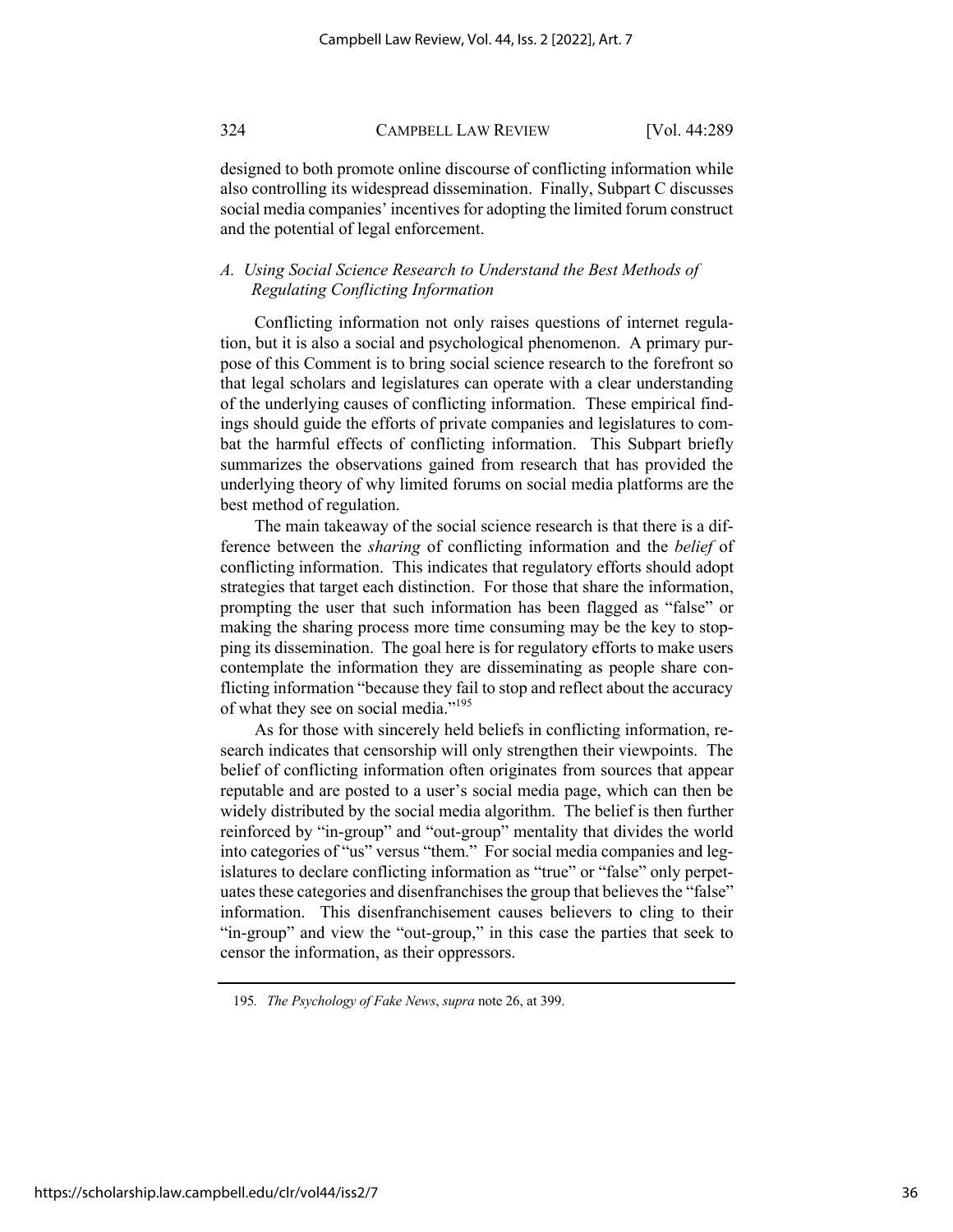To combat belief in conflicting information, it is imperative that each view is respected as a valid position. This is not to say that social media companies or legislators must agree with the conflicting information—there can still be an agreement to disagree. The companies and legislators can still take an official position on a given topic. But it must be recognized that erasing the conflicting view from a platform will have the opposite effect intended—it will reinforce the belief and strengthen the divide between the perceived "in-group" and "out-group."

#### *B. Creating Limited Forums on Social Media Platforms*

Given the conclusions drawn from social science research, this Comment takes the novel position that social media companies should create limited forums within their platforms where discussion of divisive issues may be contained. Presented here is a rudimentary design of an online limited forum model that operates as a starting point to strike a balance in the contentious debates surrounding online regulation of conflicting information.

The limited forum concept is derived from the public forum doctrine, which details the regulation of private speech on government-owned or government-controlled property.<sup>196</sup> Some government property, "such as streets, sidewalks, and parks" are considered "traditional public forums," and they are generally open to the public for assembly, debate, and "expressive conduct" regarding all issues.<sup>197</sup> In contrast, a government may create a "limited public forum" that is designated for topic-specific discussions.<sup>198</sup> In a limited public forum, the government may not discriminate on the basis

<sup>196</sup>*. E.g.*, Cornelius v. NAACP Legal Def. & Educ. Fund, Inc., 473 U.S. 788, 800 (1985) ("[T]he Court has adopted a forum analysis as a means of determining when the Government's interest in limiting the use of its property to its intended purpose outweighs the interest of those wishing to use the property for other purposes. Accordingly, the extent to which the Government can control access depends on the nature of the relevant forum.").

<sup>197.</sup> Davison v. Randall, 912 F.3d 666, 681 (4th Cir. 2019) (citing Am. Civ. Liberties Union v. Mote, 423 F.3d 438, 443 (4th Cir. 2005)).

<sup>198</sup>*. See Cornelius*, 473 U.S. at 800, 803–04 ("[The Court will not] infer that the government intended to create a public forum when the nature of the property is inconsistent with expressive activity." (citing Jones v. N.C. Prisoners' Lab. Union, 433 U.S. 119 (1977))) ("In cases where the principal function of the property would be disrupted by expressive activity, the Court is particularly reluctant to hold that the government intended to designate a public forum. Accordingly, [the Court has] held that military reservations and jailhouse grounds do no constitute public fora." (first citing Greer v. Spock, 424 U.S. 828 (1976); and then citing Adderley v. Florida, 385 U.S. 39 (1966))).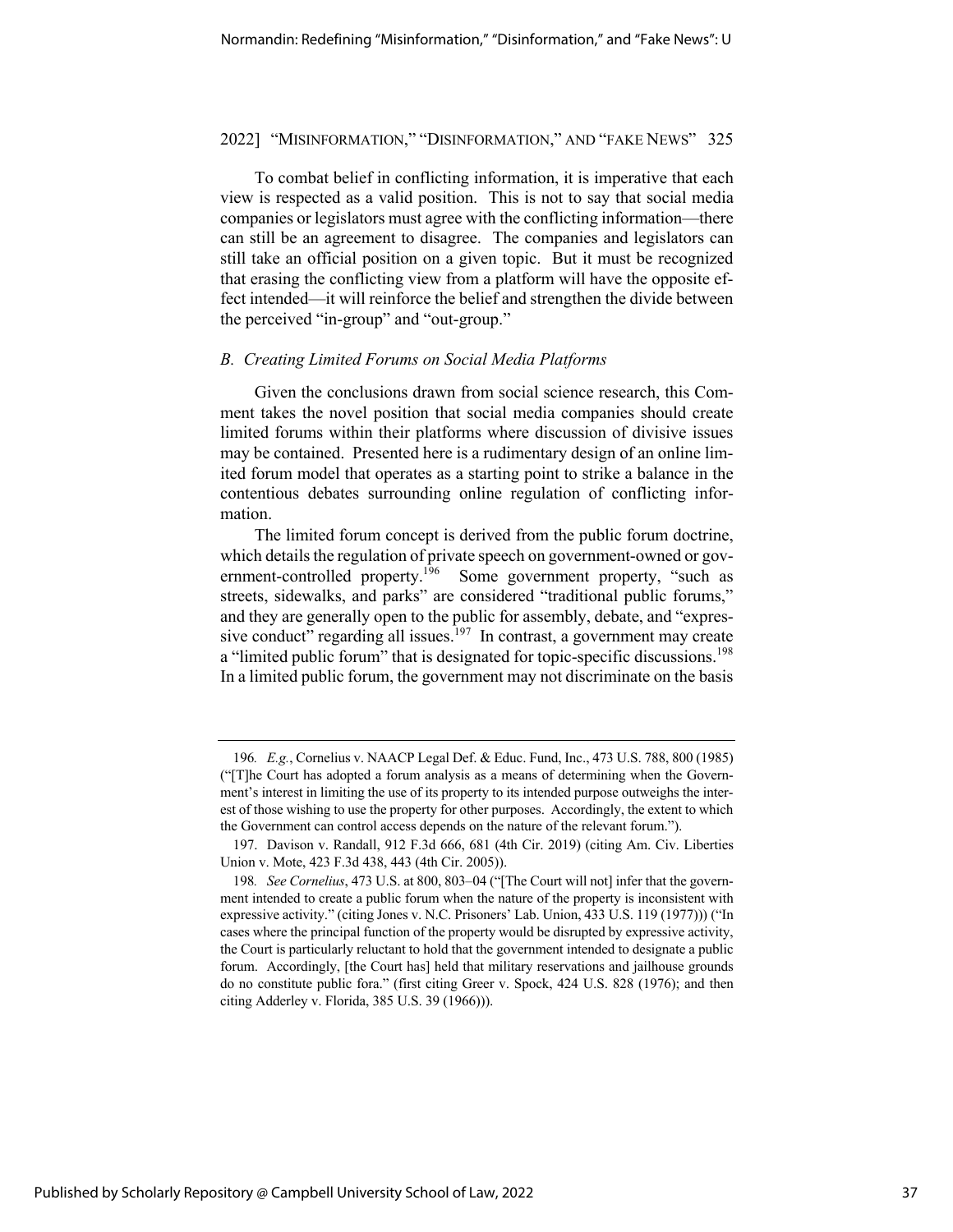of viewpoint, so long as the topic being discussed fits the objectives of the forum.199

For the purposes of creating a limited forum on social media platforms, the same standard of viewpoint neutrality would apply since the entire purpose of an online limited forum is to allow a place for discussion of different views on divisive issues. However, the judicial standards imposed on the government's creation of limited platforms would be inapplicable.<sup>200</sup> The only standard by which the social media company would be measured would be detailed in its user agreement and community guidelines.

Facebook is used here as an example of how the limited forum model could be implemented on a social media platform. On Facebook, there are distinctions between user profiles, user pages, and user groups.<sup>201</sup> Profiles are the users' personal platforms; pages are utilized primarily for businesses or organizations; groups are created to communicate "shared interests with certain people."202 These distinctions suggest that creating a limited forum for discussion of certain topics on a platform like Facebook is possible.

The creation of online limited forums should be topic-specific. Using COVID-19 as an example, potential topics for limited forum pages could be "COVID-19 Origins," "Ivermectin Treatments," or "COVID-19 Vaccines." The limited forum should be Facebook-created because the company is in the best position to know which conflicting information is most spread and shared over its platform. The limited forum would be open to all, much like a user page for businesses or organizations.203 However, the primary constraint is that information from the limited forum page could not be shared on a user's personal profile, group, or another user page. If a

<sup>199</sup>*. See id.* at 800 ("Access to a nonpublic forum, however, can be restricted as long as the restrictions are 'reasonable and [are] not an effort to suppress expression merely because public officials oppose the speaker's view.'" (quoting Perry Educ. Ass'n v. Perry Loc. Educators' Ass'n, 460 U.S. 37, 46 (1983))).

<sup>200</sup>*. Id.* ("[W]hen the Government has intentionally designated a place or means of communication as a public forum speakers cannot be excluded without a compelling governmental interest.").

<sup>201</sup>*. What's the Difference Between a Profile, Page and Group on Facebook?*, FACEBOOK: HELP CENTER, https://www.facebook.com/help/337881706729661 [https://perma.cc/2E6-ST4P].

<sup>202</sup>*. Id.*

<sup>203.</sup> Marissa Perino, *How to Make a Facebook Business Page Private by Unpublishing It, so That You Can Make Edits or Revamp the Page*, BUS.INSIDER (July 24, 2020, 3:15 PM), https://www.businessinsider.com/how-to-make-facebook-business-page-private

<sup>[</sup>https://perma.cc/47BS-3LW9] ("[T]here's no option to make a Facebook business page permanently private to only certain people, as the point of a business page is to promote something to the public.").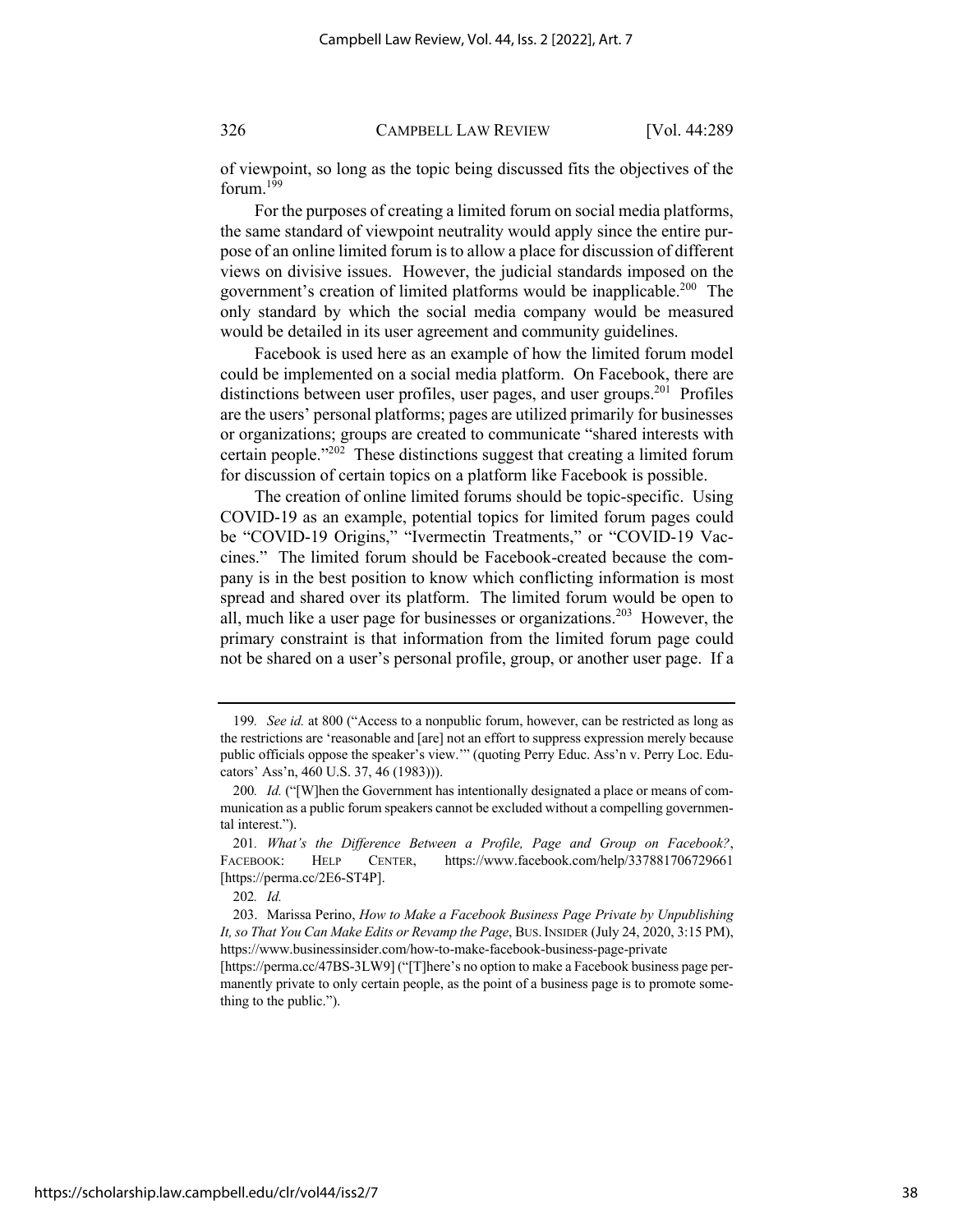user attempts to post an article from the limited forum elsewhere, only a link to the forum page will be provided, not the article or its content. In other words, content from the limited forum page would have restricted sharing capacity.

The implications of this system are two-fold. First, it contains the conflicting information to a specific platform and stops widespread dissemination, effectively putting a roadblock to the *sharing* aspect of conflicting information. Second, it simultaneously provides believers of conflicting information a platform to express and discuss those views freely, providing their own independent research and sources for others on the limited forum to review—effectively validating their right to *believe* the information.

One potential issue is that users often share articles, posts, or sources from websites outside of Facebook on their profiles, pages, or groups. This is likely the most difficult hurdle of the limited forum proposal—though it is not impossible to overcome. As previously detailed, social media algorithms are sophisticated categorization tools that could flag information using a combination of keywords to indicate such content belongs on a specific limited forum. When a user tries to post such information to his or her personal page, the article would be "flagged" by the algorithm and moved to the limited forum covering that topic. Once the article is flagged and moved to the limited forum, a link to the forum will appear on the user's profile, page, or group, indicating where the article has been placed. If a user wants to contest the flagged article, he or she can notify Facebook to request a review of the algorithmic designation.

Another potential problem is user preference. For example, some users may be unhappy with the inability to share conflicting information to their personal profiles, as these profiles are considered a means of self-expression in the digital world.<sup>204</sup> To address these concerns, Facebook can create a "user-override" that would allow them to share conflicting information on their profiles. This user-override can be designed as a step-by-step procedure with a series of prompts the user must engage with before such information can be shared. These prompts can include warnings that the information may not be accurate, verification that the article itself is to be shared instead of the forum link, and whether the user wants to share the link to the forum with the article. In other words, overriding the limited forum designation of conflicting information would be a time-consuming process. This user-override system could also be applied when a user is trying to share conflicting information on their non-public

<sup>204.</sup> Erica R. Bailey et al., *Authentic Self-Expression on Social Media is Associated with Greater Subjective Well-Being*, NATURE COMMC'NS, Oct. 6, 2020, at 1, 2.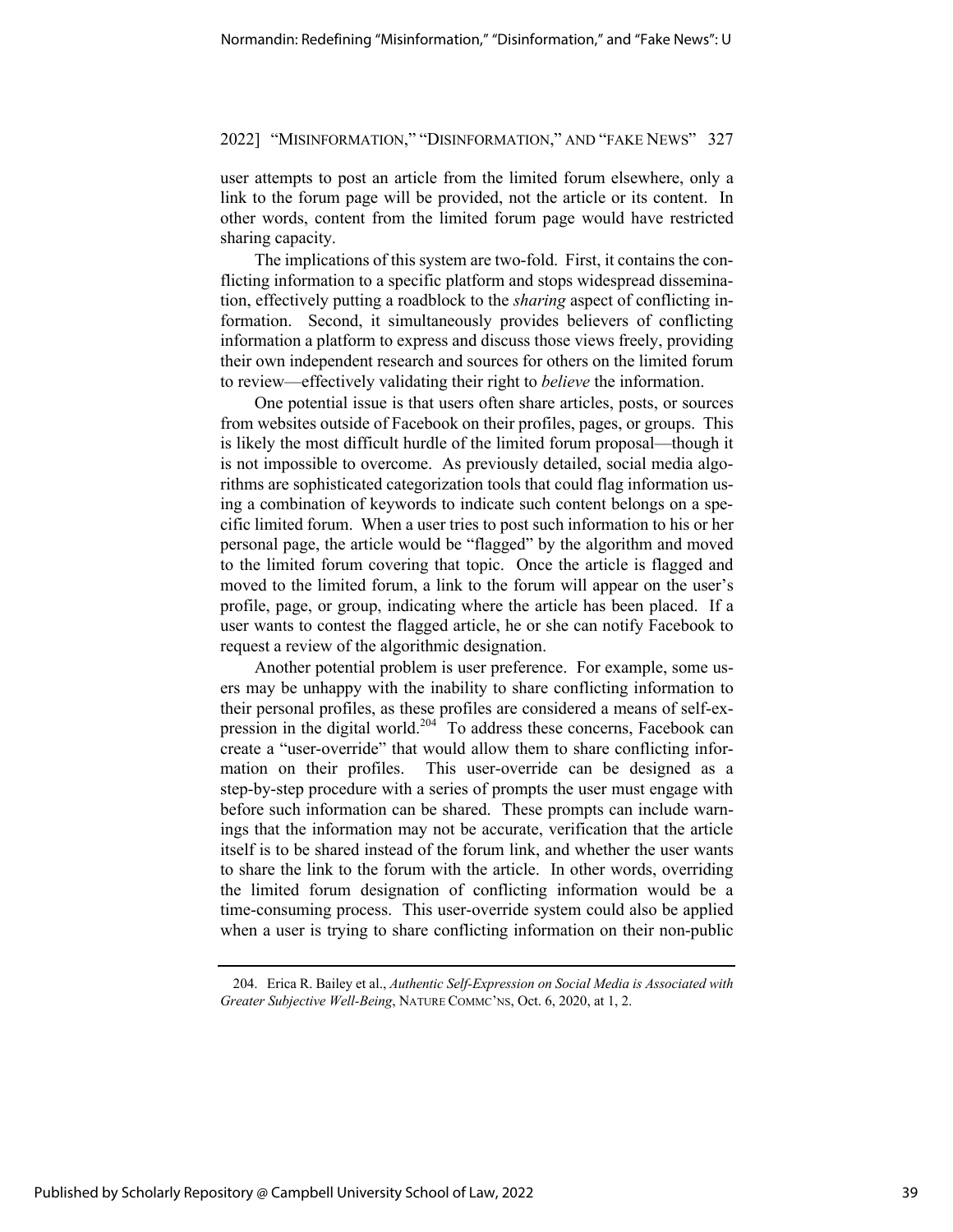profiles or newsfeeds, thereby ensuring the content is viewed by only those with access to the user's private, personal profile.<sup>205</sup> The user-override process considers users' preferences while also combating the *sharing* of conflicting information by urging users to *think* about what they are sharing and why they are sharing it.

Another positive aspect of topic-designated limited forums is that many community guideline violations would be contained within the limited forum. This would allow Facebook content monitors to focus attention on one specific page to control harmful or abusive content, rather than monitoring numerous pages at once.206 It also facilitates the ultimate purpose of the limited forum, which is to promote open discussion of contrary viewpoints to help achieve common ground and understanding with the opposition.

Though Facebook is the most ubiquitous, it is not the only company under fire for its role in the promulgation of conflicting information—social media platforms such as YouTube, Twitter, and TikTok have all been hard-pressed to stop the flow of conflicting information on their platforms.207 While initiating a limited forum on these other platforms may be unrealistic, the *spirit* of the limited forum may be implemented in other ways. For example, YouTube could create its own symposiums, inviting experts in various fields with differing viewpoints to engage in an open, rational, and peaceful discussion of a given topic, such as the debate regarding COVID-19 being a naturally occurring or man-made virus. YouTube can still censor the *spread* of conflicting information, such as scientific falsities promoted by users without the appropriate credentials or educational background; however, it can validate the *belief* of conflicting information by allowing the discussion to be held by qualified individuals with opposing views.

It is recognized that this is an idealistic proposal—and it is meant to be. The objective here is to create a starting point that promotes reconciliation of the goals expressed by each side in this debate: the desire to stop

<sup>205</sup>*. What Audiences Can I Choose From When I Share on Facebook?*, FACEBOOK: HELP CENTER, https://www.facebook.com/help/211513702214269 [https://perma.cc/SRQ6- 7EFZ] (detailing how the settings of "Public," "Friends," "Only Me," or "Custom" allow users to control who sees the information disseminated on their profiles and timelines).

<sup>206</sup>*. See Facebook Community Standards*, META: TRANSPARENCY CTR., https://transparency.fb.com/policies/community-standards/?from=https%3A%2F%2Fwww.facebook.com%2Fcommunitystandards [https://perma.cc/W6H5-7ZDU].

<sup>207.</sup> Kaveh Waddell, *On Social Media, Only Some Lies Are Against the Rules*, CONSUMER REPS. (Aug. 13, 2020), https://www.consumerreports.org/social-media/socialmedia-misinformation-policies/ [https://perma.cc/RYX4-P7SG].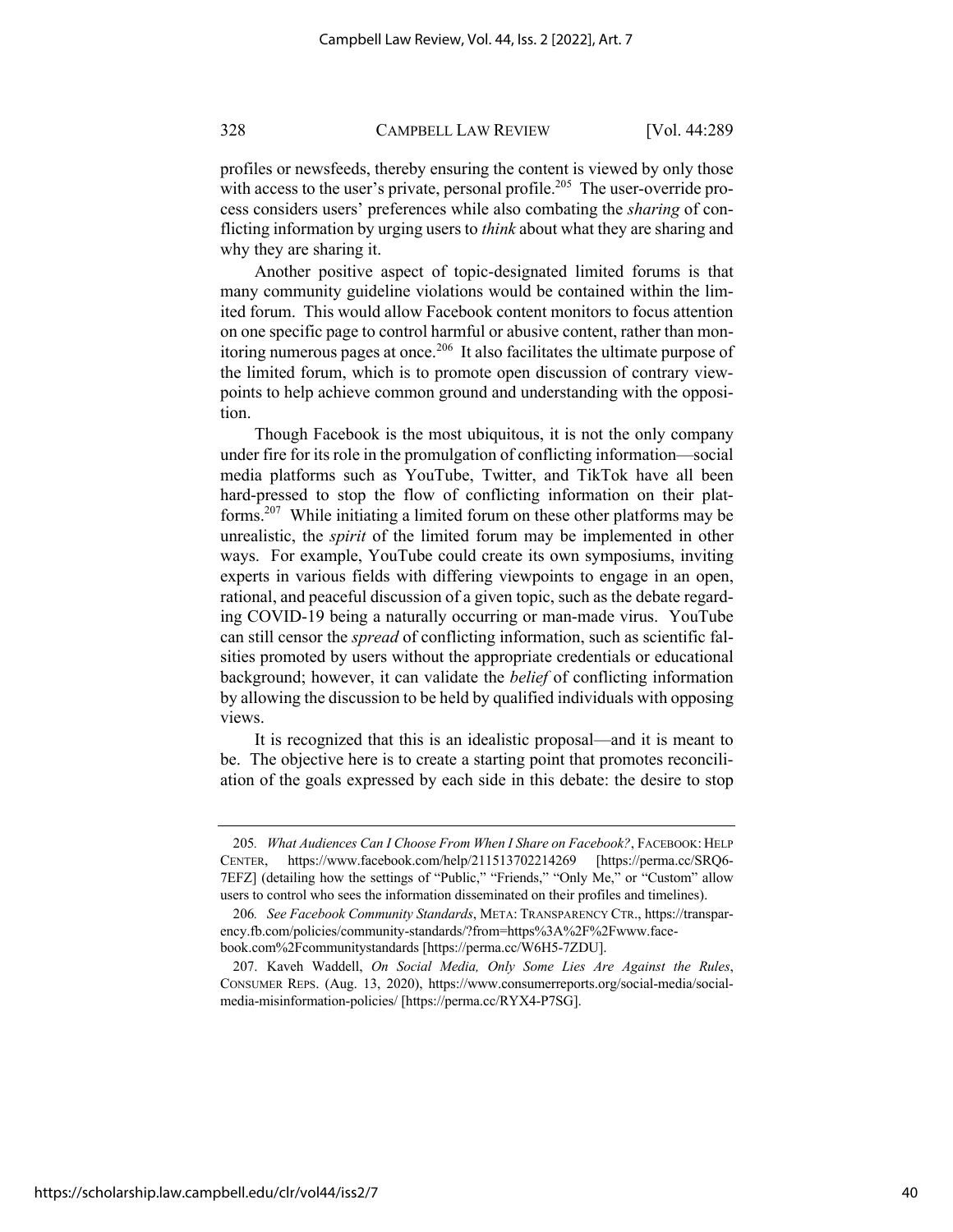the harmful effects of conflicting information balanced against the desire to protect individual expression and promote American free speech values. While a limited forum on social media platforms strikes a middle ground, there must be incentive for social media companies to implement such a model. The next Subpart contemplates such incentives and discusses the potential for enforcement.

#### *C. Incentivizing Social Media Limited Forums and the Potential of Legal Enforcement*

This Subpart answers two of the foremost concerns with creating limited forums on social media platforms: whether social media companies have any incentive to implement such a model of their own volition and whether such a model could be legally enforced. Section (i) explains that social media companies do have the incentive to implement the limited forum model outside of legal enforcement. Section (ii) proposes that a legislative recommendation, as opposed to regulation, may be enough to encourage compliance.

#### *1. Company Incentives for Self-Regulation*

Social media companies have been under fire for encouraging and propagating the spread of conflicting information, with over seventy percent of Americans believing these companies play a role in widespread dissemination.<sup>208</sup> Facebook has been a primary target, especially after whistleblower Frances Haugen released "The Facebook Papers," creating the "most intense and wide-ranging crisis" the company has ever faced, $209$  causing its stock price to drop and leading many to call for a change in Facebook's leadership.<sup>210</sup> The Facebook Papers reveal the company's

<sup>208.</sup> Amanda Seitz & Hannah Fingerhut, *Americans Agree Misinformation Is a Problem, Poll Shows*, AP NEWS (Oct. 8, 2021), https://apnews.com/article/coronavirus-pandemictechnology-business-health-misinformation-fbe9d09024d7b92e1600e411d5f931dd

<sup>[</sup>https://perma.cc/L4JC-9DE4] ("According to the poll, 79% of Republicans and 73% of Democrats said social media companies have a great deal or quite a bit of responsibility for misinformation.").

<sup>209.</sup> Clare Duffy, *The Facebook Papers May Be the Biggest Crisis in the Company's History*, CNN BUS. (Oct. 25, 2021, 7:57 AM), https://www.cnn.com/2021/10/25/tech/facebook-papers/index.html [https://perma.cc/KCW9-HFAW]; *see also supra* Part III(B).

<sup>210.</sup> Paul R. La Monica, *Analysis: Wall Street Sends a Clear Message to Facebook*, CNN BUS. (Oct. 25, 2021, 10:56 PM), https://www.cnn.com/2021/10/25/investing/facebook-papers-stock/index.html [https://perma.cc/4AY4-MZD2] ("[Facebook's] stock fell 5% this past Friday alone and is now more than 15% below the peak price it hit earlier this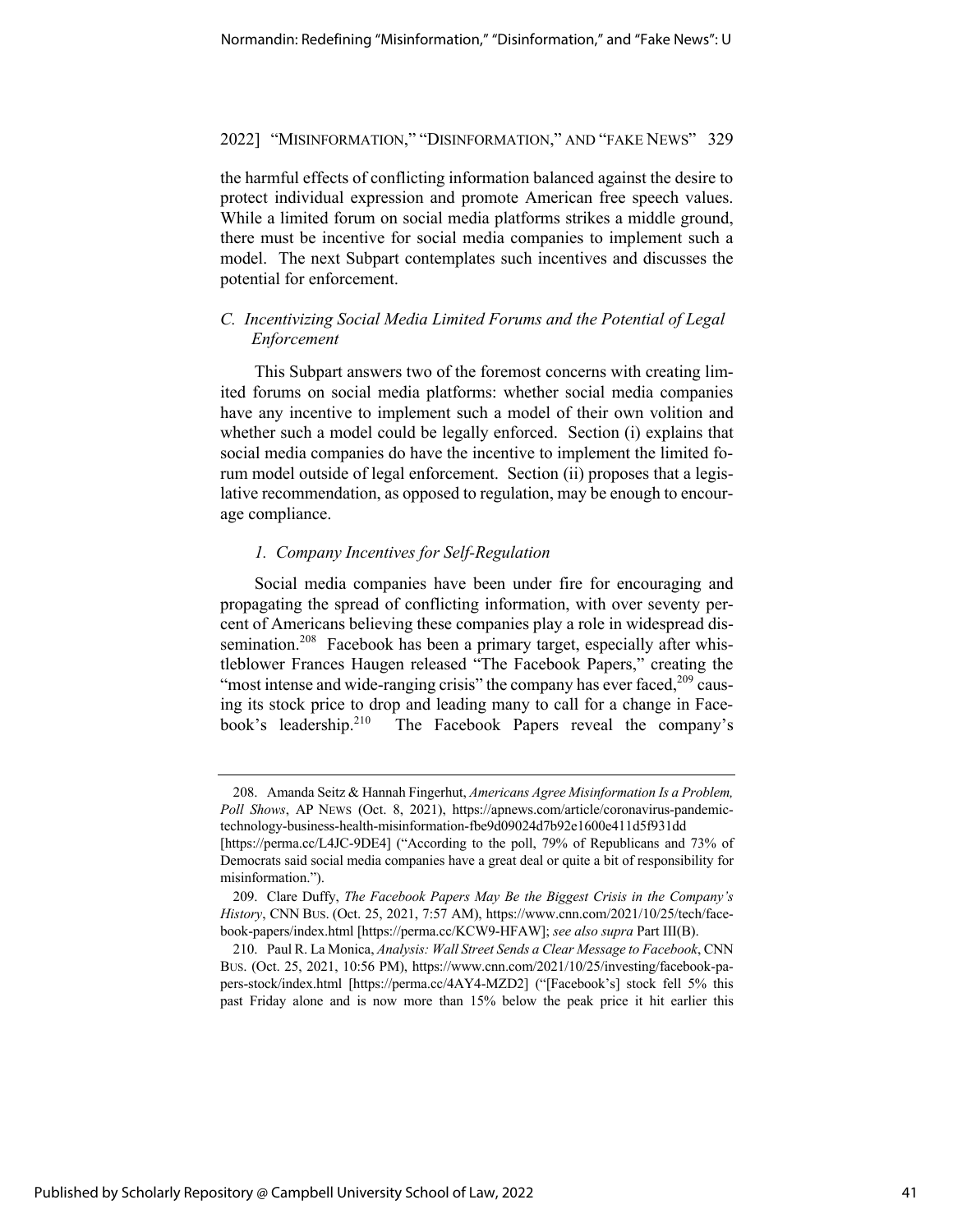awareness that its algorithms "steer users to content that sow divisions" and that some users were "gaming the system" by posting "outrageous" content to increase user engagement and manipulate the algorithm to make posts go viral. $^{211}$ 

It is not difficult to conclude that social media companies have significant incentive to make changes to the way their platforms disseminate information, nor is it farfetched that they would independently adopt a limited forum model. Not only would this model appease critics against the spread of conflicting information, but it would also appeal to those voicing concerns over users' freedom of speech. The cost of implementing such a system would likely be minimal, as the tools necessary are readily available, including the current ability to distinguish between profiles, pages, and groups, as well as the sophisticated algorithms that can filter and categorize information. Most important, adopting such a model would repair social media companies' image and restore public faith that these companies are actively working toward creating a balanced and enjoyable experience for its users.

#### *2. Are Limited Forums on Social Media Legally Enforceable?*

Although social media companies are incentivized to self-regulate, there is a question of whether the law can impose such restrictions. These private companies have First Amendment rights protecting the information they disseminate, making it difficult for legislatures to enact meaningful regulation of conflicting information that would not be considered "content-based discrimination" by the courts.212 However, the proposed method of legal enforcement in this Comment would bypass First Amendment concerns and allow for recommendations to be made through section 230 modifications.

Section 230 is the primary form of protection social media companies use to stave off litigation regarding content regulation, or lack thereof, on its platforms. The debate surrounding the modification of section 230 mirrors the opposing views between proponents that want to censor conflicting information and those wanting greater protections for user speech. The proposal of limited forums on social media platforms strikes that balance

year . . . . Investors, lawmakers, advertisers and users are increasingly furious with Facebook, signaling it might be time for a change in leadership.").

<sup>211.</sup> Musadiq Bidar, *Facebook Researchers Saw How Its Algorithms Led to Misinformation*, YAHOO!NEWS (Oct. 25, 2021), https://news.yahoo.com/facebook-researchers-sawalgorithms-led-125850576.html [https://perma.cc/2PVE-SEGU].

<sup>212.</sup> Sorrell v. IMS Health Inc., 564 U.S. 552, 580 (2011).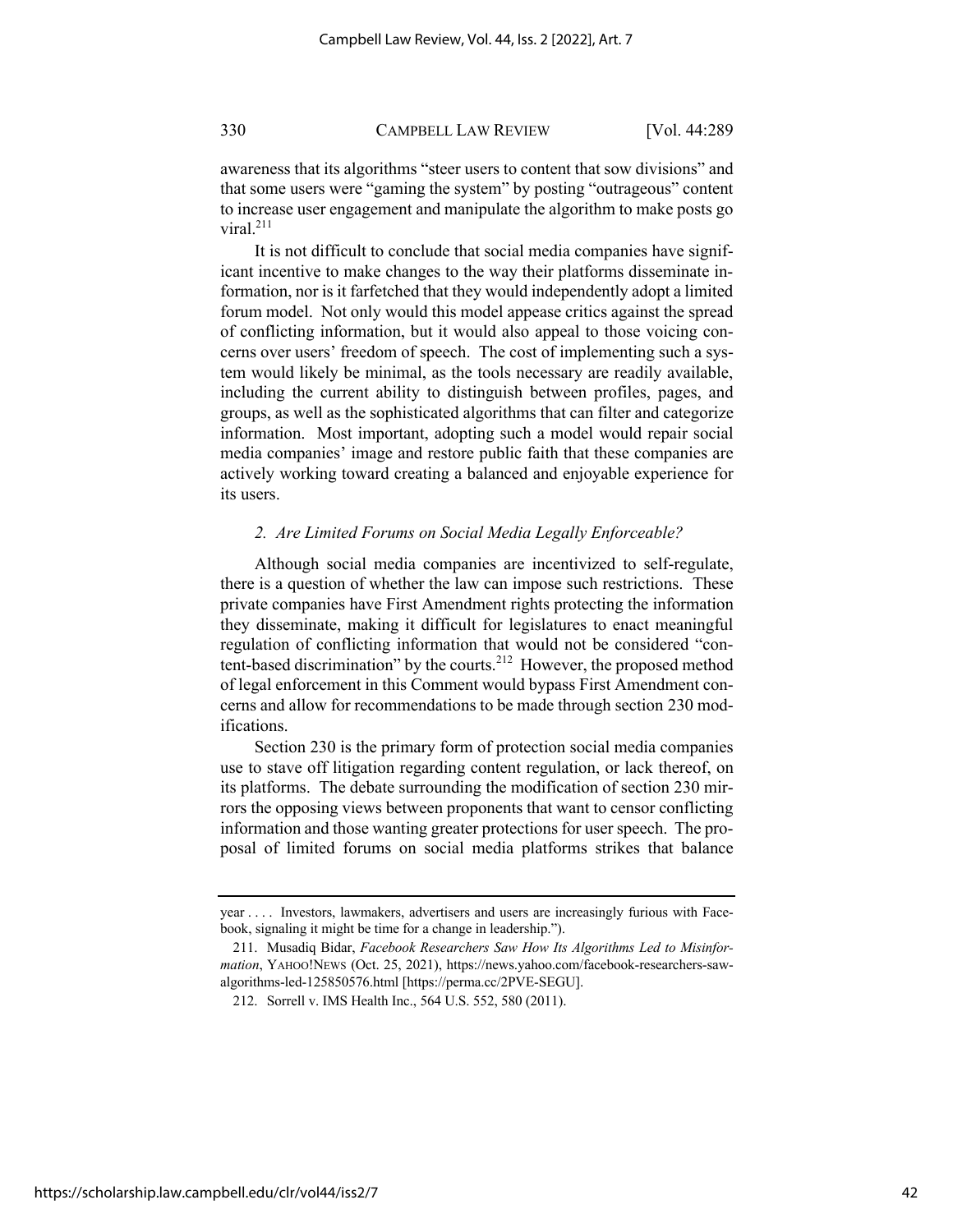between these opposing views. But how should section 230 be modified to accommodate online limited forums?

The current congressional proposals for section 230 modification all have their merits—however, none will be fully capable of battling conflicting information. The SAFE TECH Act is a worthwhile venture that seeks to end online discrimination and harassment, but would do little to stop the dissemination of conflicting information.213 The proposed bills Protecting Americans from Dangerous Algorithms Act, the CASE-IT Act and the 21st Century FREE Speech Act all pose significant First Amendment concerns as each attempts to restrict private social media companies' control over the information disseminated on their platforms.<sup>214</sup> The PACT Act is most aligned with the limited forum concept as it would hold companies to the standards and policies set forth in their user agreements and community guidelines, which is the same standard under which an online limited forum would be measured.<sup>215</sup>

This Comment goes a step further, focusing on the initial purpose underlying the creation of section 230. The congressional findings in section 230 are that the internet is a "forum for a true diversity of political discourse . . . and myriad avenues for intellectual activity."<sup>216</sup> This speaks to the heart of why regulation of conflicting information is such a difficult topic. The desire to stop the spread of harmful information is balanced with the desire to ensure "diversity" of viewpoints.<sup>217</sup> As Justice Thomas explains, the emphasis should be placed on the requirement that these companies edit, control, or censor information in *good faith*. 218 And that is the standard proposed here: that social media companies cannot obtain section 230 immunity without first showing they acted in good faith. But how do companies exercise their power in good faith?

To give social media companies guidance on how to exercise "good faith" when they edit, control, or censor information, the legislature can

<sup>213.</sup> Safeguarding Against Fraud, Exploitation, Threats, Extremism, and Consumer Harms Act, H.R. 3421, 117th Cong. (2021).

<sup>214.</sup> Protecting Americans from Dangerous Algorithms Act, H.R. 2154, 117th Cong. (2021); Curbing Abuse and Saving Expression In Technology Act, H.R. 285, 117th Cong. (2021); 21st Century Foundation for the Right to Express and Engage in Speech Act, S. 1384, 117th Cong. (2021).

<sup>215.</sup> Platform Accountability and Consumer Transparency Act, S. 797, 117th Cong. (2021).

<sup>216.</sup> 47 U.S.C. § 230(a)(3).

<sup>217</sup>*. See id.*

<sup>218.</sup> Malwarebytes, Inc. v. Enigma Software Grp. USA, LLC, 141 S. Ct 13, 16 (2020), *denying cert. to* Enigma Software Grp. USA, LLC, 946 F.3d 1040 (9th Cir. 2019).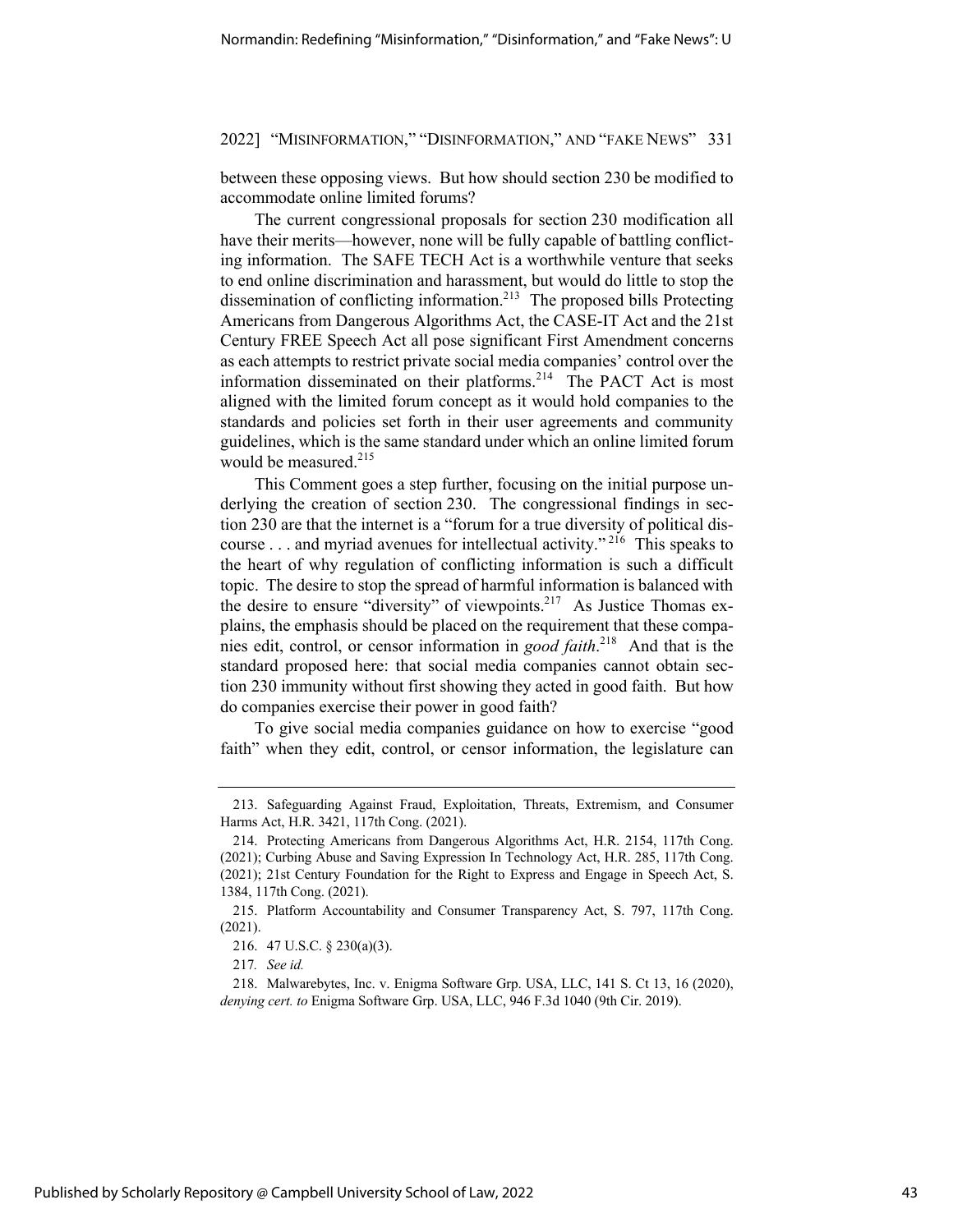recommend a limited forum model. This recommendation can be embedded within the statute as a mere description of the "good faith" requirement, providing direction to social media companies without making strict compliance mandatory. This means social media companies will definitely achieve section 230 immunity should they follow the recommendations and, if they do not, *may* achieve section 230 immunity if they are able to show they acted in good faith by other means.

The cusp of section 230's "good faith" definition is that social media companies remain objective regarding their classifications of information, ensuring that viewpoints are not removed simply because the private companies take a different position. This objectivity, however, is to be guided by the transparency provided in the companies' user agreements and community guidelines, as proposed by the PACT Act. In other words, social media companies will not obtain section 230 protection if they do not follow the provisions set out in their user agreements or if their user agreements are so unclear that a reasonable person would be unable to understand that certain content is in violation of the companies' policies.

Certain information that social media companies decide is too controversial or subversive for widespread dissemination, but not necessarily violative of their community guidelines, may be limited to specific online forums for discussion within the platform. This is especially true of conflicting information, which often fits the congressional purpose of section 230 by promoting "true diversity of political discourse" and "myriad avenues for intellectual activity."<sup>219</sup> The significance here is that a legislative recommendation allows private companies to decide what information to stop distributing, bypassing any First Amendment concerns that the government is promoting "speakers whose message [it] supports" or "suppress[ing] a disfavored message."<sup>220</sup>

To reiterate, these proposed modifications to section 230 do not provide legal methods of enforcement: to provide such regulation is likely to run afoul of current First Amendment jurisprudence. However, these proposed modifications do provide recommendations that give clear guidance to social media companies on what the standard of good faith should be under section 230. This standard is based on three primary foundations: the congressional purpose of section 230, the policies detailed in companies' user agreements and community guidelines, and the freedom of companies to set boundaries on their platforms while still allowing users to share ideas and information. This recommendation would also guide judicial

<sup>219.</sup> § 230(a)(3).

<sup>220.</sup> Sorrell v. IMS Health Inc., 564 U.S. 552, 572–573 (2011).